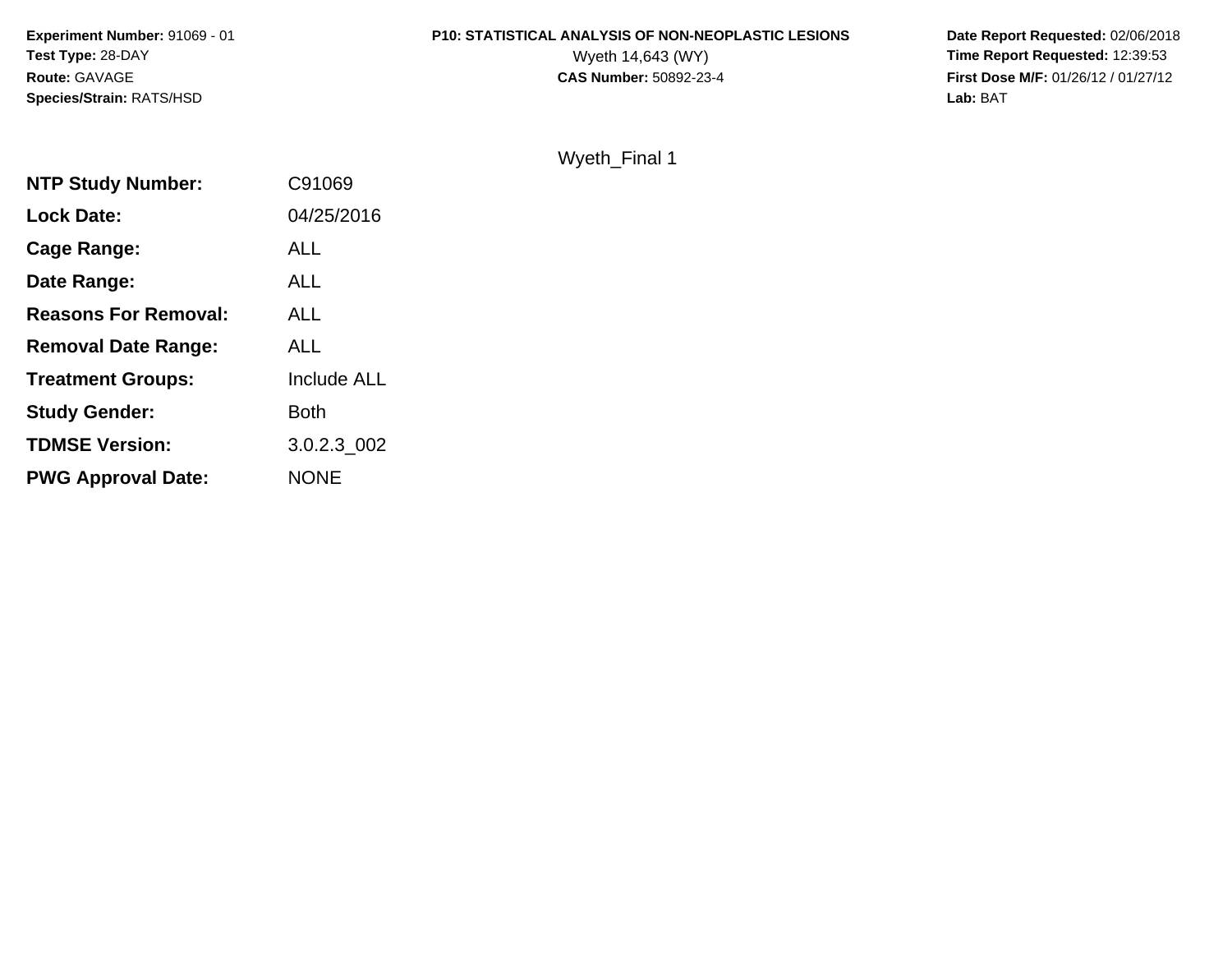**Experiment Number:** 91069 - 01**Test Type:** 28-DAY**Route:** GAVAGE**Species/Strain:** RATS/HSD

 **Date Report Requested:** 02/06/2018 Wyeth 14,643 (WY) **Time Report Requested:** 12:39:53<br>**CAS Number:** 50892-23-4 **Time Report Requested:** 12:39:53 **First Dose M/F:** 01/26/12 / 01/27/12<br>**Lab:** BAT **Lab:** BAT

#### **SUMMARY OF STATISTICALLY SIGNIFICANT (P<=.05) RESULTS IN THE ANALYSIS OF WYETH 14,643 (WY)**

#### **MALE RATS**

#### **Organ**Liver: Hepatocyte

#### **FEMALE RATS**

**Organ**

Liver: Hepatocyte

#### **Morphology** Cytoplasmic Alteration Hypertrophy

 **Morphology** Cytoplasmic Alteration Hypertrophy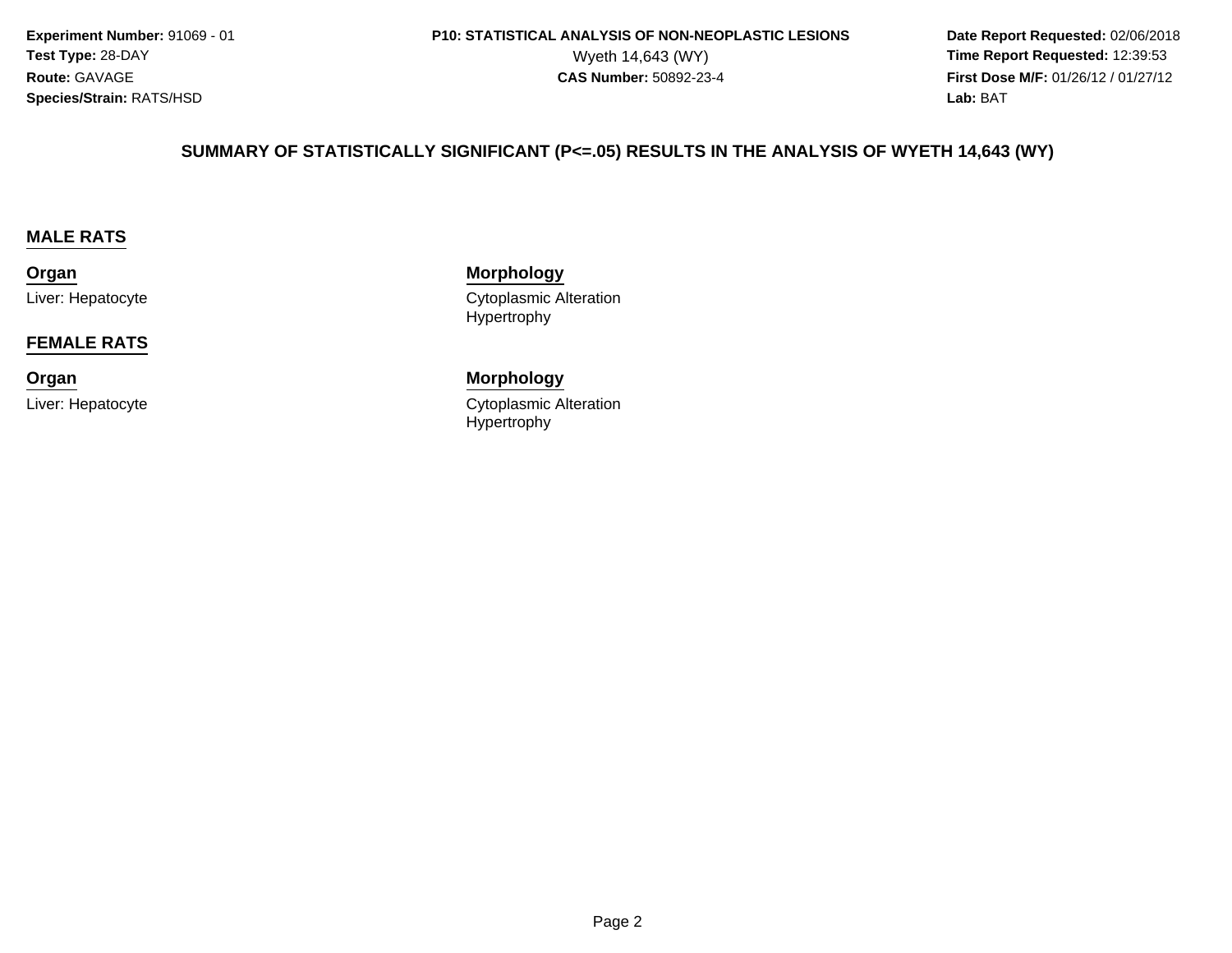**Date Report Requested:** 02/06/2018 Wyeth 14,643 (WY) **Time Report Requested:** 12:39:53<br>**CAS Number:** 50892-23-4 **Time Report Requested:** 12:39:53 **First Dose M/F:** 01/26/12 / 01/27/12<br>**Lab:** BAT **Lab:** BAT

| <b>Males</b>                            |              |               |               |                        |  |  |
|-----------------------------------------|--------------|---------------|---------------|------------------------|--|--|
| <b>DOSE</b>                             | 0mg/kg/d M   | 6.25mg/kg/d M | 12.5mg/kg/d M | 25mg/kg/d M            |  |  |
|                                         |              |               |               |                        |  |  |
| <b>Adrenal Cortex</b><br><b>Mineral</b> |              |               |               |                        |  |  |
| <b>LESION RATES</b>                     |              |               |               |                        |  |  |
| <b>OVERALL</b> (a)                      | $1/10(10\%)$ | $0/0 (0\%)$   | $0/0 (0\%)$   | $0/10(0\%)$            |  |  |
| POLY-3 RATE (b)                         | 1/10.00      | 0/0.00        | 0/0.00        | 0/10.00                |  |  |
| POLY-3 PERCENT (g)                      | 10%          | 0%            | 0%            | 0%                     |  |  |
| <b>TERMINAL (d)</b>                     | $1/10(10\%)$ | $0/0 (0\%)$   | $0/0 (0\%)$   | $0/10(0\%)$            |  |  |
| <b>FIRST INCIDENCE</b>                  | 29 (T)       | ---           | $---$         | $\qquad \qquad \cdots$ |  |  |
| <b>STATISTICAL TESTS</b>                |              |               |               |                        |  |  |
| POLY <sub>3</sub>                       | (e)          | (e)           | (e)           | P=0.500N               |  |  |
| <b>POLY 1.5</b>                         | (e)          | (e)           | (e)           | P=0.500N               |  |  |
| POLY <sub>6</sub>                       | (e)          | (e)           | (e)           | P=0.500N               |  |  |
| <b>COCH-ARM / FISHERS</b>               | P=0.304N     | (e)           | (e)           | P=0.500N               |  |  |
| <b>MAX-ISO-POLY-3</b>                   | (e)          | (e)           | (e)           | P=0.158N               |  |  |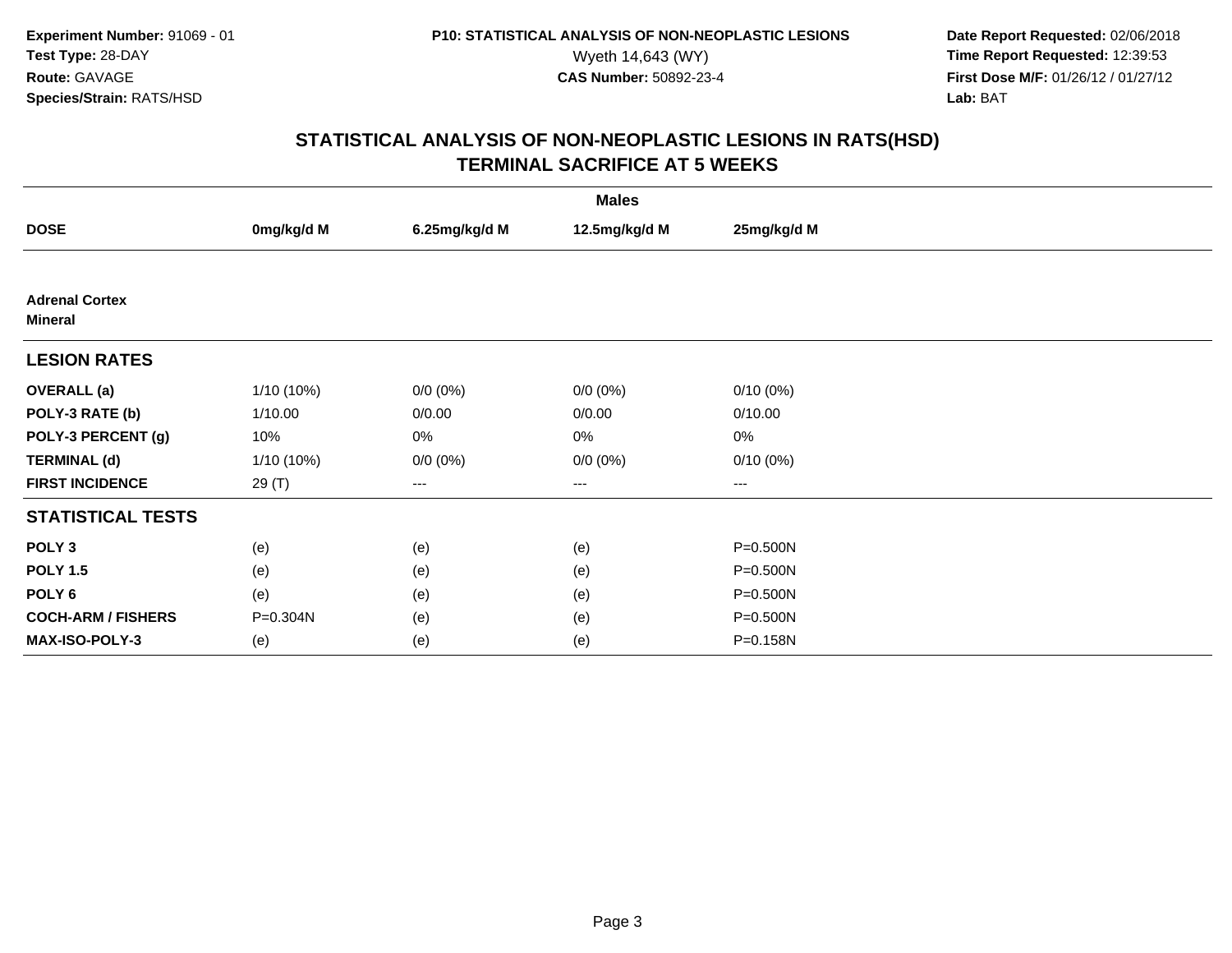**Date Report Requested:** 02/06/2018 Wyeth 14,643 (WY) **Time Report Requested:** 12:39:53<br>**CAS Number:** 50892-23-4 **Time Report Requested:** 12:39:53 **First Dose M/F:** 01/26/12 / 01/27/12<br>**Lab:** BAT **Lab:** BAT

| <b>Males</b>                                              |            |               |               |             |  |  |
|-----------------------------------------------------------|------------|---------------|---------------|-------------|--|--|
| <b>DOSE</b>                                               | 0mg/kg/d M | 6.25mg/kg/d M | 12.5mg/kg/d M | 25mg/kg/d M |  |  |
|                                                           |            |               |               |             |  |  |
| <b>Adrenal Cortex</b><br><b>Vacuolization Cytoplasmic</b> |            |               |               |             |  |  |
| <b>LESION RATES</b>                                       |            |               |               |             |  |  |
| <b>OVERALL (a)</b>                                        | 1/10 (10%) | $0/0 (0\%)$   | $0/0 (0\%)$   | $0/10(0\%)$ |  |  |
| POLY-3 RATE (b)                                           | 1/10.00    | 0/0.00        | 0/0.00        | 0/10.00     |  |  |
| POLY-3 PERCENT (g)                                        | 10%        | 0%            | 0%            | $0\%$       |  |  |
| <b>TERMINAL (d)</b>                                       | 1/10 (10%) | $0/0 (0\%)$   | $0/0 (0\%)$   | 0/10(0%)    |  |  |
| <b>FIRST INCIDENCE</b>                                    | 29 (T)     | $---$         | $---$         | $---$       |  |  |
| <b>STATISTICAL TESTS</b>                                  |            |               |               |             |  |  |
| POLY <sub>3</sub>                                         | (e)        | (e)           | (e)           | P=0.500N    |  |  |
| <b>POLY 1.5</b>                                           | (e)        | (e)           | (e)           | P=0.500N    |  |  |
| POLY 6                                                    | (e)        | (e)           | (e)           | P=0.500N    |  |  |
| <b>COCH-ARM / FISHERS</b>                                 | P=0.304N   | (e)           | (e)           | P=0.500N    |  |  |
| <b>MAX-ISO-POLY-3</b>                                     | (e)        | (e)           | (e)           | P=0.158N    |  |  |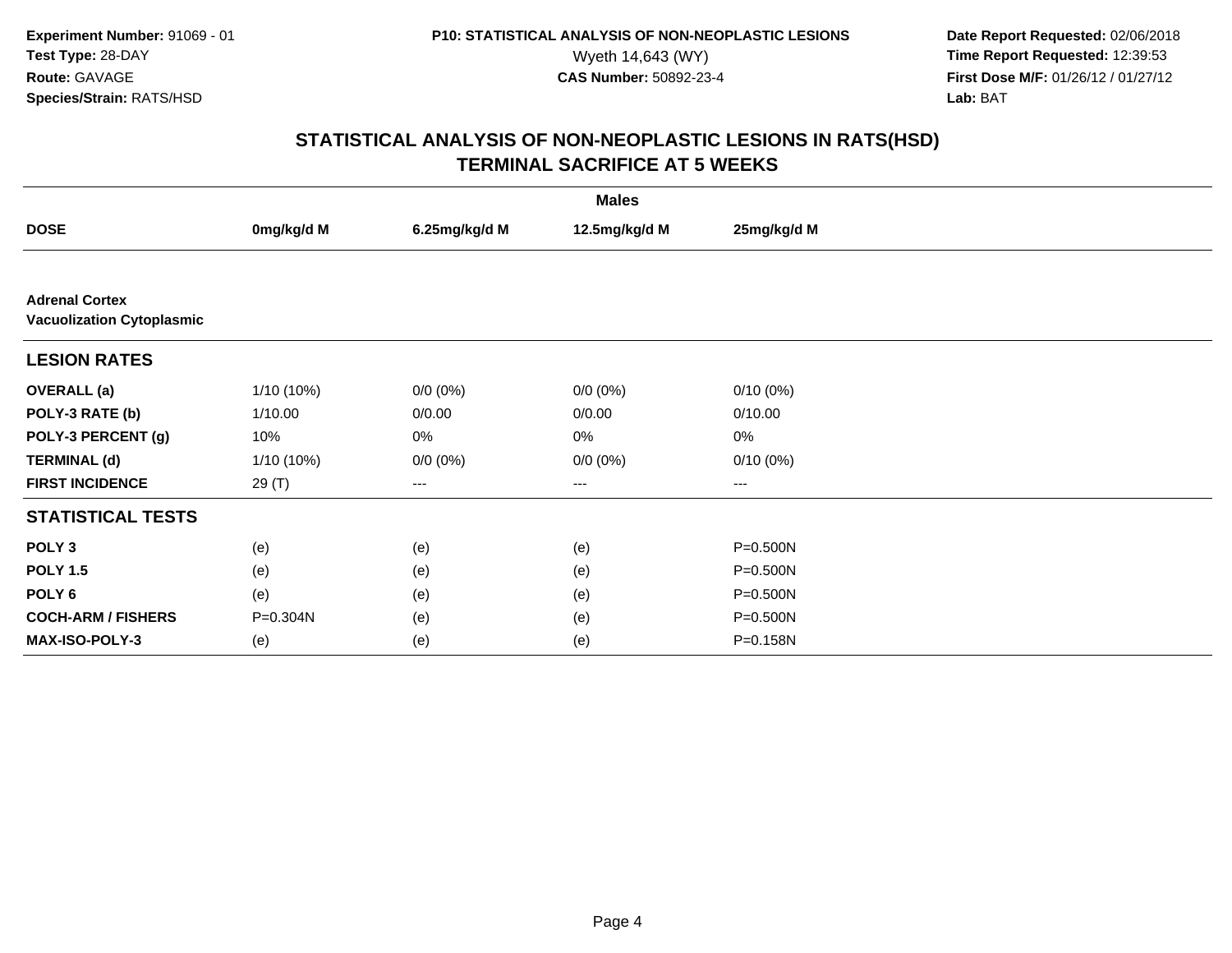**Date Report Requested:** 02/06/2018 Wyeth 14,643 (WY) **Time Report Requested:** 12:39:53<br>**CAS Number:** 50892-23-4 **Time Report Requested:** 12:39:53 **First Dose M/F:** 01/26/12 / 01/27/12<br>**Lab:** BAT **Lab:** BAT

| <b>Males</b>                                     |              |               |                   |              |  |  |
|--------------------------------------------------|--------------|---------------|-------------------|--------------|--|--|
| <b>DOSE</b>                                      | 0mg/kg/d M   | 6.25mg/kg/d M | 12.5mg/kg/d M     | 25mg/kg/d M  |  |  |
|                                                  |              |               |                   |              |  |  |
| <b>Epididymis</b><br><b>Inflammation Chronic</b> |              |               |                   |              |  |  |
| <b>LESION RATES</b>                              |              |               |                   |              |  |  |
| <b>OVERALL</b> (a)                               | 1/10 (10%)   | $0/0 (0\%)$   | $0/10(0\%)$       | $0/10(0\%)$  |  |  |
| POLY-3 RATE (b)                                  | 1/10.00      | 0/0.00        | 0/10.00           | 0/10.00      |  |  |
| POLY-3 PERCENT (g)                               | 10%          | 0%            | 0%                | $0\%$        |  |  |
| <b>TERMINAL (d)</b>                              | $1/10(10\%)$ | $0/0 (0\%)$   | $0/10(0\%)$       | 0/10(0%)     |  |  |
| <b>FIRST INCIDENCE</b>                           | 29 (T)       | $---$         | $\qquad \qquad -$ | $---$        |  |  |
| <b>STATISTICAL TESTS</b>                         |              |               |                   |              |  |  |
| POLY <sub>3</sub>                                | (e)          | (e)           | P=0.500N          | P=0.500N     |  |  |
| <b>POLY 1.5</b>                                  | (e)          | (e)           | P=0.500N          | $P = 0.500N$ |  |  |
| POLY <sub>6</sub>                                | (e)          | (e)           | P=0.500N          | P=0.500N     |  |  |
| <b>COCH-ARM / FISHERS</b>                        | P=0.267N     | (e)           | P=0.500N          | P=0.500N     |  |  |
| <b>MAX-ISO-POLY-3</b>                            | (e)          | (e)           | P=0.158N          | P=0.158N     |  |  |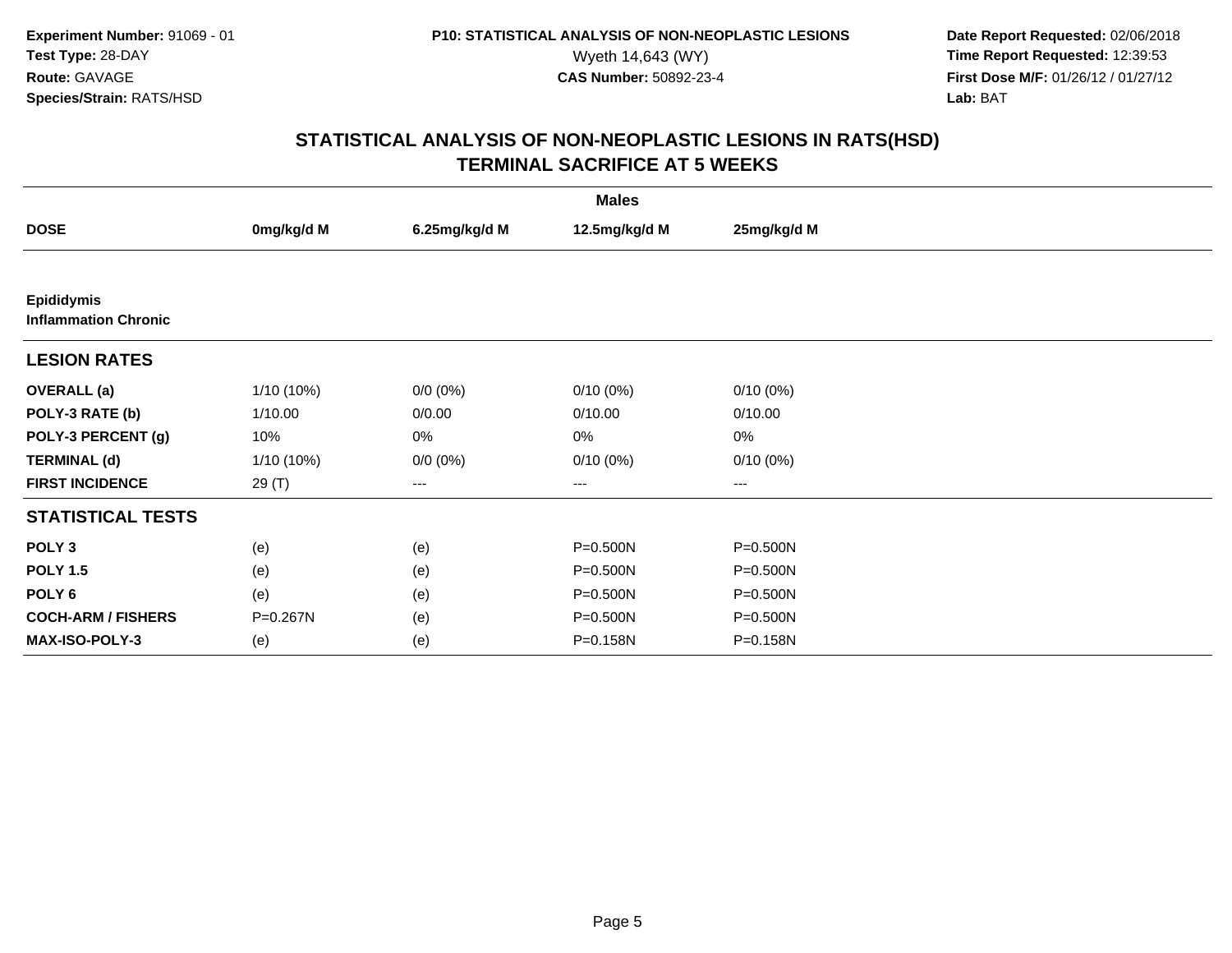**Date Report Requested:** 02/06/2018 Wyeth 14,643 (WY) **Time Report Requested:** 12:39:53<br>**CAS Number:** 50892-23-4 **Time Report Requested:** 12:39:53 **First Dose M/F:** 01/26/12 / 01/27/12<br>**Lab:** BAT **Lab:** BAT

| <b>Males</b>                                           |             |               |                   |              |  |  |
|--------------------------------------------------------|-------------|---------------|-------------------|--------------|--|--|
| <b>DOSE</b>                                            | 0mg/kg/d M  | 6.25mg/kg/d M | 12.5mg/kg/d M     | 25mg/kg/d M  |  |  |
|                                                        |             |               |                   |              |  |  |
| <b>Epididymis: Duct</b><br><b>Exfoliated Germ Cell</b> |             |               |                   |              |  |  |
| <b>LESION RATES</b>                                    |             |               |                   |              |  |  |
| <b>OVERALL</b> (a)                                     | $0/10(0\%)$ | $0/0 (0\%)$   | $0/10(0\%)$       | $1/10(10\%)$ |  |  |
| POLY-3 RATE (b)                                        | 0/10.00     | 0/0.00        | 0/10.00           | 1/10.00      |  |  |
| POLY-3 PERCENT (g)                                     | 0%          | 0%            | 0%                | 10%          |  |  |
| <b>TERMINAL (d)</b>                                    | $0/10(0\%)$ | $0/0 (0\%)$   | $0/10(0\%)$       | 1/10 (10%)   |  |  |
| <b>FIRST INCIDENCE</b>                                 | ---         | ---           | $\qquad \qquad -$ | 29 (T)       |  |  |
| <b>STATISTICAL TESTS</b>                               |             |               |                   |              |  |  |
| POLY <sub>3</sub>                                      | (e)         | (e)           | (e)               | $P = 0.500$  |  |  |
| <b>POLY 1.5</b>                                        | (e)         | (e)           | (e)               | $P = 0.500$  |  |  |
| POLY 6                                                 | (e)         | (e)           | (e)               | $P = 0.500$  |  |  |
| <b>COCH-ARM / FISHERS</b>                              | $P = 0.267$ | (e)           | (e)               | $P = 0.500$  |  |  |
| MAX-ISO-POLY-3                                         | (e)         | (e)           | (e)               | $P = 0.158$  |  |  |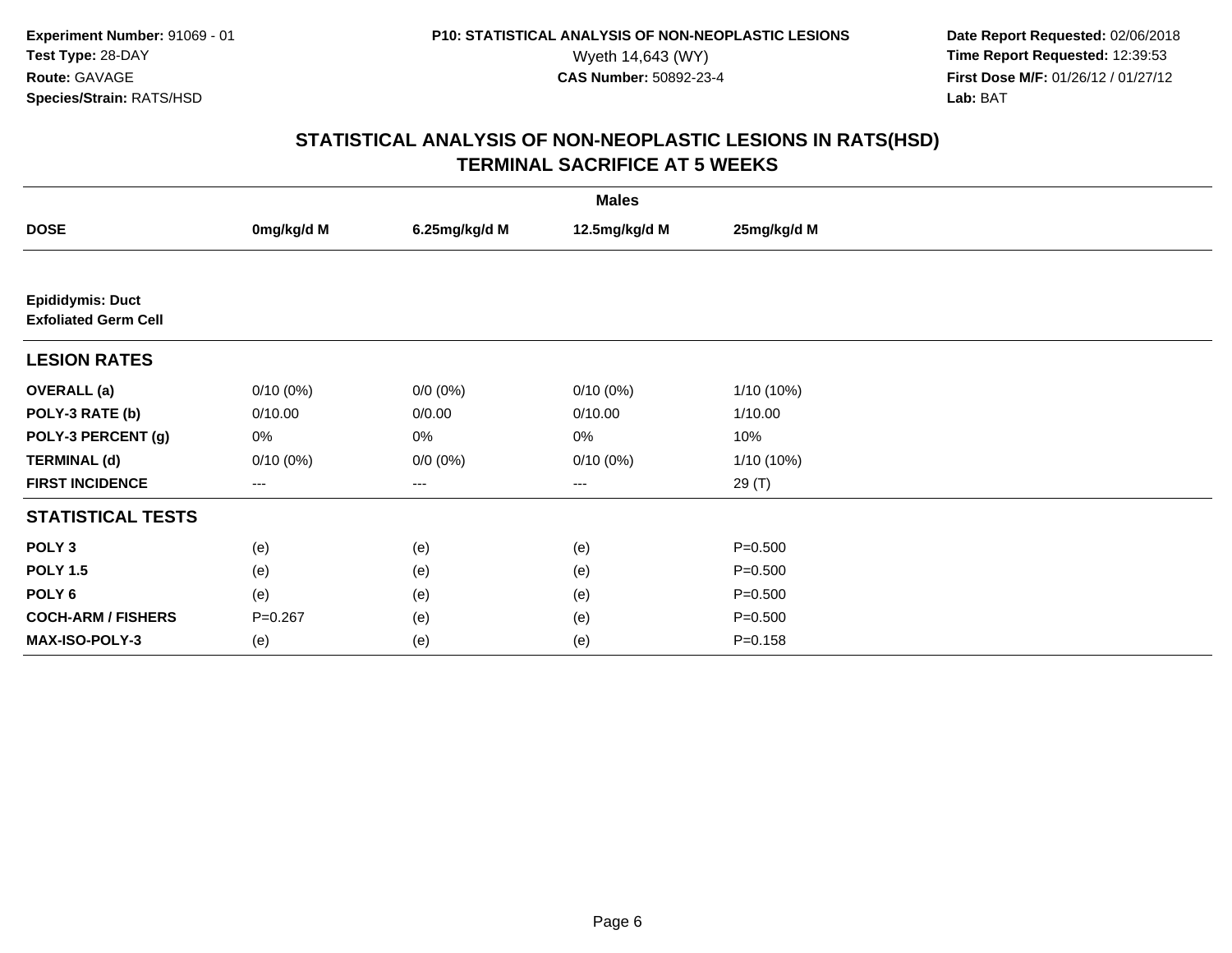**Date Report Requested:** 02/06/2018 Wyeth 14,643 (WY) **Time Report Requested:** 12:39:53<br>**CAS Number:** 50892-23-4 **Time Report Requested:** 12:39:53 **First Dose M/F:** 01/26/12 / 01/27/12<br>**Lab:** BAT **Lab:** BAT

| <b>Males</b>                     |             |                   |               |             |  |  |
|----------------------------------|-------------|-------------------|---------------|-------------|--|--|
| <b>DOSE</b>                      | 0mg/kg/d M  | 6.25mg/kg/d M     | 12.5mg/kg/d M | 25mg/kg/d M |  |  |
|                                  |             |                   |               |             |  |  |
| <b>Esophagus</b><br>Inflammation |             |                   |               |             |  |  |
| <b>LESION RATES</b>              |             |                   |               |             |  |  |
| <b>OVERALL</b> (a)               | $0/10(0\%)$ | $0/0 (0\%)$       | $0/0 (0\%)$   | 0/10(0%)    |  |  |
| POLY-3 RATE (b)                  | 0/10.00     | 0/0.00            | 0/0.00        | 0/10.00     |  |  |
| POLY-3 PERCENT (g)               | 0%          | 0%                | 0%            | 0%          |  |  |
| <b>TERMINAL (d)</b>              | $0/10(0\%)$ | $0/0 (0\%)$       | $0/0 (0\%)$   | 0/10(0%)    |  |  |
| <b>FIRST INCIDENCE</b>           | $\cdots$    | $\qquad \qquad -$ | $\cdots$      | $\cdots$    |  |  |
| <b>STATISTICAL TESTS</b>         |             |                   |               |             |  |  |
| POLY <sub>3</sub>                | (n)         | (n)               | (n)           | (n)         |  |  |
| <b>POLY 1.5</b>                  | (n)         | (n)               | (n)           | (n)         |  |  |
| POLY <sub>6</sub>                | (n)         | (n)               | (n)           | (n)         |  |  |
| <b>COCH-ARM / FISHERS</b>        | (n)         | (n)               | (n)           | (n)         |  |  |
| MAX-ISO-POLY-3                   | (n)         | (n)               | (n)           | (n)         |  |  |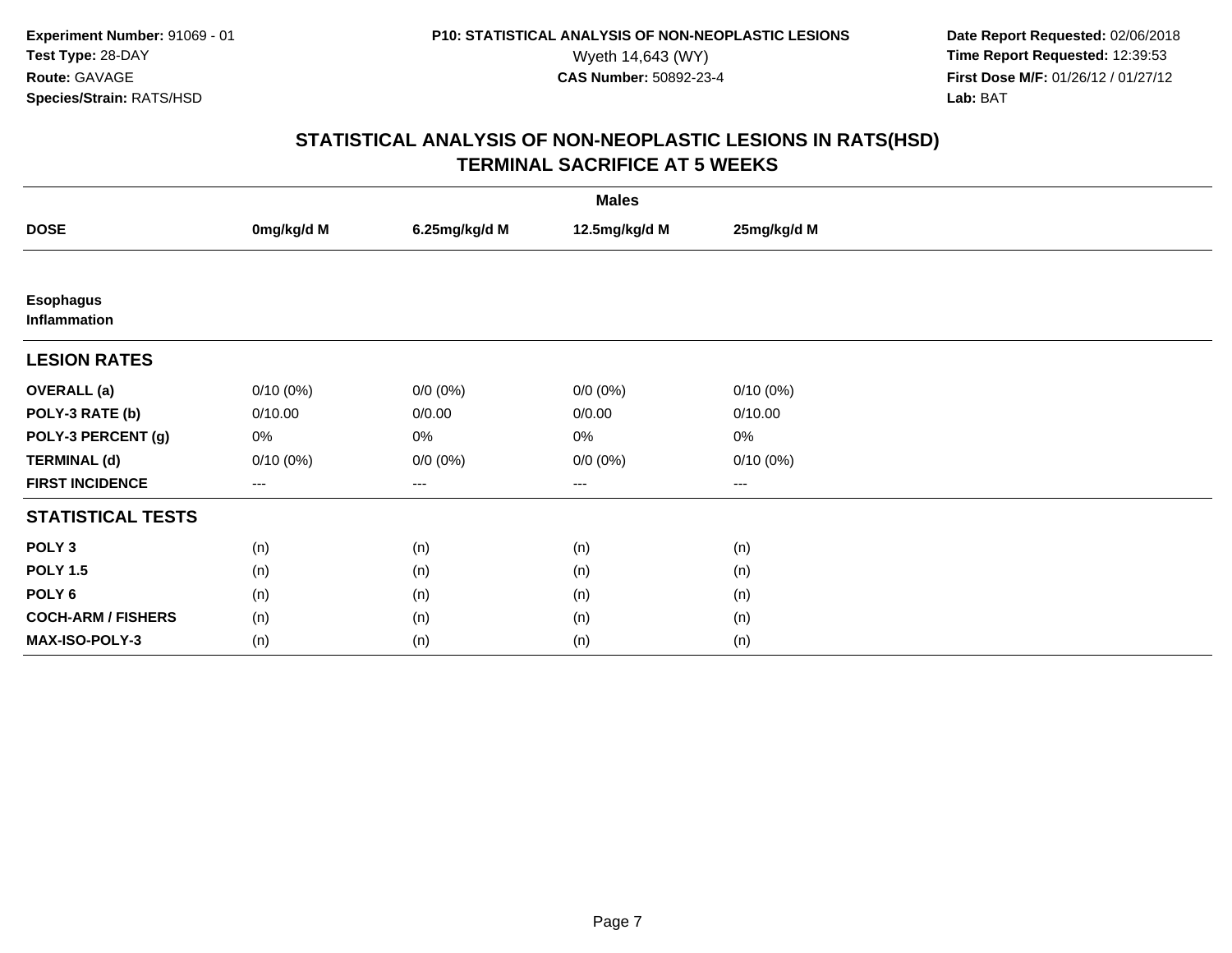**Date Report Requested:** 02/06/2018 Wyeth 14,643 (WY) **Time Report Requested:** 12:39:53<br>**CAS Number:** 50892-23-4 **Time Report Requested:** 12:39:53 **First Dose M/F:** 01/26/12 / 01/27/12<br>**Lab:** BAT **Lab:** BAT

| <b>Males</b>                                 |             |               |                   |                   |  |  |
|----------------------------------------------|-------------|---------------|-------------------|-------------------|--|--|
| <b>DOSE</b>                                  | 0mg/kg/d M  | 6.25mg/kg/d M | 12.5mg/kg/d M     | 25mg/kg/d M       |  |  |
|                                              |             |               |                   |                   |  |  |
| <b>Esophagus: Muscularis</b><br>Degeneration |             |               |                   |                   |  |  |
| <b>LESION RATES</b>                          |             |               |                   |                   |  |  |
| <b>OVERALL</b> (a)                           | $0/10(0\%)$ | $0/0 (0\%)$   | $0/0 (0\%)$       | $0/10(0\%)$       |  |  |
| POLY-3 RATE (b)                              | 0/10.00     | 0/0.00        | 0/0.00            | 0/10.00           |  |  |
| POLY-3 PERCENT (g)                           | 0%          | 0%            | $0\%$             | $0\%$             |  |  |
| <b>TERMINAL (d)</b>                          | $0/10(0\%)$ | $0/0 (0\%)$   | $0/0 (0\%)$       | 0/10(0%)          |  |  |
| <b>FIRST INCIDENCE</b>                       | $--$        | $---$         | $\qquad \qquad -$ | $\qquad \qquad -$ |  |  |
| <b>STATISTICAL TESTS</b>                     |             |               |                   |                   |  |  |
| POLY <sub>3</sub>                            | (n)         | (n)           | (n)               | (n)               |  |  |
| <b>POLY 1.5</b>                              | (n)         | (n)           | (n)               | (n)               |  |  |
| POLY 6                                       | (n)         | (n)           | (n)               | (n)               |  |  |
| <b>COCH-ARM / FISHERS</b>                    | (n)         | (n)           | (n)               | (n)               |  |  |
| MAX-ISO-POLY-3                               | (n)         | (n)           | (n)               | (n)               |  |  |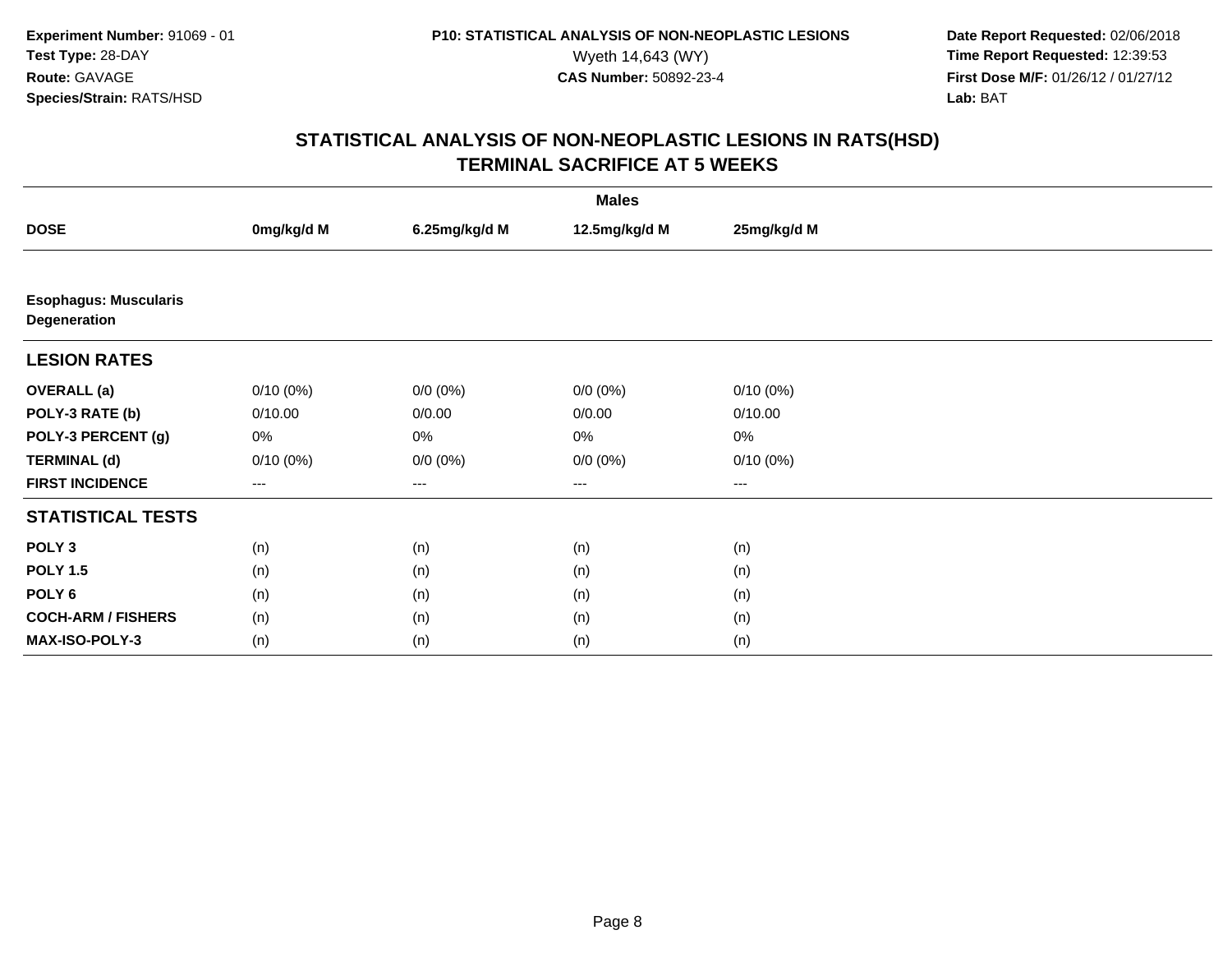**Date Report Requested:** 02/06/2018 Wyeth 14,643 (WY) **Time Report Requested:** 12:39:53<br>**CAS Number:** 50892-23-4 **Time Report Requested:** 12:39:53 **First Dose M/F:** 01/26/12 / 01/27/12<br>**Lab:** BAT **Lab:** BAT

| <b>Males</b>                                                |             |                   |                   |                   |  |  |
|-------------------------------------------------------------|-------------|-------------------|-------------------|-------------------|--|--|
| <b>DOSE</b>                                                 | 0mg/kg/d M  | 6.25mg/kg/d M     | 12.5mg/kg/d M     | 25mg/kg/d M       |  |  |
|                                                             |             |                   |                   |                   |  |  |
| <b>Esophagus: Muscularis</b><br><b>Inflammation Chronic</b> |             |                   |                   |                   |  |  |
| <b>LESION RATES</b>                                         |             |                   |                   |                   |  |  |
| <b>OVERALL (a)</b>                                          | $0/10(0\%)$ | $0/0 (0\%)$       | $0/0 (0\%)$       | $0/10(0\%)$       |  |  |
| POLY-3 RATE (b)                                             | 0/10.00     | 0/0.00            | 0/0.00            | 0/10.00           |  |  |
| POLY-3 PERCENT (g)                                          | 0%          | 0%                | $0\%$             | $0\%$             |  |  |
| <b>TERMINAL (d)</b>                                         | $0/10(0\%)$ | $0/0 (0\%)$       | $0/0 (0\%)$       | $0/10(0\%)$       |  |  |
| <b>FIRST INCIDENCE</b>                                      | ---         | $\qquad \qquad -$ | $\qquad \qquad -$ | $\qquad \qquad -$ |  |  |
| <b>STATISTICAL TESTS</b>                                    |             |                   |                   |                   |  |  |
| POLY <sub>3</sub>                                           | (n)         | (n)               | (n)               | (n)               |  |  |
| <b>POLY 1.5</b>                                             | (n)         | (n)               | (n)               | (n)               |  |  |
| POLY 6                                                      | (n)         | (n)               | (n)               | (n)               |  |  |
| <b>COCH-ARM / FISHERS</b>                                   | (n)         | (n)               | (n)               | (n)               |  |  |
| <b>MAX-ISO-POLY-3</b>                                       | (n)         | (n)               | (n)               | (n)               |  |  |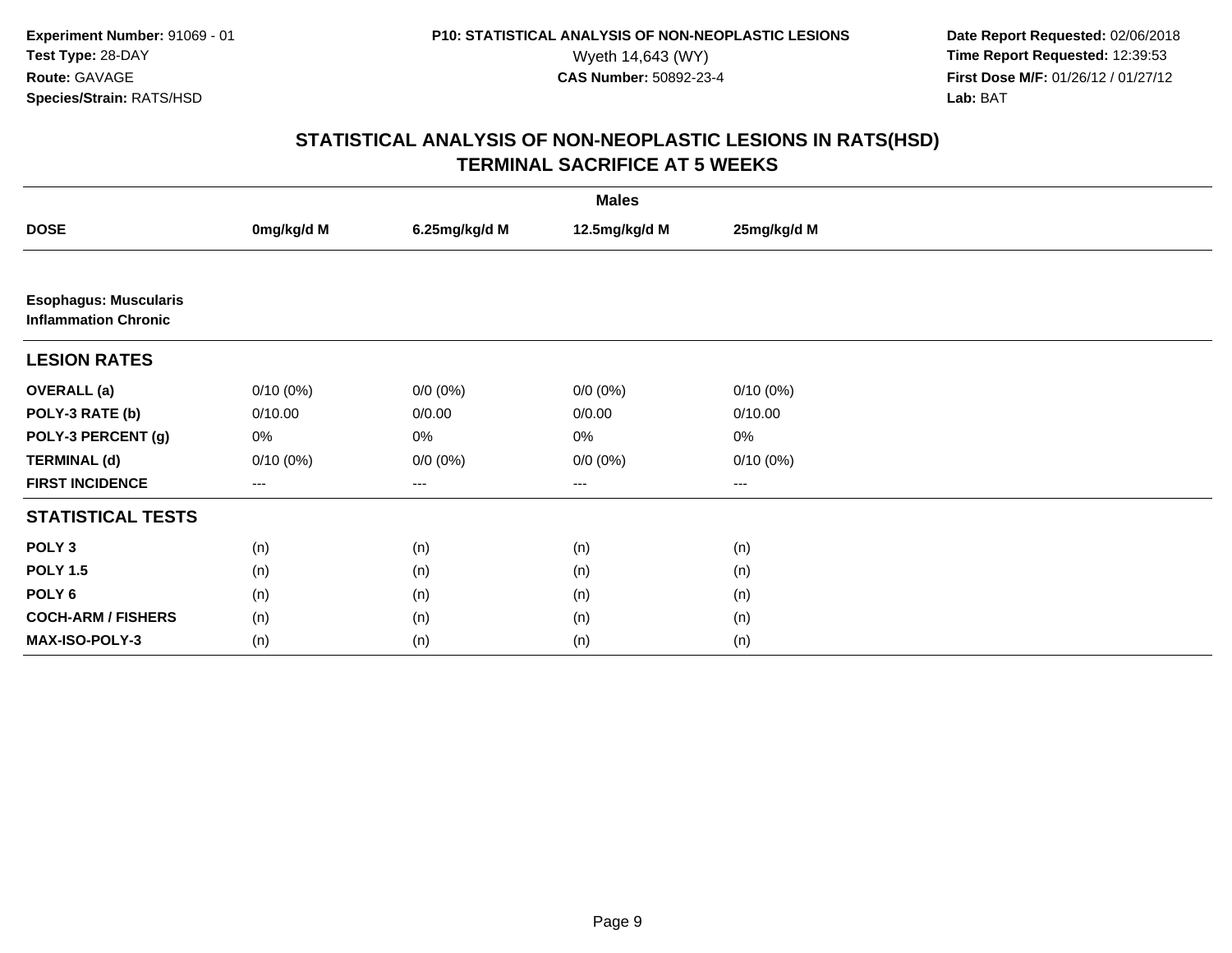**Date Report Requested:** 02/06/2018 Wyeth 14,643 (WY) **Time Report Requested:** 12:39:53<br>**CAS Number:** 50892-23-4 **Time Report Requested:** 12:39:53 **First Dose M/F:** 01/26/12 / 01/27/12<br>**Lab:** BAT **Lab:** BAT

| <b>Males</b>              |              |               |               |                        |  |  |
|---------------------------|--------------|---------------|---------------|------------------------|--|--|
| <b>DOSE</b>               | 0mg/kg/d M   | 6.25mg/kg/d M | 12.5mg/kg/d M | 25mg/kg/d M            |  |  |
|                           |              |               |               |                        |  |  |
| Heart<br>Cardiomyopathy   |              |               |               |                        |  |  |
| <b>LESION RATES</b>       |              |               |               |                        |  |  |
| <b>OVERALL</b> (a)        | $1/10(10\%)$ | $0/0 (0\%)$   | $0/0 (0\%)$   | $0/10(0\%)$            |  |  |
| POLY-3 RATE (b)           | 1/10.00      | 0/0.00        | 0/0.00        | 0/10.00                |  |  |
| POLY-3 PERCENT (g)        | 10%          | 0%            | 0%            | 0%                     |  |  |
| <b>TERMINAL (d)</b>       | $1/10(10\%)$ | $0/0 (0\%)$   | $0/0 (0\%)$   | $0/10(0\%)$            |  |  |
| <b>FIRST INCIDENCE</b>    | 29(T)        | ---           | $---$         | $\qquad \qquad \cdots$ |  |  |
| <b>STATISTICAL TESTS</b>  |              |               |               |                        |  |  |
| POLY <sub>3</sub>         | (e)          | (e)           | (e)           | P=0.500N               |  |  |
| <b>POLY 1.5</b>           | (e)          | (e)           | (e)           | P=0.500N               |  |  |
| POLY <sub>6</sub>         | (e)          | (e)           | (e)           | P=0.500N               |  |  |
| <b>COCH-ARM / FISHERS</b> | P=0.304N     | (e)           | (e)           | P=0.500N               |  |  |
| <b>MAX-ISO-POLY-3</b>     | (e)          | (e)           | (e)           | P=0.158N               |  |  |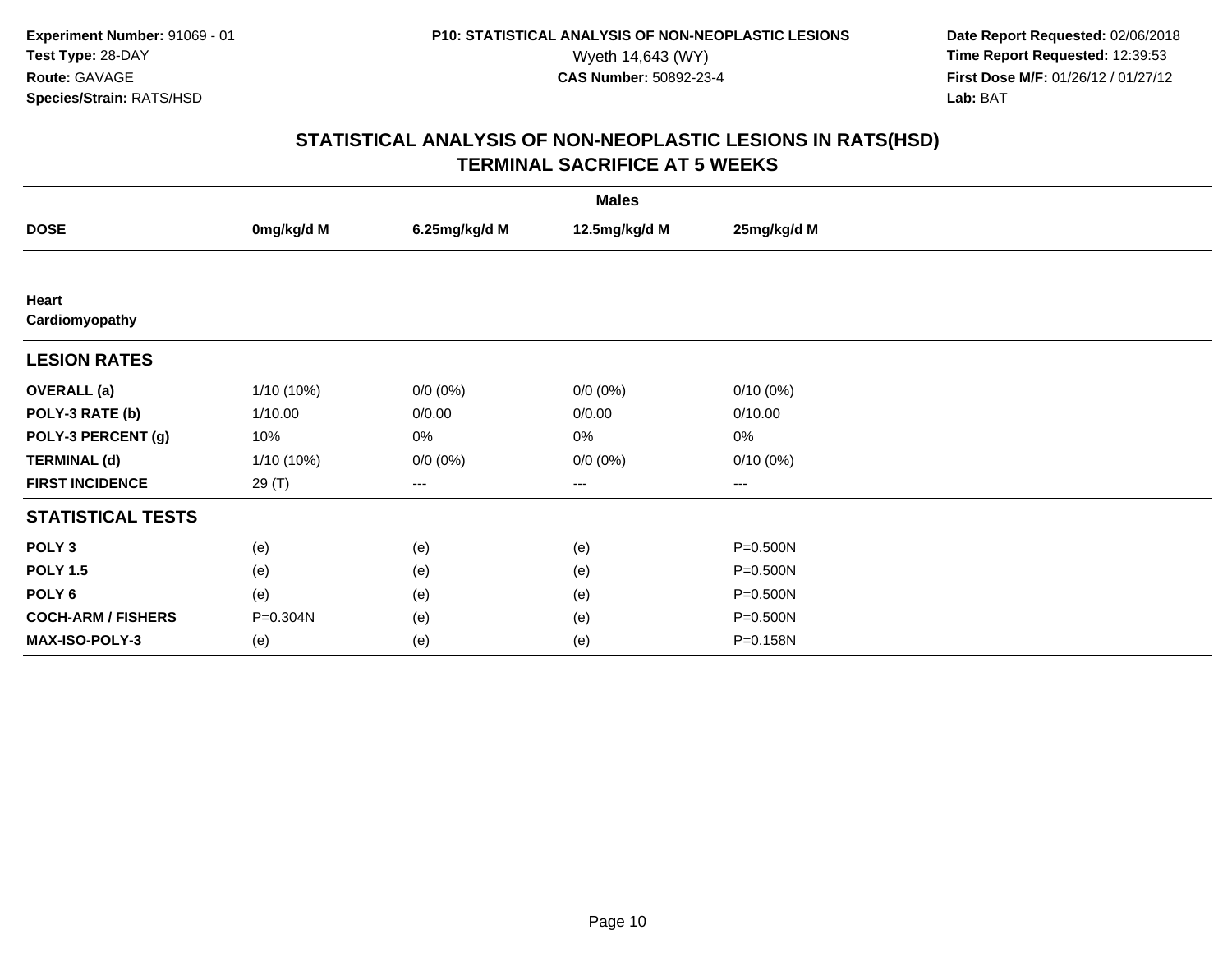**Date Report Requested:** 02/06/2018 Wyeth 14,643 (WY) **Time Report Requested:** 12:39:53<br>**CAS Number:** 50892-23-4 **Time Report Requested:** 12:39:53 **First Dose M/F:** 01/26/12 / 01/27/12<br>**Lab:** BAT **Lab:** BAT

| <b>Males</b>                                     |             |               |                   |             |  |
|--------------------------------------------------|-------------|---------------|-------------------|-------------|--|
| <b>DOSE</b>                                      | 0mg/kg/d M  | 6.25mg/kg/d M | 12.5mg/kg/d M     | 25mg/kg/d M |  |
|                                                  |             |               |                   |             |  |
| Heart<br><b>Infiltration Cellular Mixed Cell</b> |             |               |                   |             |  |
| <b>LESION RATES</b>                              |             |               |                   |             |  |
| <b>OVERALL</b> (a)                               | $0/10(0\%)$ | $0/0 (0\%)$   | $0/0 (0\%)$       | $0/10(0\%)$ |  |
| POLY-3 RATE (b)                                  | 0/10.00     | 0/0.00        | 0/0.00            | 0/10.00     |  |
| POLY-3 PERCENT (g)                               | 0%          | 0%            | $0\%$             | $0\%$       |  |
| <b>TERMINAL (d)</b>                              | $0/10(0\%)$ | $0/0 (0\%)$   | $0/0 (0\%)$       | 0/10(0%)    |  |
| <b>FIRST INCIDENCE</b>                           | $---$       | $---$         | $\qquad \qquad -$ | $---$       |  |
| <b>STATISTICAL TESTS</b>                         |             |               |                   |             |  |
| POLY <sub>3</sub>                                | (n)         | (n)           | (n)               | (n)         |  |
| <b>POLY 1.5</b>                                  | (n)         | (n)           | (n)               | (n)         |  |
| POLY 6                                           | (n)         | (n)           | (n)               | (n)         |  |
| <b>COCH-ARM / FISHERS</b>                        | (n)         | (n)           | (n)               | (n)         |  |
| MAX-ISO-POLY-3                                   | (n)         | (n)           | (n)               | (n)         |  |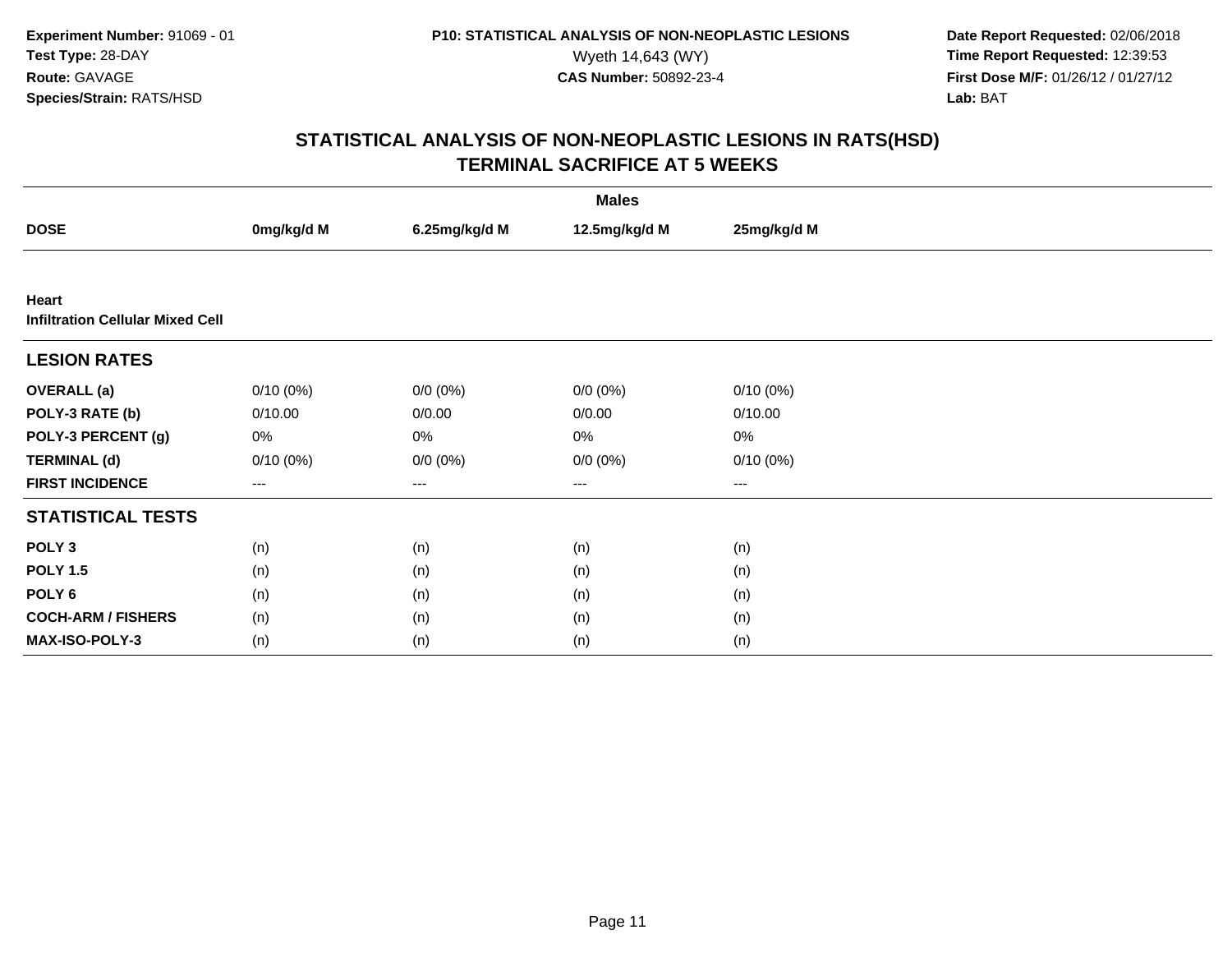**Date Report Requested:** 02/06/2018 Wyeth 14,643 (WY) **Time Report Requested:** 12:39:53<br>**CAS Number:** 50892-23-4 **Time Report Requested:** 12:39:53 **First Dose M/F:** 01/26/12 / 01/27/12<br>**Lab:** BAT **Lab:** BAT

| <b>Males</b>                                     |             |               |               |             |  |  |
|--------------------------------------------------|-------------|---------------|---------------|-------------|--|--|
| <b>DOSE</b>                                      | 0mg/kg/d M  | 6.25mg/kg/d M | 12.5mg/kg/d M | 25mg/kg/d M |  |  |
|                                                  |             |               |               |             |  |  |
| Kidney<br><b>Nephropathy Chronic Progressive</b> |             |               |               |             |  |  |
| <b>LESION RATES</b>                              |             |               |               |             |  |  |
| <b>OVERALL</b> (a)                               | 6/10(60%)   | 4/10 (40%)    | 8/10 (80%)    | 7/10 (70%)  |  |  |
| POLY-3 RATE (b)                                  | 6/10.00     | 4/10.00       | 8/10.00       | 7/10.00     |  |  |
| POLY-3 PERCENT (g)                               | 60%         | 40%           | 80%           | 70%         |  |  |
| <b>TERMINAL (d)</b>                              | 6/10(60%)   | 4/10 (40%)    | 8/10 (80%)    | 7/10 (70%)  |  |  |
| <b>FIRST INCIDENCE</b>                           | 29 (T)      | 29 (T)        | 29 (T)        | 29 (T)      |  |  |
| <b>STATISTICAL TESTS</b>                         |             |               |               |             |  |  |
| POLY <sub>3</sub>                                | $P = 0.237$ | P=0.333N      | $P = 0.318$   | $P = 0.500$ |  |  |
| <b>POLY 1.5</b>                                  | $P = 0.237$ | P=0.333N      | $P = 0.318$   | $P = 0.500$ |  |  |
| POLY 6                                           | $P = 0.237$ | P=0.333N      | $P = 0.318$   | $P = 0.500$ |  |  |
| <b>COCH-ARM / FISHERS</b>                        | $P = 0.236$ | P=0.328N      | $P = 0.314$   | $P = 0.500$ |  |  |
| <b>MAX-ISO-POLY-3</b>                            | $P = 0.124$ | P=0.193N      | $P = 0.172$   | $P = 0.325$ |  |  |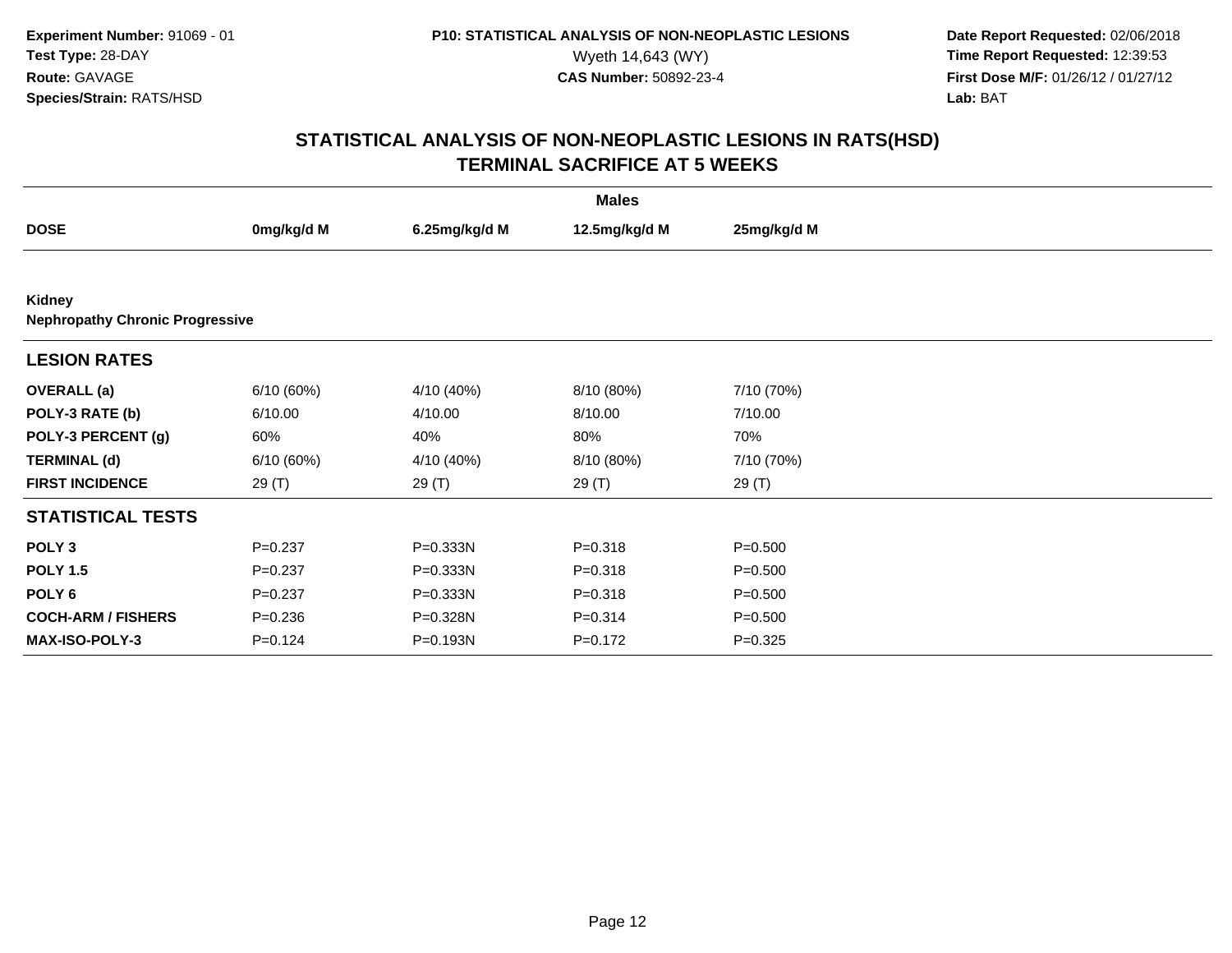**Date Report Requested:** 02/06/2018 Wyeth 14,643 (WY) **Time Report Requested:** 12:39:53<br>**CAS Number:** 50892-23-4 **Time Report Requested:** 12:39:53 **First Dose M/F:** 01/26/12 / 01/27/12<br>**Lab:** BAT **Lab:** BAT

| <b>Males</b>                               |              |               |               |             |  |  |
|--------------------------------------------|--------------|---------------|---------------|-------------|--|--|
| <b>DOSE</b>                                | 0mg/kg/d M   | 6.25mg/kg/d M | 12.5mg/kg/d M | 25mg/kg/d M |  |  |
|                                            |              |               |               |             |  |  |
| Liver<br><b>Hepatodiaphragmatic Nodule</b> |              |               |               |             |  |  |
| <b>LESION RATES</b>                        |              |               |               |             |  |  |
| <b>OVERALL</b> (a)                         | $1/10(10\%)$ | $0/10(0\%)$   | $0/10(0\%)$   | $0/10(0\%)$ |  |  |
| POLY-3 RATE (b)                            | 1/10.00      | 0/10.00       | 0/10.00       | 0/10.00     |  |  |
| POLY-3 PERCENT (g)                         | 10%          | 0%            | 0%            | 0%          |  |  |
| <b>TERMINAL (d)</b>                        | $1/10(10\%)$ | $0/10(0\%)$   | $0/10(0\%)$   | $0/10(0\%)$ |  |  |
| <b>FIRST INCIDENCE</b>                     | 29 (T)       | $---$         | ---           | $---$       |  |  |
| <b>STATISTICAL TESTS</b>                   |              |               |               |             |  |  |
| POLY <sub>3</sub>                          | P=0.306N     | P=0.500N      | P=0.500N      | P=0.500N    |  |  |
| <b>POLY 1.5</b>                            | P=0.306N     | $P = 0.500N$  | P=0.500N      | P=0.500N    |  |  |
| POLY <sub>6</sub>                          | P=0.306N     | P=0.500N      | P=0.500N      | P=0.500N    |  |  |
| <b>COCH-ARM / FISHERS</b>                  | P=0.304N     | P=0.500N      | P=0.500N      | P=0.500N    |  |  |
| <b>MAX-ISO-POLY-3</b>                      | P=0.078N     | P=0.158N      | P=0.158N      | P=0.158N    |  |  |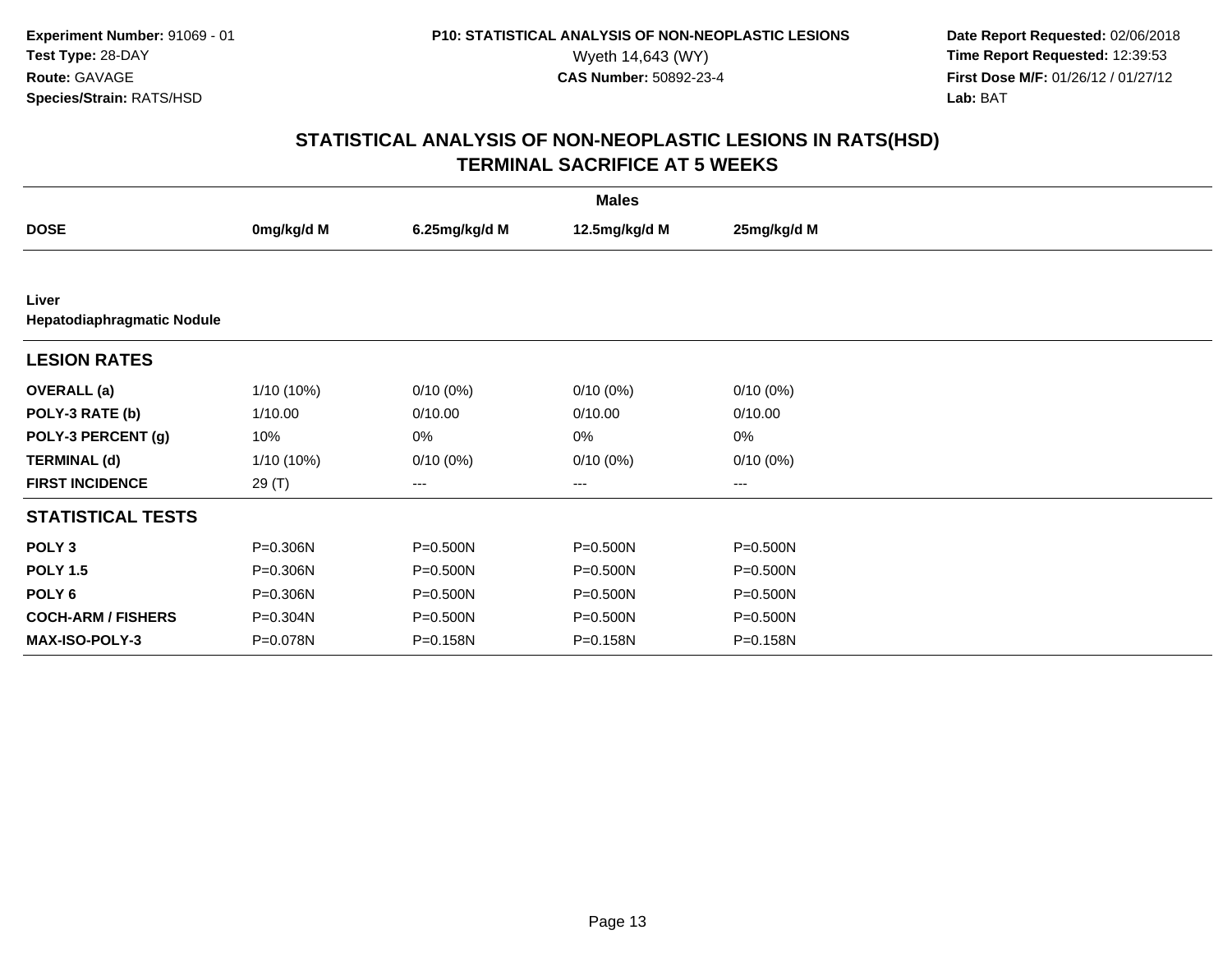**Date Report Requested:** 02/06/2018 Wyeth 14,643 (WY) **Time Report Requested:** 12:39:53<br>**CAS Number:** 50892-23-4 **Time Report Requested:** 12:39:53 **First Dose M/F:** 01/26/12 / 01/27/12<br>**Lab:** BAT **Lab:** BAT

| <b>Males</b>                                     |             |               |               |             |  |  |
|--------------------------------------------------|-------------|---------------|---------------|-------------|--|--|
| <b>DOSE</b>                                      | 0mg/kg/d M  | 6.25mg/kg/d M | 12.5mg/kg/d M | 25mg/kg/d M |  |  |
|                                                  |             |               |               |             |  |  |
| Liver<br><b>Infiltration Cellular Mixed Cell</b> |             |               |               |             |  |  |
| <b>LESION RATES</b>                              |             |               |               |             |  |  |
| <b>OVERALL</b> (a)                               | 1/10 (10%)  | 2/10 (20%)    | 2/10(20%)     | 4/10 (40%)  |  |  |
| POLY-3 RATE (b)                                  | 1/10.00     | 2/10.00       | 2/10.00       | 4/10.00     |  |  |
| POLY-3 PERCENT (g)                               | 10%         | 20%           | 20%           | 40%         |  |  |
| <b>TERMINAL (d)</b>                              | 1/10 (10%)  | 2/10 (20%)    | 2/10 (20%)    | 4/10 (40%)  |  |  |
| <b>FIRST INCIDENCE</b>                           | 29 (T)      | 29 (T)        | 29 (T)        | 29 (T)      |  |  |
| <b>STATISTICAL TESTS</b>                         |             |               |               |             |  |  |
| POLY <sub>3</sub>                                | $P = 0.093$ | $P = 0.500$   | $P = 0.500$   | $P = 0.148$ |  |  |
| <b>POLY 1.5</b>                                  | $P = 0.093$ | $P = 0.500$   | $P = 0.500$   | $P = 0.148$ |  |  |
| POLY 6                                           | $P=0.093$   | $P = 0.500$   | $P = 0.500$   | $P = 0.148$ |  |  |
| <b>COCH-ARM / FISHERS</b>                        | $P = 0.089$ | $P = 0.500$   | $P = 0.500$   | $P=0.152$   |  |  |
| MAX-ISO-POLY-3                                   | $P = 0.057$ | $P = 0.274$   | $P = 0.274$   | $P = 0.058$ |  |  |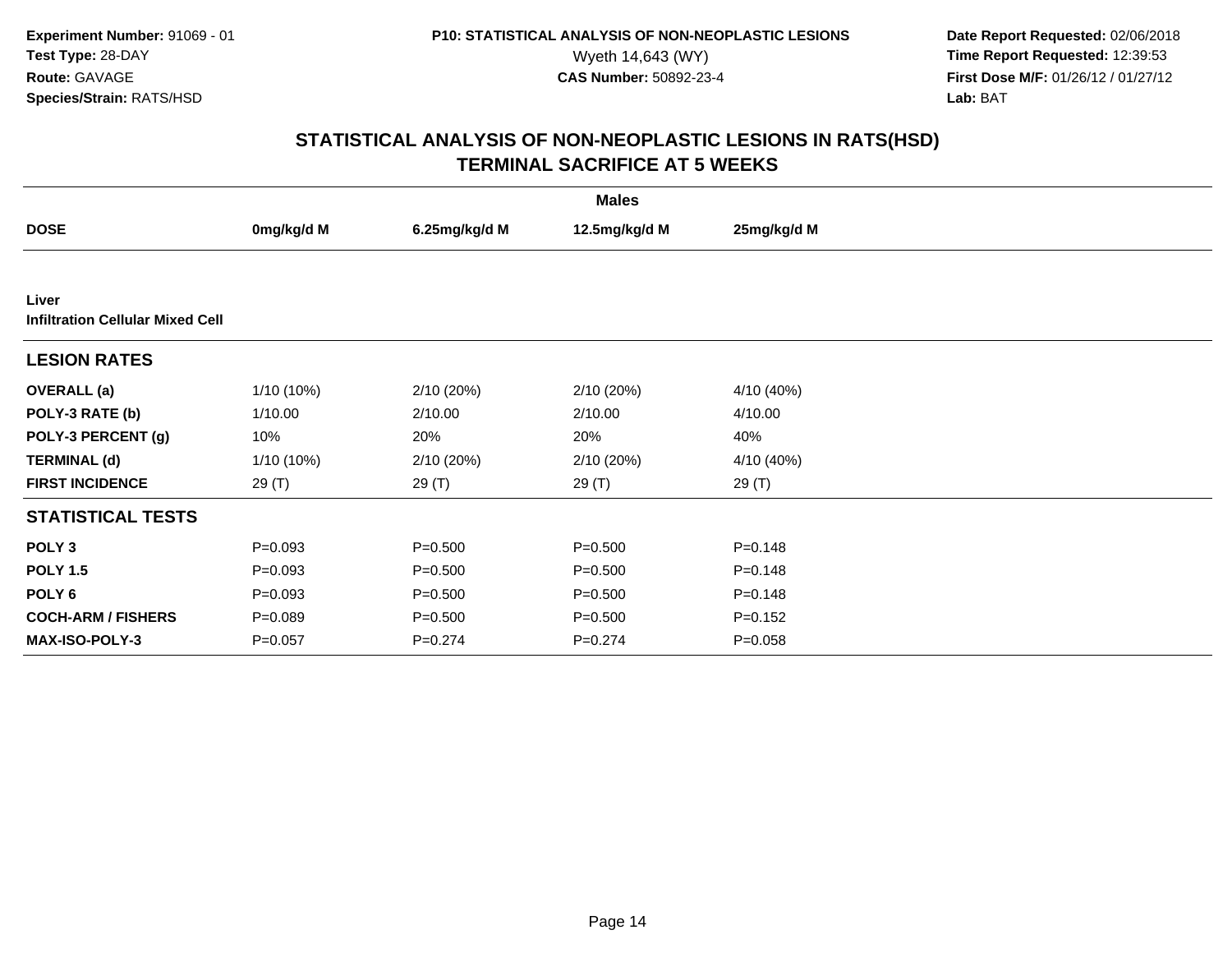**Date Report Requested:** 02/06/2018 Wyeth 14,643 (WY) **Time Report Requested:** 12:39:53<br>**CAS Number:** 50892-23-4 **Time Report Requested:** 12:39:53 **First Dose M/F:** 01/26/12 / 01/27/12<br>**Lab:** BAT **Lab:** BAT

| <b>Males</b>                         |             |               |               |             |  |  |
|--------------------------------------|-------------|---------------|---------------|-------------|--|--|
| <b>DOSE</b>                          | 0mg/kg/d M  | 6.25mg/kg/d M | 12.5mg/kg/d M | 25mg/kg/d M |  |  |
|                                      |             |               |               |             |  |  |
| Liver<br><b>Inflammation Chronic</b> |             |               |               |             |  |  |
| <b>LESION RATES</b>                  |             |               |               |             |  |  |
| <b>OVERALL</b> (a)                   | $0/10(0\%)$ | $0/10(0\%)$   | $0/10(0\%)$   | $0/10(0\%)$ |  |  |
| POLY-3 RATE (b)                      | 0/10.00     | 0/10.00       | 0/10.00       | 0/10.00     |  |  |
| POLY-3 PERCENT (g)                   | 0%          | 0%            | 0%            | 0%          |  |  |
| <b>TERMINAL (d)</b>                  | $0/10(0\%)$ | $0/10(0\%)$   | $0/10(0\%)$   | 0/10(0%)    |  |  |
| <b>FIRST INCIDENCE</b>               | $---$       | ---           | ---           | $---$       |  |  |
| <b>STATISTICAL TESTS</b>             |             |               |               |             |  |  |
| POLY <sub>3</sub>                    | (n)         | (n)           | (n)           | (n)         |  |  |
| <b>POLY 1.5</b>                      | (n)         | (n)           | (n)           | (n)         |  |  |
| POLY <sub>6</sub>                    | (n)         | (n)           | (n)           | (n)         |  |  |
| <b>COCH-ARM / FISHERS</b>            | (n)         | (n)           | (n)           | (n)         |  |  |
| <b>MAX-ISO-POLY-3</b>                | (n)         | (n)           | (n)           | (n)         |  |  |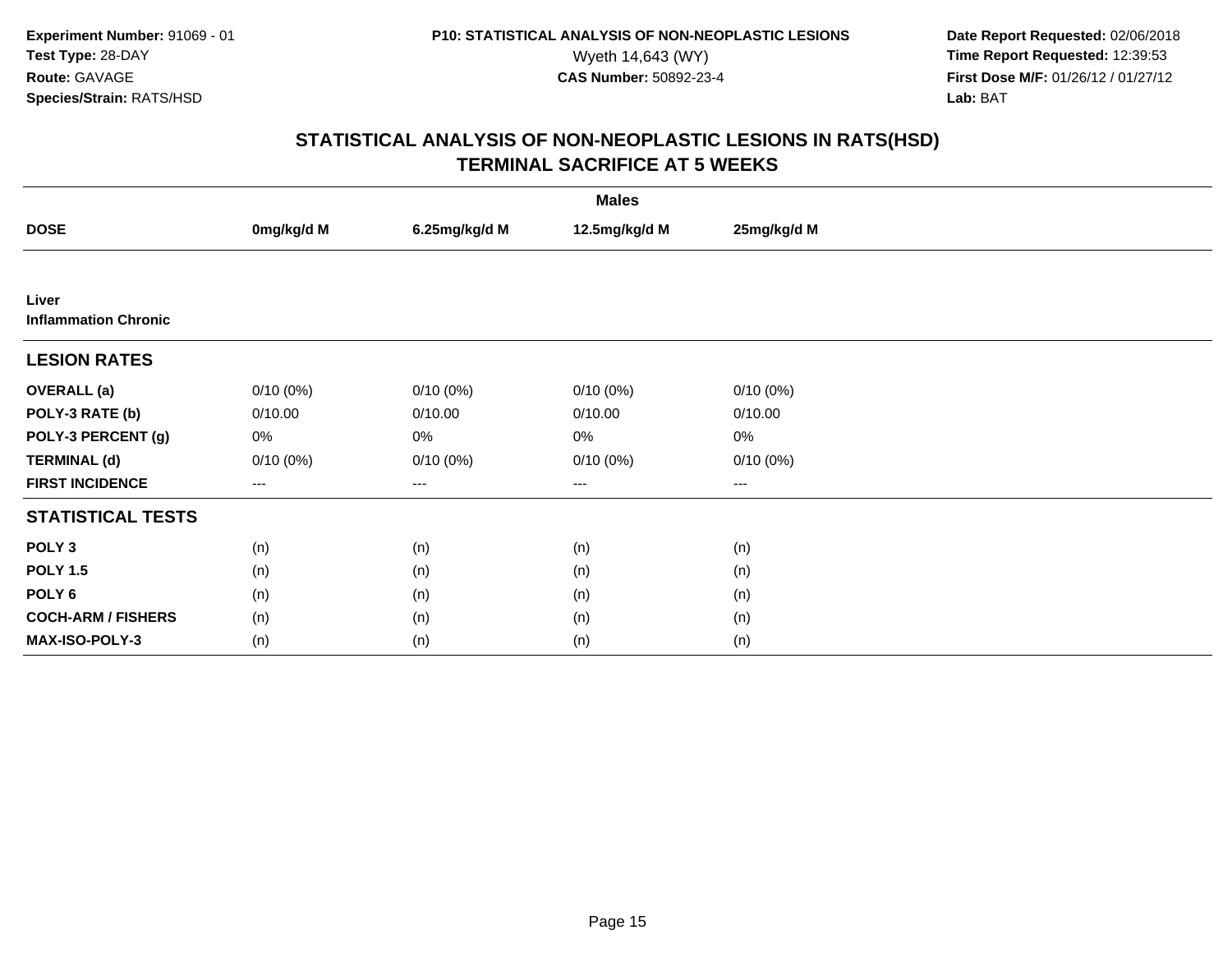**Date Report Requested:** 02/06/2018 Wyeth 14,643 (WY) **Time Report Requested:** 12:39:53<br>**CAS Number:** 50892-23-4 **Time Report Requested:** 12:39:53 **First Dose M/F:** 01/26/12 / 01/27/12<br>**Lab:** BAT **Lab:** BAT

| <b>Males</b>              |             |               |               |                        |  |  |
|---------------------------|-------------|---------------|---------------|------------------------|--|--|
| <b>DOSE</b>               | 0mg/kg/d M  | 6.25mg/kg/d M | 12.5mg/kg/d M | 25mg/kg/d M            |  |  |
|                           |             |               |               |                        |  |  |
| Liver<br><b>Necrosis</b>  |             |               |               |                        |  |  |
| <b>LESION RATES</b>       |             |               |               |                        |  |  |
| <b>OVERALL</b> (a)        | $0/10(0\%)$ | $0/10(0\%)$   | $0/10(0\%)$   | $0/10(0\%)$            |  |  |
| POLY-3 RATE (b)           | 0/10.00     | 0/10.00       | 0/10.00       | 0/10.00                |  |  |
| POLY-3 PERCENT (g)        | 0%          | 0%            | 0%            | 0%                     |  |  |
| <b>TERMINAL (d)</b>       | $0/10(0\%)$ | $0/10(0\%)$   | $0/10(0\%)$   | 0/10(0%)               |  |  |
| <b>FIRST INCIDENCE</b>    | $---$       | ---           | $---$         | $\qquad \qquad \cdots$ |  |  |
| <b>STATISTICAL TESTS</b>  |             |               |               |                        |  |  |
| POLY <sub>3</sub>         | (n)         | (n)           | (n)           | (n)                    |  |  |
| <b>POLY 1.5</b>           | (n)         | (n)           | (n)           | (n)                    |  |  |
| POLY <sub>6</sub>         | (n)         | (n)           | (n)           | (n)                    |  |  |
| <b>COCH-ARM / FISHERS</b> | (n)         | (n)           | (n)           | (n)                    |  |  |
| MAX-ISO-POLY-3            | (n)         | (n)           | (n)           | (n)                    |  |  |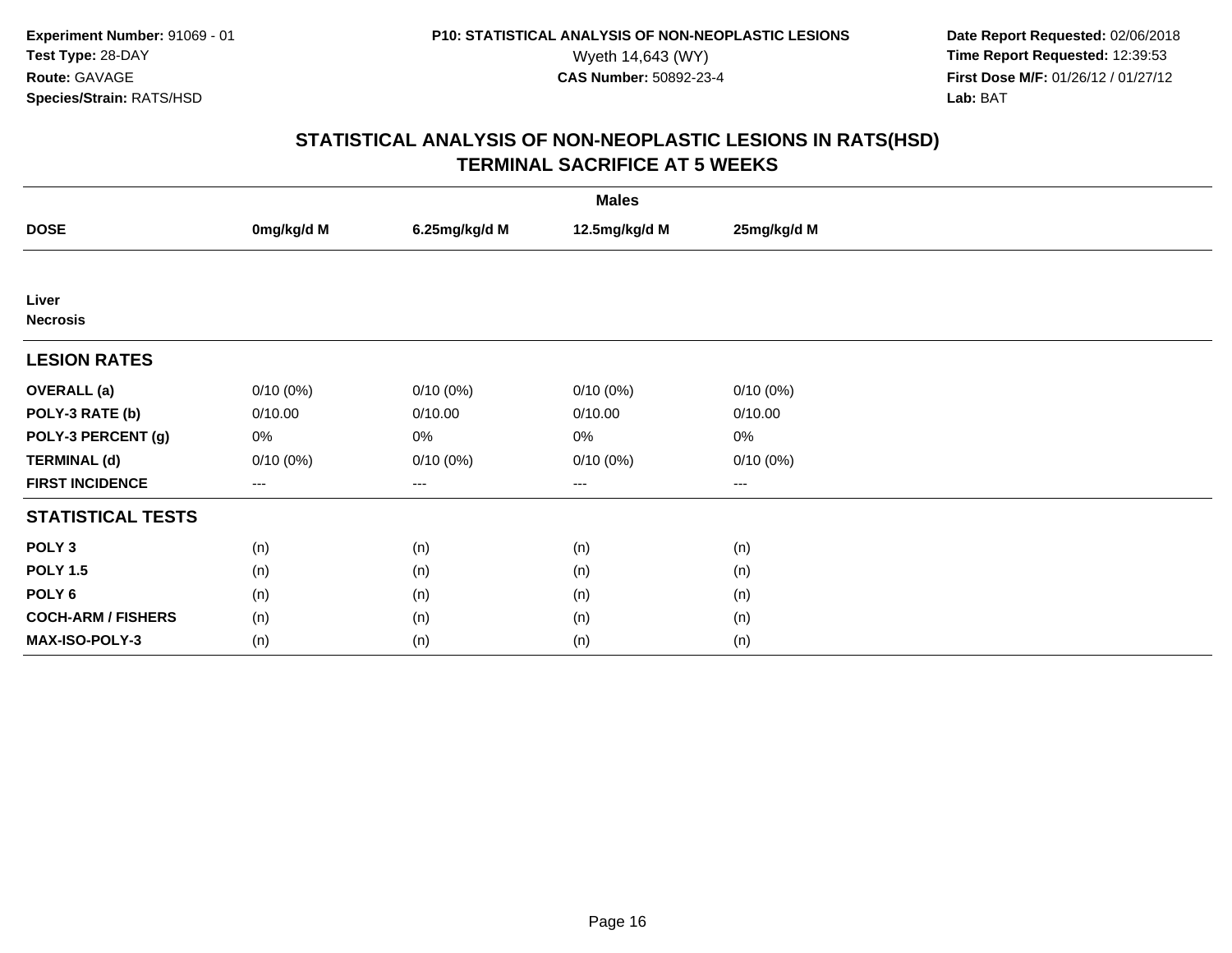**Date Report Requested:** 02/06/2018 Wyeth 14,643 (WY) **Time Report Requested:** 12:39:53<br>**CAS Number:** 50892-23-4 **Time Report Requested:** 12:39:53 **First Dose M/F:** 01/26/12 / 01/27/12<br>**Lab:** BAT **Lab:** BAT

|                                | <b>Males</b> |               |                        |             |  |  |  |
|--------------------------------|--------------|---------------|------------------------|-------------|--|--|--|
| <b>DOSE</b>                    | 0mg/kg/d M   | 6.25mg/kg/d M | 12.5mg/kg/d M          | 25mg/kg/d M |  |  |  |
|                                |              |               |                        |             |  |  |  |
| Liver<br><b>Necrosis Focal</b> |              |               |                        |             |  |  |  |
| <b>LESION RATES</b>            |              |               |                        |             |  |  |  |
| <b>OVERALL</b> (a)             | $0/10(0\%)$  | $0/10(0\%)$   | $0/10(0\%)$            | $0/10(0\%)$ |  |  |  |
| POLY-3 RATE (b)                | 0/10.00      | 0/10.00       | 0/10.00                | 0/10.00     |  |  |  |
| POLY-3 PERCENT (g)             | 0%           | 0%            | 0%                     | 0%          |  |  |  |
| <b>TERMINAL (d)</b>            | $0/10(0\%)$  | $0/10(0\%)$   | $0/10(0\%)$            | 0/10(0%)    |  |  |  |
| <b>FIRST INCIDENCE</b>         | ---          | $---$         | $\qquad \qquad \cdots$ | $\cdots$    |  |  |  |
| <b>STATISTICAL TESTS</b>       |              |               |                        |             |  |  |  |
| POLY <sub>3</sub>              | (n)          | (n)           | (n)                    | (n)         |  |  |  |
| <b>POLY 1.5</b>                | (n)          | (n)           | (n)                    | (n)         |  |  |  |
| POLY 6                         | (n)          | (n)           | (n)                    | (n)         |  |  |  |
| <b>COCH-ARM / FISHERS</b>      | (n)          | (n)           | (n)                    | (n)         |  |  |  |
| MAX-ISO-POLY-3                 | (n)          | (n)           | (n)                    | (n)         |  |  |  |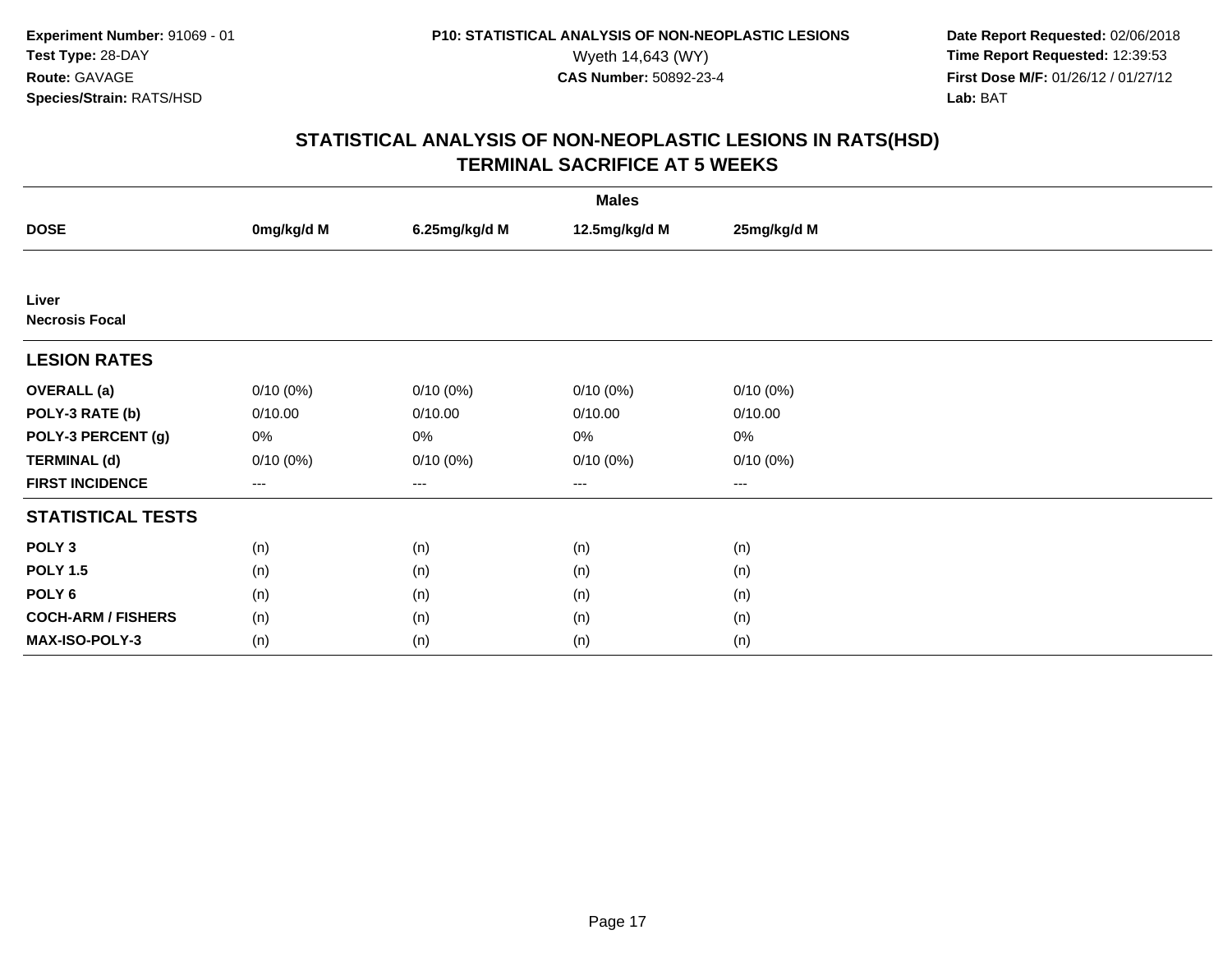**Date Report Requested:** 02/06/2018 Wyeth 14,643 (WY) **Time Report Requested:** 12:39:53<br>**CAS Number:** 50892-23-4 **Time Report Requested:** 12:39:53 **First Dose M/F:** 01/26/12 / 01/27/12<br>**Lab:** BAT **Lab:** BAT

| <b>Males</b>                                       |             |               |               |              |  |  |
|----------------------------------------------------|-------------|---------------|---------------|--------------|--|--|
| <b>DOSE</b>                                        | 0mg/kg/d M  | 6.25mg/kg/d M | 12.5mg/kg/d M | 25mg/kg/d M  |  |  |
|                                                    |             |               |               |              |  |  |
| Liver: Hepatocyte<br><b>Cytoplasmic Alteration</b> |             |               |               |              |  |  |
| <b>LESION RATES</b>                                |             |               |               |              |  |  |
| <b>OVERALL</b> (a)                                 | $0/10(0\%)$ | 9/10 (90%)    | 10/10 (100%)  | 10/10 (100%) |  |  |
| POLY-3 RATE (b)                                    | 0/10.00     | 9/10.00       | 10/10.00      | 10/10.00     |  |  |
| POLY-3 PERCENT (g)                                 | 0%          | 90%           | 100%          | 100%         |  |  |
| <b>TERMINAL (d)</b>                                | $0/10(0\%)$ | 9/10 (90%)    | 10/10 (100%)  | 10/10 (100%) |  |  |
| <b>FIRST INCIDENCE</b>                             | $---$       | 29 (T)        | 29 (T)        | 29 (T)       |  |  |
| <b>STATISTICAL TESTS</b>                           |             |               |               |              |  |  |
| POLY <sub>3</sub>                                  | P<0.001**   | P<0.001**     | P<0.001**     | P<0.001**    |  |  |
| <b>POLY 1.5</b>                                    | P<0.001**   | P<0.001**     | P<0.001**     | P<0.001**    |  |  |
| POLY <sub>6</sub>                                  | P<0.001**   | P<0.001**     | P<0.001**     | P<0.001**    |  |  |
| <b>COCH-ARM / FISHERS</b>                          | P<0.001**   | P<0.001**     | P<0.001**     | P<0.001**    |  |  |
| <b>MAX-ISO-POLY-3</b>                              | P<0.001**   | P<0.001**     | (e)           | (e)          |  |  |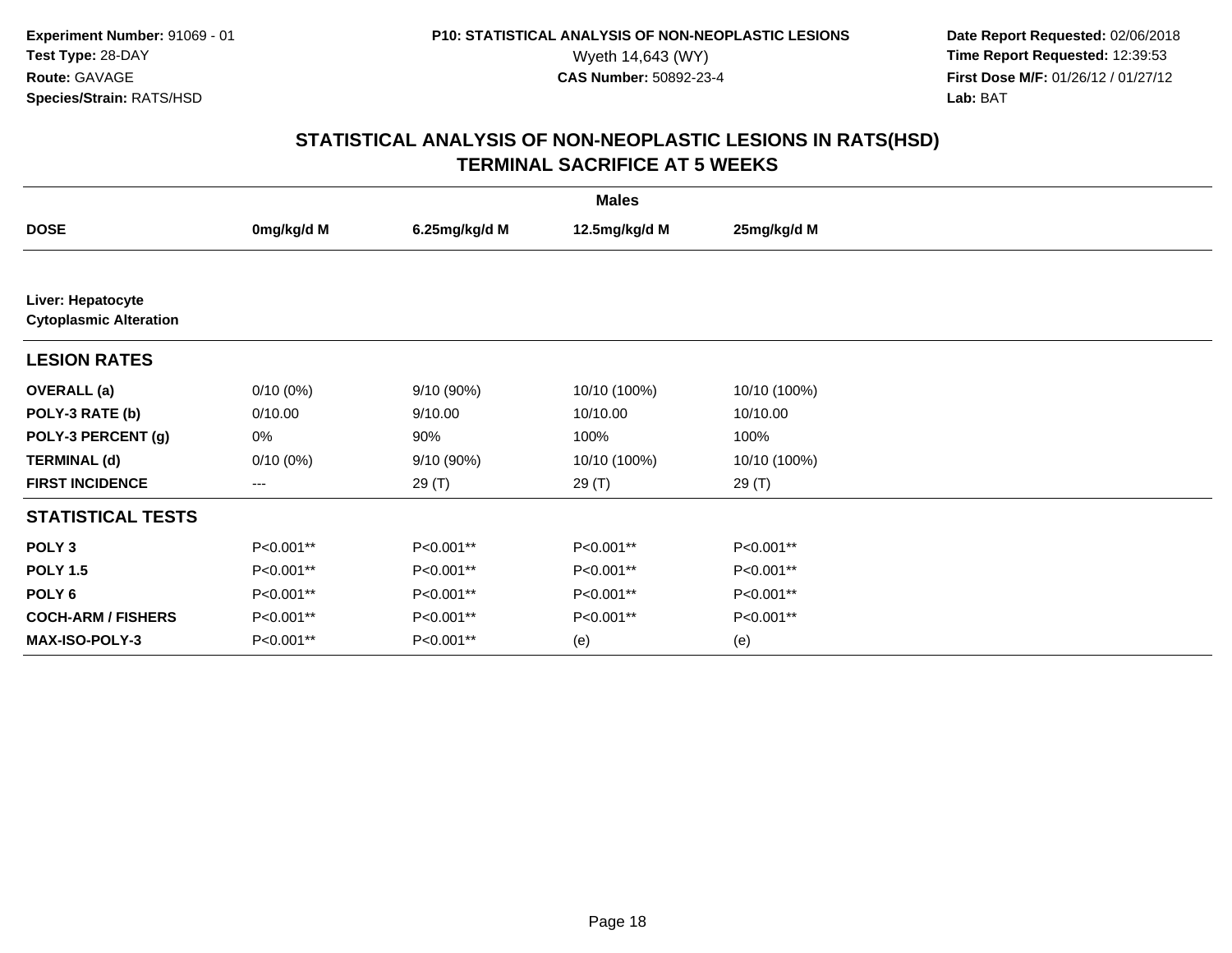**Date Report Requested:** 02/06/2018 Wyeth 14,643 (WY) **Time Report Requested:** 12:39:53<br>**CAS Number:** 50892-23-4 **Time Report Requested:** 12:39:53 **First Dose M/F:** 01/26/12 / 01/27/12<br>**Lab:** BAT **Lab:** BAT

|                                         | <b>Males</b>           |               |               |              |  |  |  |
|-----------------------------------------|------------------------|---------------|---------------|--------------|--|--|--|
| <b>DOSE</b>                             | 0mg/kg/d M             | 6.25mg/kg/d M | 12.5mg/kg/d M | 25mg/kg/d M  |  |  |  |
|                                         |                        |               |               |              |  |  |  |
| Liver: Hepatocyte<br><b>Hypertrophy</b> |                        |               |               |              |  |  |  |
| <b>LESION RATES</b>                     |                        |               |               |              |  |  |  |
| <b>OVERALL</b> (a)                      | $0/10(0\%)$            | 5/10 (50%)    | 10/10 (100%)  | 10/10 (100%) |  |  |  |
| POLY-3 RATE (b)                         | 0/10.00                | 5/10.00       | 10/10.00      | 10/10.00     |  |  |  |
| POLY-3 PERCENT (g)                      | 0%                     | 50%           | 100%          | 100%         |  |  |  |
| <b>TERMINAL (d)</b>                     | $0/10(0\%)$            | 5/10 (50%)    | 10/10 (100%)  | 10/10 (100%) |  |  |  |
| <b>FIRST INCIDENCE</b>                  | $\qquad \qquad \cdots$ | 29 (T)        | 29 (T)        | 29 (T)       |  |  |  |
| <b>STATISTICAL TESTS</b>                |                        |               |               |              |  |  |  |
| POLY <sub>3</sub>                       | P<0.001**              | P=0.008**     | P<0.001**     | P<0.001**    |  |  |  |
| <b>POLY 1.5</b>                         | P<0.001**              | P=0.008**     | P<0.001**     | P<0.001**    |  |  |  |
| POLY <sub>6</sub>                       | P<0.001**              | P=0.008**     | P<0.001**     | P<0.001**    |  |  |  |
| <b>COCH-ARM / FISHERS</b>               | P<0.001**              | P=0.016*      | P<0.001**     | P<0.001**    |  |  |  |
| <b>MAX-ISO-POLY-3</b>                   | P<0.001**              | P<0.001**     | (e)           | (e)          |  |  |  |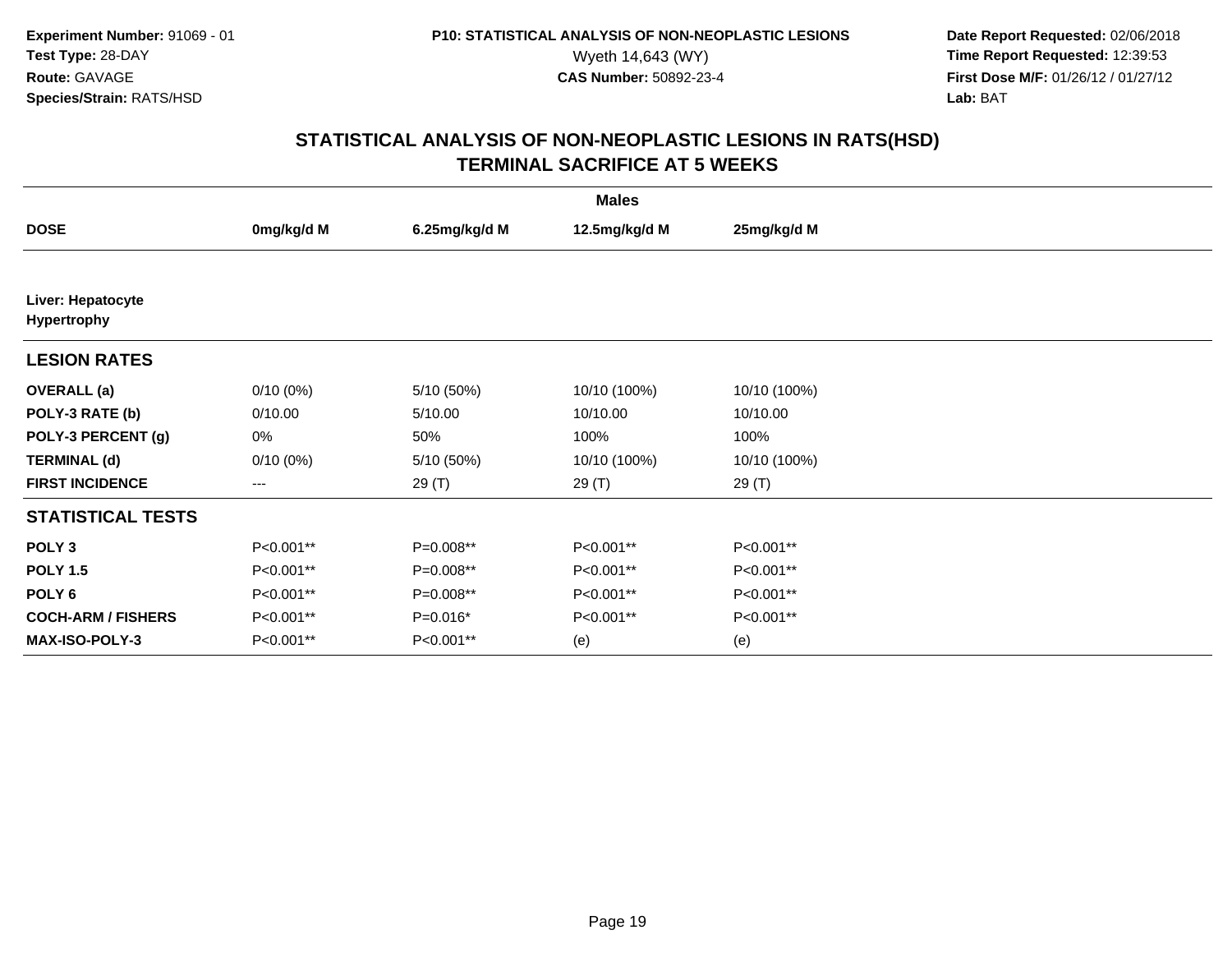**Date Report Requested:** 02/06/2018 Wyeth 14,643 (WY) **Time Report Requested:** 12:39:53<br>**CAS Number:** 50892-23-4 **Time Report Requested:** 12:39:53 **First Dose M/F:** 01/26/12 / 01/27/12<br>**Lab:** BAT **Lab:** BAT

| <b>Males</b>                         |             |               |               |              |  |  |
|--------------------------------------|-------------|---------------|---------------|--------------|--|--|
| <b>DOSE</b>                          | 0mg/kg/d M  | 6.25mg/kg/d M | 12.5mg/kg/d M | 25mg/kg/d M  |  |  |
|                                      |             |               |               |              |  |  |
| Lung<br><b>Infiltration Cellular</b> |             |               |               |              |  |  |
| <b>LESION RATES</b>                  |             |               |               |              |  |  |
| <b>OVERALL</b> (a)                   | $0/10(0\%)$ | $0/0 (0\%)$   | $0/0 (0\%)$   | 1/10 (10%)   |  |  |
| POLY-3 RATE (b)                      | 0/10.00     | 0/0.00        | 0/0.00        | 1/10.00      |  |  |
| POLY-3 PERCENT (g)                   | 0%          | 0%            | 0%            | 10%          |  |  |
| <b>TERMINAL (d)</b>                  | $0/10(0\%)$ | $0/0 (0\%)$   | $0/0 (0\%)$   | $1/10(10\%)$ |  |  |
| <b>FIRST INCIDENCE</b>               | ---         | ---           | $--$          | 29 (T)       |  |  |
| <b>STATISTICAL TESTS</b>             |             |               |               |              |  |  |
| POLY <sub>3</sub>                    | (e)         | (e)           | (e)           | $P = 0.500$  |  |  |
| <b>POLY 1.5</b>                      | (e)         | (e)           | (e)           | $P = 0.500$  |  |  |
| POLY 6                               | (e)         | (e)           | (e)           | $P = 0.500$  |  |  |
| <b>COCH-ARM / FISHERS</b>            | $P = 0.304$ | (e)           | (e)           | $P = 0.500$  |  |  |
| MAX-ISO-POLY-3                       | (e)         | (e)           | (e)           | $P = 0.158$  |  |  |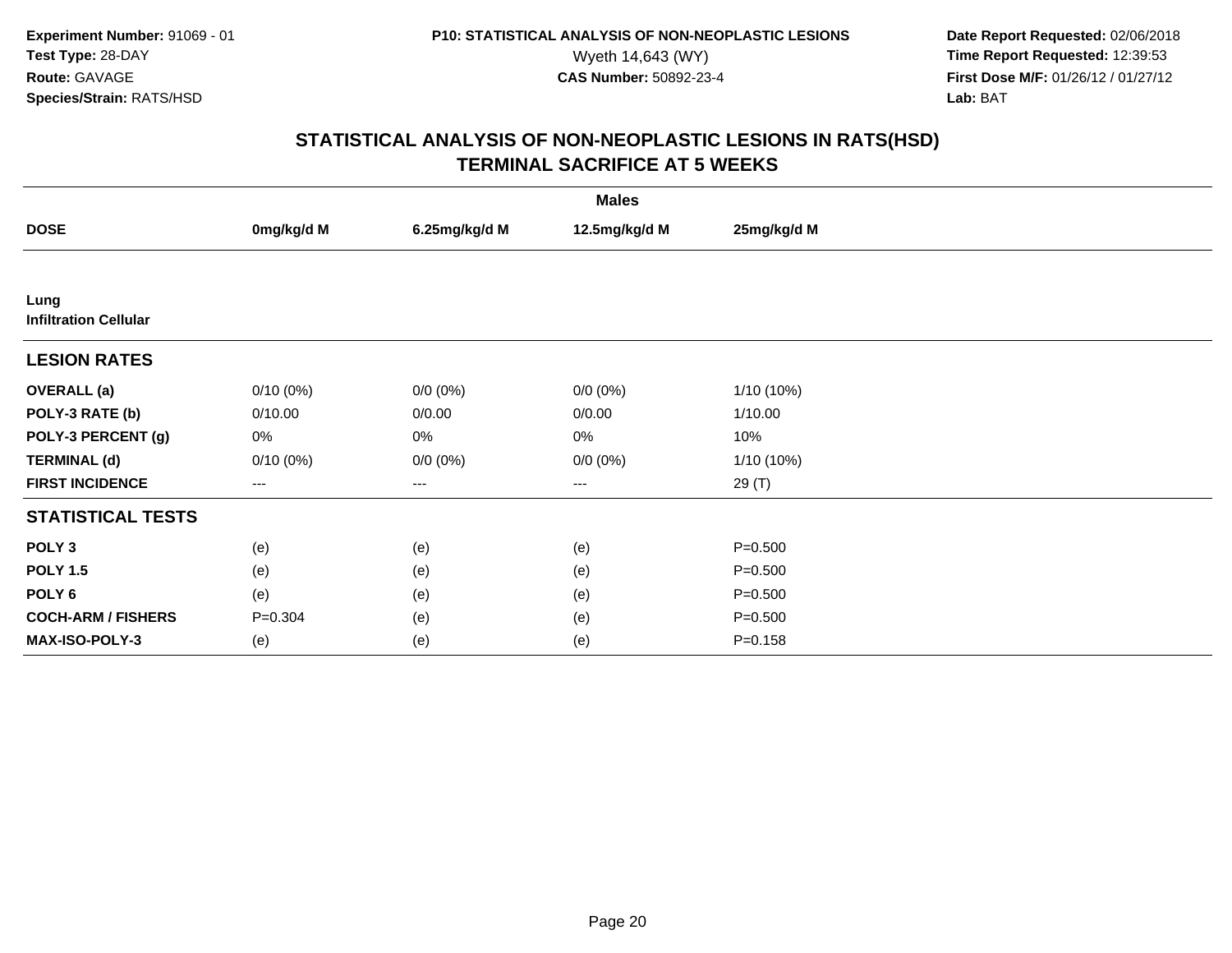**Date Report Requested:** 02/06/2018 Wyeth 14,643 (WY) **Time Report Requested:** 12:39:53<br>**CAS Number:** 50892-23-4 **Time Report Requested:** 12:39:53 **First Dose M/F:** 01/26/12 / 01/27/12<br>**Lab:** BAT **Lab:** BAT

| <b>Males</b>                                    |             |               |                   |             |  |  |
|-------------------------------------------------|-------------|---------------|-------------------|-------------|--|--|
| <b>DOSE</b>                                     | 0mg/kg/d M  | 6.25mg/kg/d M | 12.5mg/kg/d M     | 25mg/kg/d M |  |  |
|                                                 |             |               |                   |             |  |  |
| Lung<br><b>Infiltration Cellular Histiocyte</b> |             |               |                   |             |  |  |
| <b>LESION RATES</b>                             |             |               |                   |             |  |  |
| <b>OVERALL</b> (a)                              | $0/10(0\%)$ | $0/0 (0\%)$   | $0/0 (0\%)$       | $0/10(0\%)$ |  |  |
| POLY-3 RATE (b)                                 | 0/10.00     | 0/0.00        | 0/0.00            | 0/10.00     |  |  |
| POLY-3 PERCENT (g)                              | 0%          | 0%            | $0\%$             | $0\%$       |  |  |
| <b>TERMINAL (d)</b>                             | $0/10(0\%)$ | $0/0 (0\%)$   | $0/0 (0\%)$       | 0/10(0%)    |  |  |
| <b>FIRST INCIDENCE</b>                          | ---         | ---           | $\qquad \qquad -$ | $---$       |  |  |
| <b>STATISTICAL TESTS</b>                        |             |               |                   |             |  |  |
| POLY <sub>3</sub>                               | (n)         | (n)           | (n)               | (n)         |  |  |
| <b>POLY 1.5</b>                                 | (n)         | (n)           | (n)               | (n)         |  |  |
| POLY 6                                          | (n)         | (n)           | (n)               | (n)         |  |  |
| <b>COCH-ARM / FISHERS</b>                       | (n)         | (n)           | (n)               | (n)         |  |  |
| MAX-ISO-POLY-3                                  | (n)         | (n)           | (n)               | (n)         |  |  |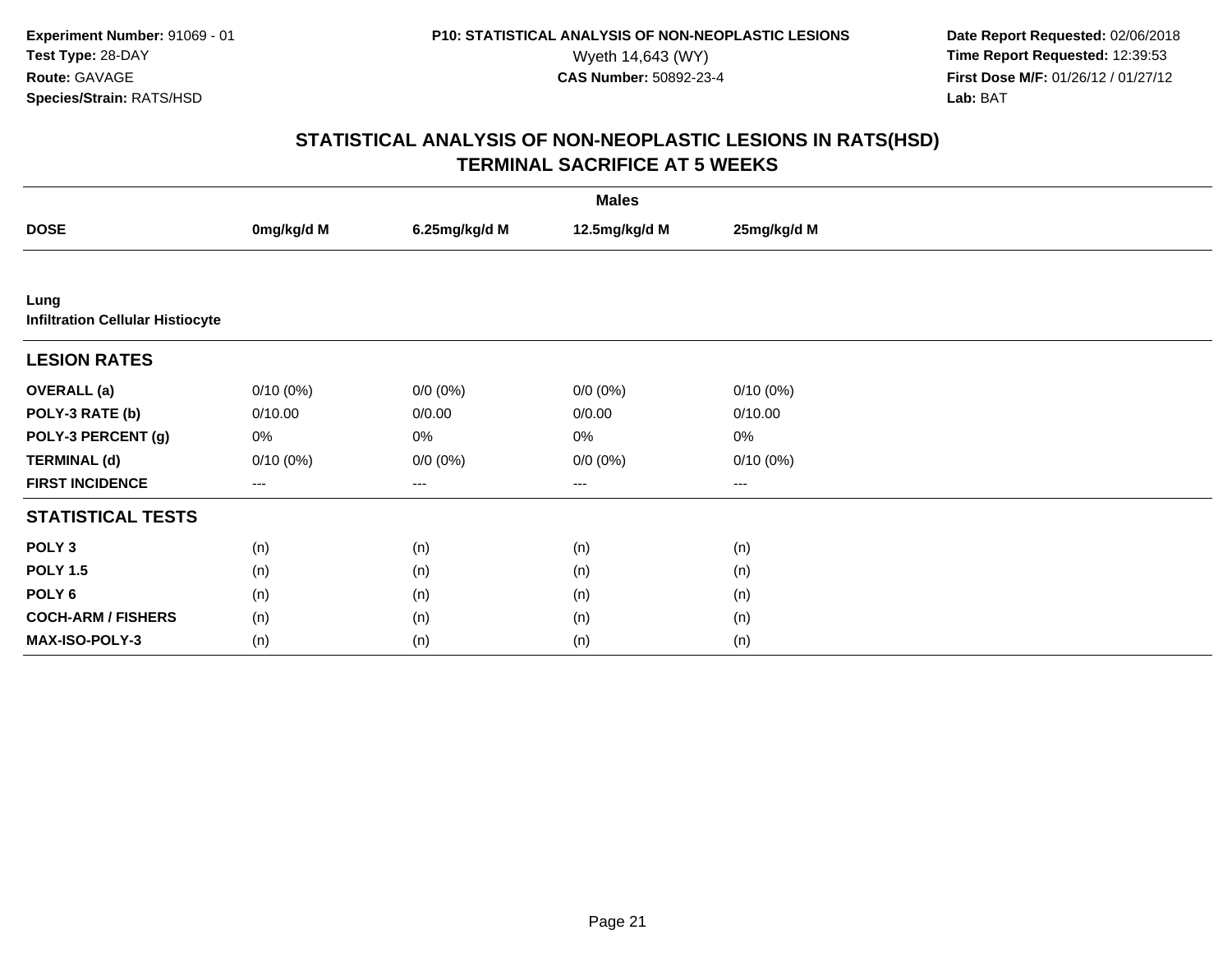**Date Report Requested:** 02/06/2018 Wyeth 14,643 (WY) **Time Report Requested:** 12:39:53<br>**CAS Number:** 50892-23-4 **Time Report Requested:** 12:39:53 **First Dose M/F:** 01/26/12 / 01/27/12<br>**Lab:** BAT **Lab:** BAT

| <b>Males</b>                        |             |               |               |                      |  |  |
|-------------------------------------|-------------|---------------|---------------|----------------------|--|--|
| <b>DOSE</b>                         | 0mg/kg/d M  | 6.25mg/kg/d M | 12.5mg/kg/d M | 25mg/kg/d M          |  |  |
|                                     |             |               |               |                      |  |  |
| Lung<br><b>Inflammation Chronic</b> |             |               |               |                      |  |  |
| <b>LESION RATES</b>                 |             |               |               |                      |  |  |
| <b>OVERALL</b> (a)                  | $0/10(0\%)$ | $0/0 (0\%)$   | $0/0 (0\%)$   | 0/10(0%)             |  |  |
| POLY-3 RATE (b)                     | 0/10.00     | 0/0.00        | 0/0.00        | 0/10.00              |  |  |
| POLY-3 PERCENT (g)                  | 0%          | 0%            | $0\%$         | $0\%$                |  |  |
| <b>TERMINAL (d)</b>                 | $0/10(0\%)$ | $0/0 (0\%)$   | $0/0 (0\%)$   | 0/10(0%)             |  |  |
| <b>FIRST INCIDENCE</b>              | ---         | ---           | $\cdots$      | $\scriptstyle\cdots$ |  |  |
| <b>STATISTICAL TESTS</b>            |             |               |               |                      |  |  |
| POLY <sub>3</sub>                   | (n)         | (n)           | (n)           | (n)                  |  |  |
| <b>POLY 1.5</b>                     | (n)         | (n)           | (n)           | (n)                  |  |  |
| POLY 6                              | (n)         | (n)           | (n)           | (n)                  |  |  |
| <b>COCH-ARM / FISHERS</b>           | (n)         | (n)           | (n)           | (n)                  |  |  |
| MAX-ISO-POLY-3                      | (n)         | (n)           | (n)           | (n)                  |  |  |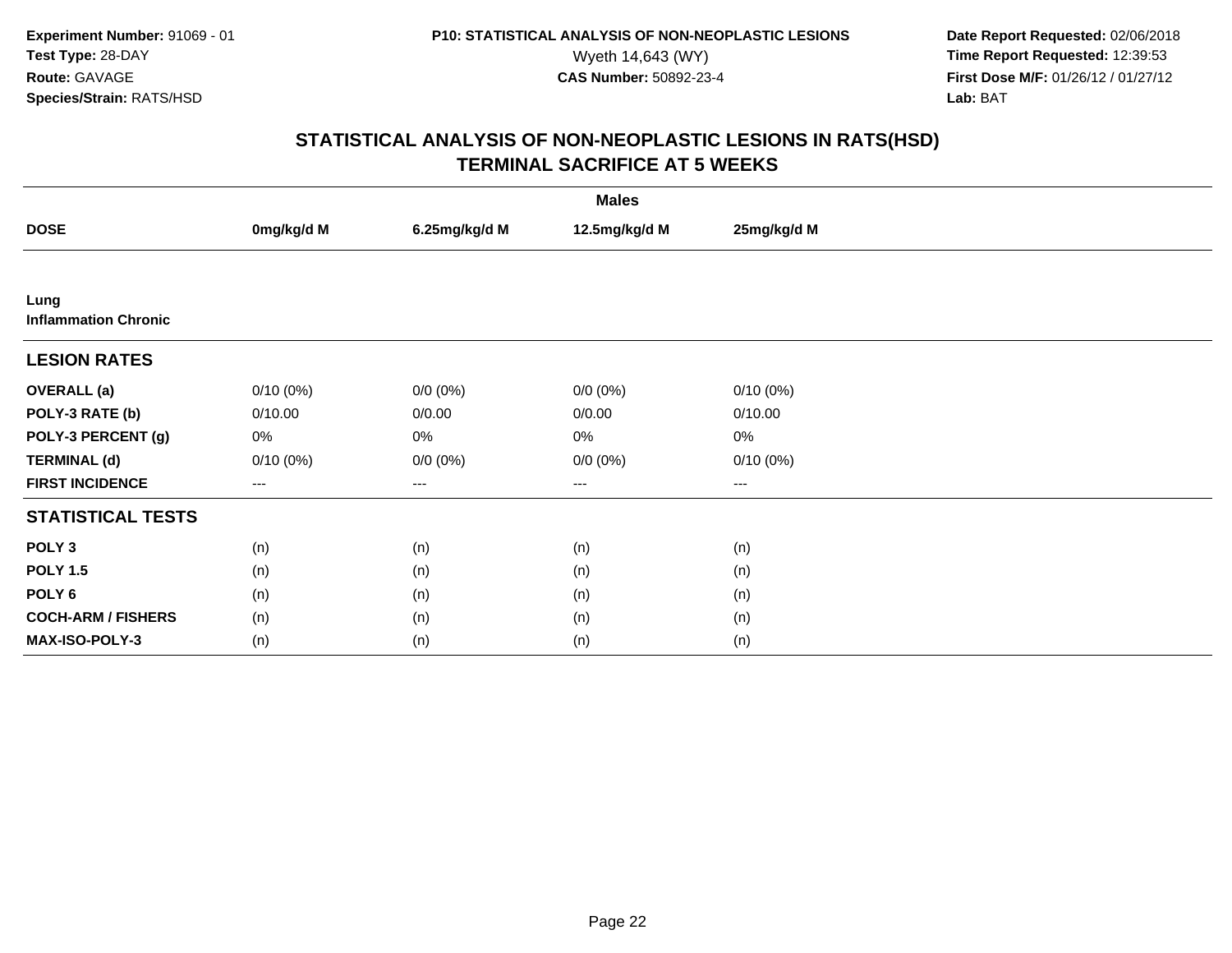**Date Report Requested:** 02/06/2018 Wyeth 14,643 (WY) **Time Report Requested:** 12:39:53<br>**CAS Number:** 50892-23-4 **Time Report Requested:** 12:39:53 **First Dose M/F:** 01/26/12 / 01/27/12<br>**Lab:** BAT **Lab:** BAT

| <b>Males</b>                             |                   |               |                      |             |  |  |
|------------------------------------------|-------------------|---------------|----------------------|-------------|--|--|
| <b>DOSE</b>                              | 0mg/kg/d M        | 6.25mg/kg/d M | 12.5mg/kg/d M        | 25mg/kg/d M |  |  |
|                                          |                   |               |                      |             |  |  |
| Lung: Alveolar Epithelium<br>Hyperplasia |                   |               |                      |             |  |  |
| <b>LESION RATES</b>                      |                   |               |                      |             |  |  |
| <b>OVERALL (a)</b>                       | $0/10(0\%)$       | $0/0 (0\%)$   | $0/0 (0\%)$          | 0/10(0%)    |  |  |
| POLY-3 RATE (b)                          | 0/10.00           | 0/0.00        | 0/0.00               | 0/10.00     |  |  |
| POLY-3 PERCENT (g)                       | 0%                | 0%            | 0%                   | $0\%$       |  |  |
| <b>TERMINAL (d)</b>                      | $0/10(0\%)$       | $0/0 (0\%)$   | $0/0 (0\%)$          | 0/10(0%)    |  |  |
| <b>FIRST INCIDENCE</b>                   | $\qquad \qquad -$ | $\cdots$      | $\scriptstyle\cdots$ | $\cdots$    |  |  |
| <b>STATISTICAL TESTS</b>                 |                   |               |                      |             |  |  |
| POLY <sub>3</sub>                        | (n)               | (n)           | (n)                  | (n)         |  |  |
| <b>POLY 1.5</b>                          | (n)               | (n)           | (n)                  | (n)         |  |  |
| POLY <sub>6</sub>                        | (n)               | (n)           | (n)                  | (n)         |  |  |
| <b>COCH-ARM / FISHERS</b>                | (n)               | (n)           | (n)                  | (n)         |  |  |
| <b>MAX-ISO-POLY-3</b>                    | (n)               | (n)           | (n)                  | (n)         |  |  |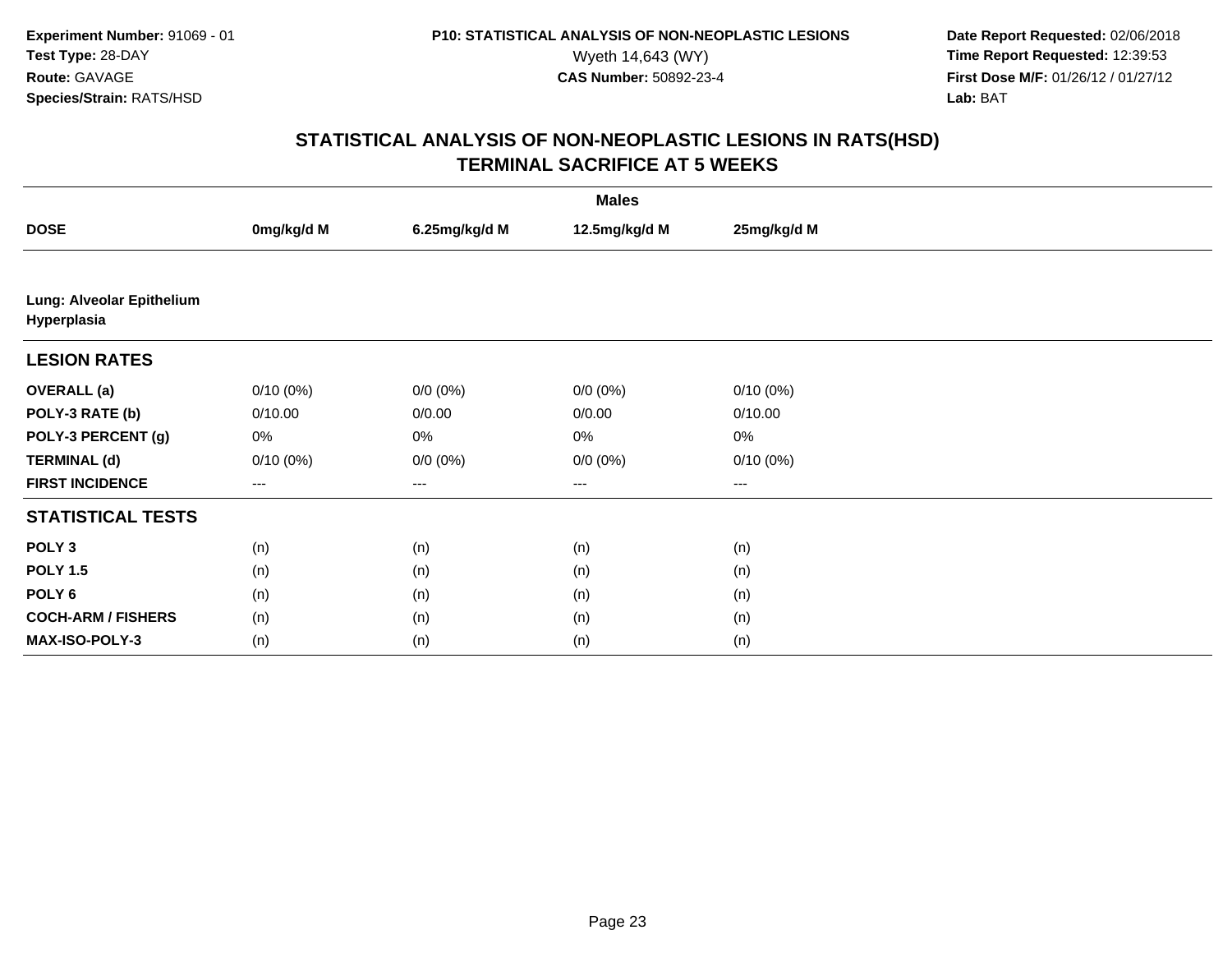**Date Report Requested:** 02/06/2018 Wyeth 14,643 (WY) **Time Report Requested:** 12:39:53<br>**CAS Number:** 50892-23-4 **Time Report Requested:** 12:39:53 **First Dose M/F:** 01/26/12 / 01/27/12<br>**Lab:** BAT **Lab:** BAT

| <b>Males</b>                             |             |               |               |             |  |  |
|------------------------------------------|-------------|---------------|---------------|-------------|--|--|
| <b>DOSE</b>                              | 0mg/kg/d M  | 6.25mg/kg/d M | 12.5mg/kg/d M | 25mg/kg/d M |  |  |
|                                          |             |               |               |             |  |  |
| Lung: Alveolar Epithelium<br>Hypertrophy |             |               |               |             |  |  |
| <b>LESION RATES</b>                      |             |               |               |             |  |  |
| <b>OVERALL (a)</b>                       | $0/10(0\%)$ | $0/0 (0\%)$   | $0/0 (0\%)$   | $0/10(0\%)$ |  |  |
| POLY-3 RATE (b)                          | 0/10.00     | 0/0.00        | 0/0.00        | 0/10.00     |  |  |
| POLY-3 PERCENT (g)                       | 0%          | 0%            | 0%            | $0\%$       |  |  |
| <b>TERMINAL (d)</b>                      | $0/10(0\%)$ | $0/0 (0\%)$   | $0/0 (0\%)$   | 0/10(0%)    |  |  |
| <b>FIRST INCIDENCE</b>                   | $\cdots$    | ---           | ---           | ---         |  |  |
| <b>STATISTICAL TESTS</b>                 |             |               |               |             |  |  |
| POLY <sub>3</sub>                        | (n)         | (n)           | (n)           | (n)         |  |  |
| <b>POLY 1.5</b>                          | (n)         | (n)           | (n)           | (n)         |  |  |
| POLY 6                                   | (n)         | (n)           | (n)           | (n)         |  |  |
| <b>COCH-ARM / FISHERS</b>                | (n)         | (n)           | (n)           | (n)         |  |  |
| MAX-ISO-POLY-3                           | (n)         | (n)           | (n)           | (n)         |  |  |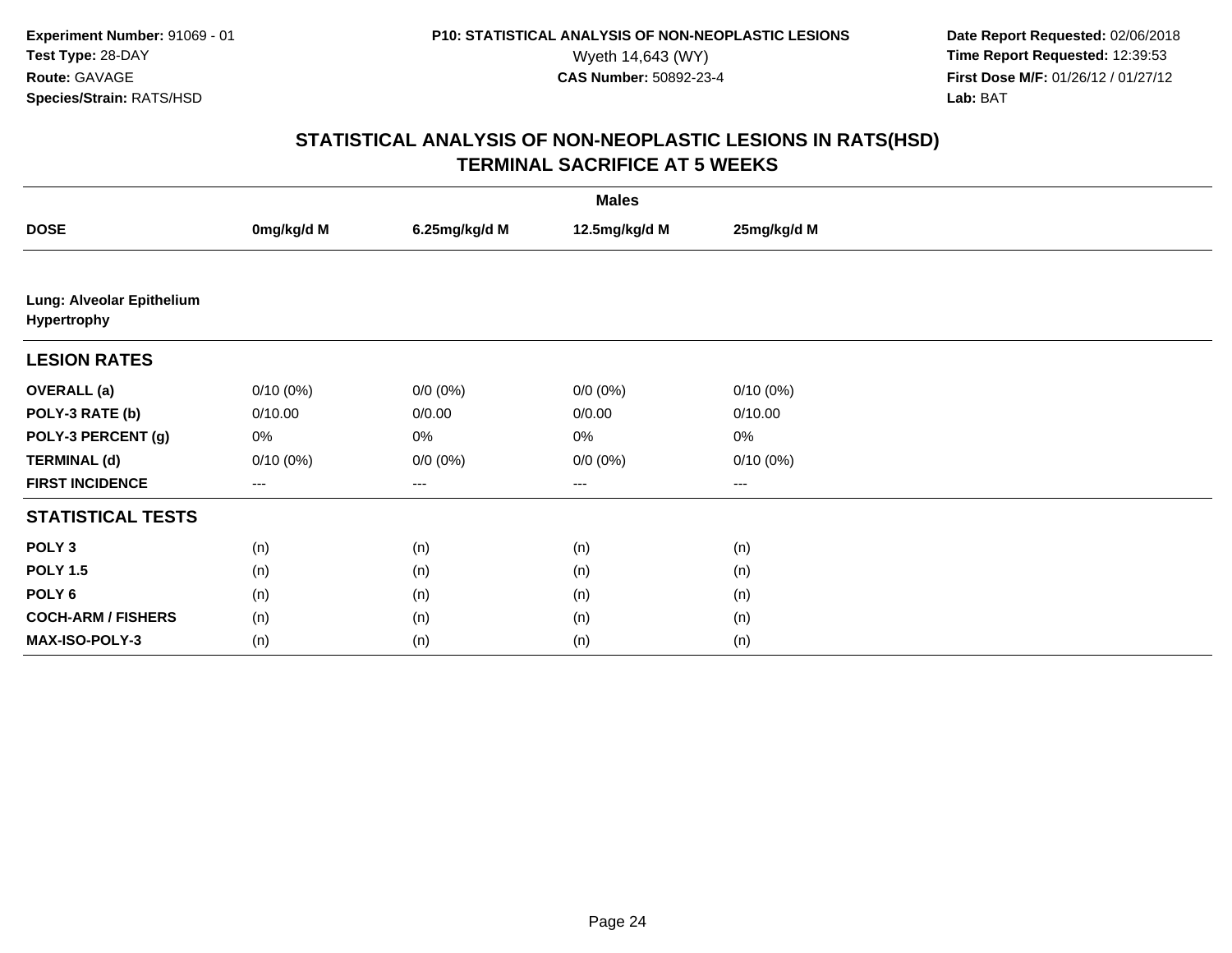**Date Report Requested:** 02/06/2018 Wyeth 14,643 (WY) **Time Report Requested:** 12:39:53<br>**CAS Number:** 50892-23-4 **Time Report Requested:** 12:39:53 **First Dose M/F:** 01/26/12 / 01/27/12<br>**Lab:** BAT **Lab:** BAT

| <b>Males</b>                                   |            |               |                        |             |  |  |
|------------------------------------------------|------------|---------------|------------------------|-------------|--|--|
| <b>DOSE</b>                                    | 0mg/kg/d M | 6.25mg/kg/d M | 12.5mg/kg/d M          | 25mg/kg/d M |  |  |
|                                                |            |               |                        |             |  |  |
| <b>Pancreas</b><br><b>Inflammation Chronic</b> |            |               |                        |             |  |  |
| <b>LESION RATES</b>                            |            |               |                        |             |  |  |
| <b>OVERALL</b> (a)                             | 1/10 (10%) | $0/10(0\%)$   | $0/10(0\%)$            | $0/10(0\%)$ |  |  |
| POLY-3 RATE (b)                                | 1/10.00    | 0/10.00       | 0/10.00                | 0/10.00     |  |  |
| POLY-3 PERCENT (g)                             | 10%        | 0%            | 0%                     | 0%          |  |  |
| <b>TERMINAL (d)</b>                            | 1/10 (10%) | $0/10(0\%)$   | $0/10(0\%)$            | $0/10(0\%)$ |  |  |
| <b>FIRST INCIDENCE</b>                         | 29 (T)     | ---           | $\qquad \qquad \cdots$ | ---         |  |  |
| <b>STATISTICAL TESTS</b>                       |            |               |                        |             |  |  |
| POLY <sub>3</sub>                              | P=0.306N   | P=0.500N      | P=0.500N               | P=0.500N    |  |  |
| <b>POLY 1.5</b>                                | P=0.306N   | P=0.500N      | P=0.500N               | P=0.500N    |  |  |
| POLY 6                                         | P=0.306N   | P=0.500N      | P=0.500N               | P=0.500N    |  |  |
| <b>COCH-ARM / FISHERS</b>                      | P=0.304N   | P=0.500N      | P=0.500N               | P=0.500N    |  |  |
| <b>MAX-ISO-POLY-3</b>                          | P=0.078N   | P=0.158N      | P=0.158N               | P=0.158N    |  |  |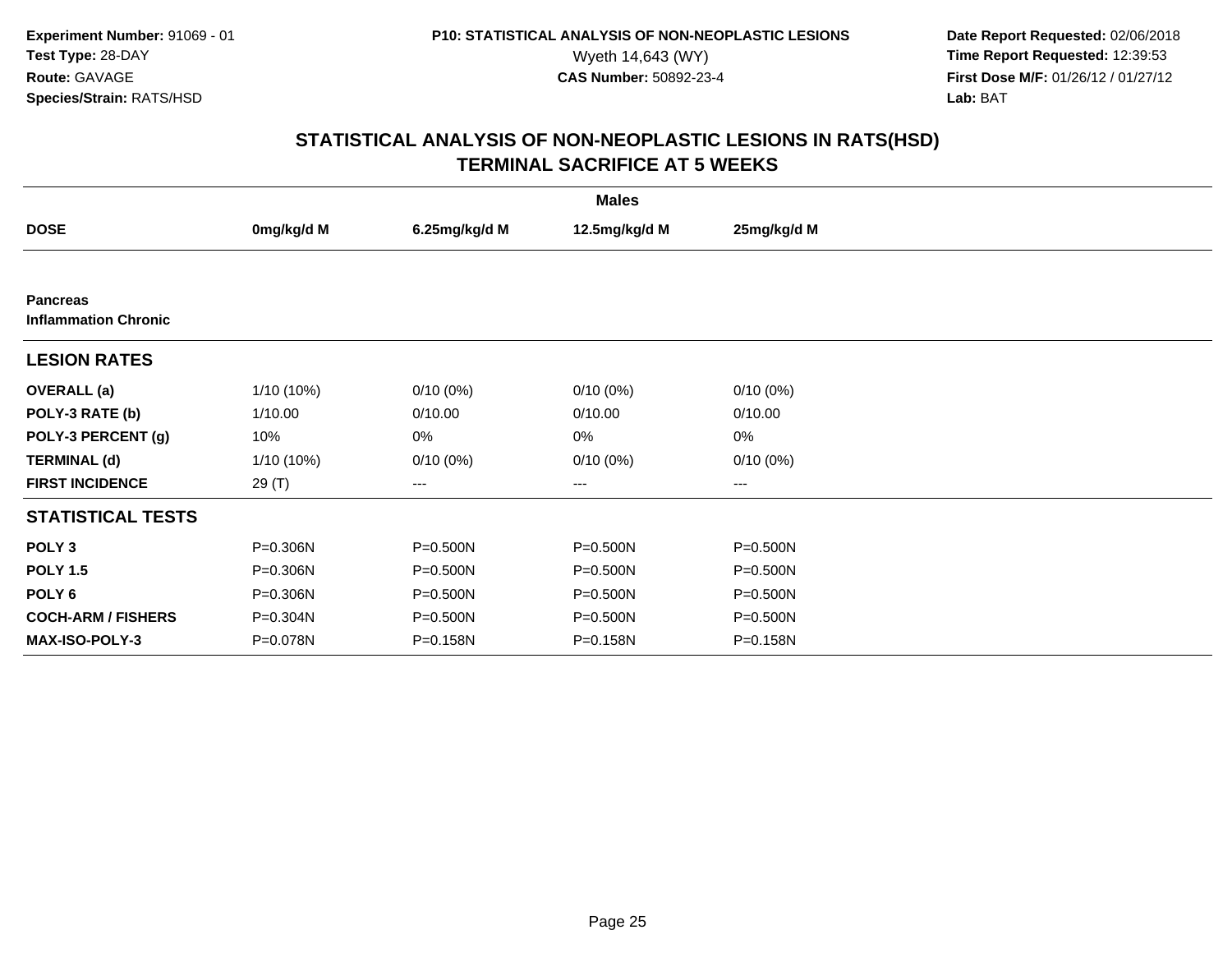**Date Report Requested:** 02/06/2018 Wyeth 14,643 (WY) **Time Report Requested:** 12:39:53<br>**CAS Number:** 50892-23-4 **Time Report Requested:** 12:39:53 **First Dose M/F:** 01/26/12 / 01/27/12<br>**Lab:** BAT **Lab:** BAT

| <b>Males</b>                                   |             |               |               |              |  |  |
|------------------------------------------------|-------------|---------------|---------------|--------------|--|--|
| <b>DOSE</b>                                    | 0mg/kg/d M  | 6.25mg/kg/d M | 12.5mg/kg/d M | 25mg/kg/d M  |  |  |
|                                                |             |               |               |              |  |  |
| <b>Pancreas: Acinar Cell</b><br><b>Atrophy</b> |             |               |               |              |  |  |
| <b>LESION RATES</b>                            |             |               |               |              |  |  |
| <b>OVERALL</b> (a)                             | $0/10(0\%)$ | $0/10(0\%)$   | $0/10(0\%)$   | $1/10(10\%)$ |  |  |
| POLY-3 RATE (b)                                | 0/10.00     | 0/10.00       | 0/10.00       | 1/10.00      |  |  |
| POLY-3 PERCENT (g)                             | 0%          | 0%            | 0%            | 10%          |  |  |
| <b>TERMINAL (d)</b>                            | $0/10(0\%)$ | $0/10(0\%)$   | $0/10(0\%)$   | 1/10 (10%)   |  |  |
| <b>FIRST INCIDENCE</b>                         | ---         | ---           | $--$          | 29(T)        |  |  |
| <b>STATISTICAL TESTS</b>                       |             |               |               |              |  |  |
| POLY <sub>3</sub>                              | $P = 0.199$ | (e)           | (e)           | $P = 0.500$  |  |  |
| <b>POLY 1.5</b>                                | $P = 0.199$ | (e)           | (e)           | $P = 0.500$  |  |  |
| POLY 6                                         | $P = 0.199$ | (e)           | (e)           | $P = 0.500$  |  |  |
| <b>COCH-ARM / FISHERS</b>                      | $P = 0.196$ | (e)           | (e)           | $P = 0.500$  |  |  |
| MAX-ISO-POLY-3                                 | $P = 0.078$ | (e)           | (e)           | $P = 0.158$  |  |  |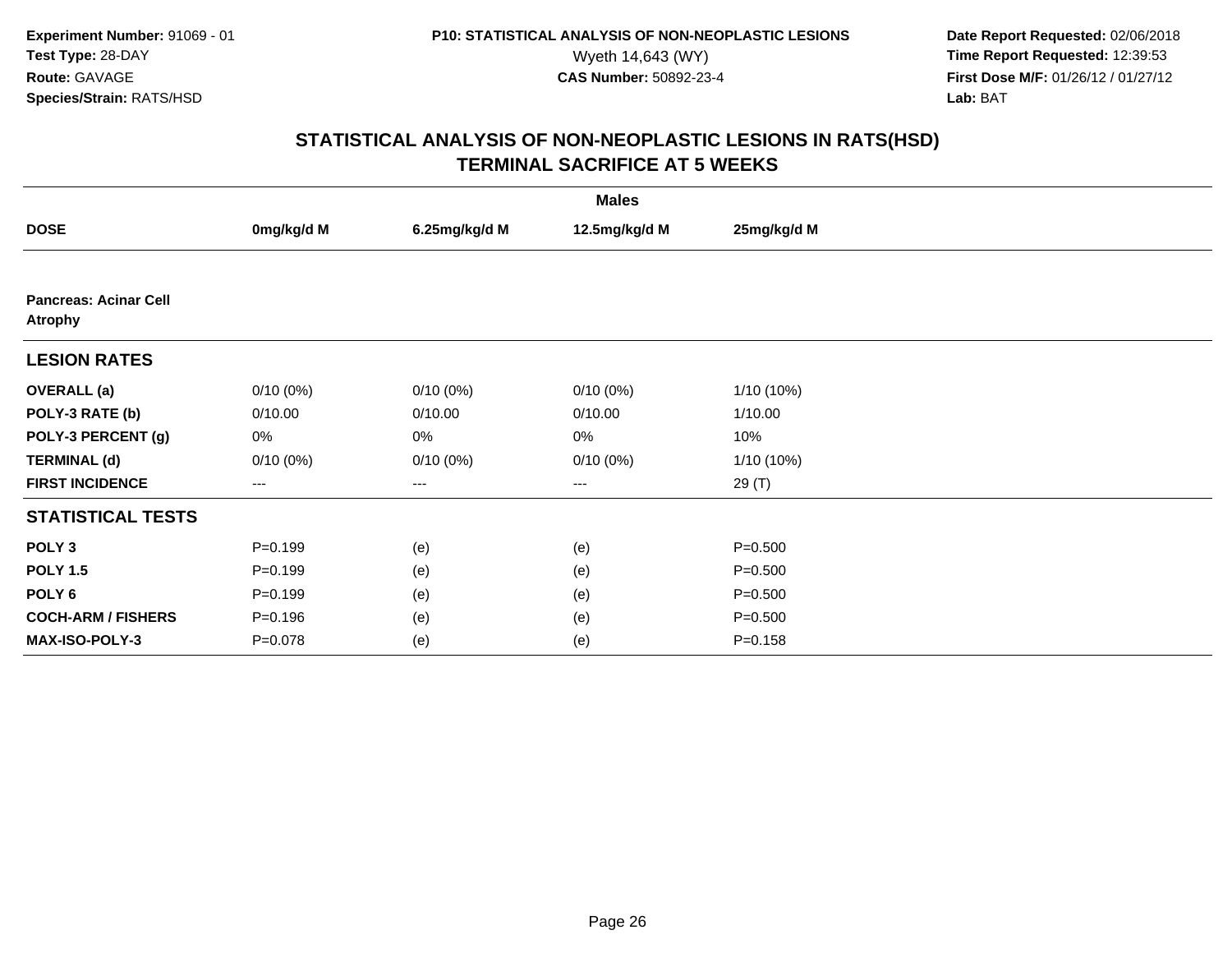**Date Report Requested:** 02/06/2018 Wyeth 14,643 (WY) **Time Report Requested:** 12:39:53<br>**CAS Number:** 50892-23-4 **Time Report Requested:** 12:39:53 **First Dose M/F:** 01/26/12 / 01/27/12<br>**Lab:** BAT **Lab:** BAT

| <b>Males</b>                         |             |               |               |              |  |  |
|--------------------------------------|-------------|---------------|---------------|--------------|--|--|
| <b>DOSE</b>                          | 0mg/kg/d M  | 6.25mg/kg/d M | 12.5mg/kg/d M | 25mg/kg/d M  |  |  |
|                                      |             |               |               |              |  |  |
| Stomach, Glandular<br><b>Mineral</b> |             |               |               |              |  |  |
| <b>LESION RATES</b>                  |             |               |               |              |  |  |
| <b>OVERALL</b> (a)                   | $0/10(0\%)$ | $0/0 (0\%)$   | $0/0 (0\%)$   | $1/10(10\%)$ |  |  |
| POLY-3 RATE (b)                      | 0/10.00     | 0/0.00        | 0/0.00        | 1/10.00      |  |  |
| POLY-3 PERCENT (g)                   | 0%          | 0%            | 0%            | 10%          |  |  |
| <b>TERMINAL (d)</b>                  | $0/10(0\%)$ | $0/0 (0\%)$   | $0/0 (0\%)$   | $1/10(10\%)$ |  |  |
| <b>FIRST INCIDENCE</b>               | ---         | ---           | $\cdots$      | 29 (T)       |  |  |
| <b>STATISTICAL TESTS</b>             |             |               |               |              |  |  |
| POLY <sub>3</sub>                    | (e)         | (e)           | (e)           | $P = 0.500$  |  |  |
| <b>POLY 1.5</b>                      | (e)         | (e)           | (e)           | $P = 0.500$  |  |  |
| POLY <sub>6</sub>                    | (e)         | (e)           | (e)           | $P = 0.500$  |  |  |
| <b>COCH-ARM / FISHERS</b>            | $P = 0.304$ | (e)           | (e)           | $P = 0.500$  |  |  |
| <b>MAX-ISO-POLY-3</b>                | (e)         | (e)           | (e)           | $P = 0.158$  |  |  |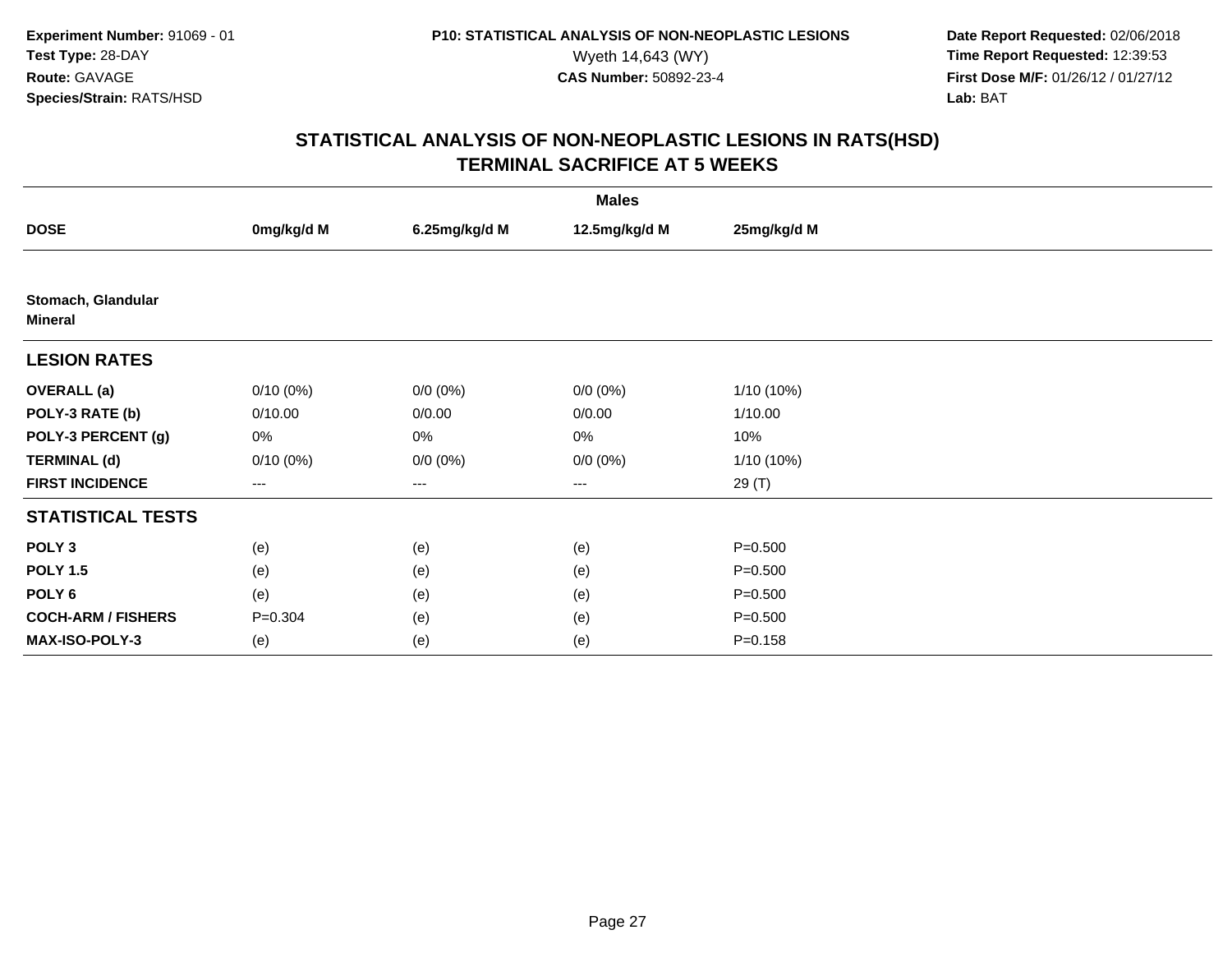**Date Report Requested:** 02/06/2018 Wyeth 14,643 (WY) **Time Report Requested:** 12:39:53<br>**CAS Number:** 50892-23-4 **Time Report Requested:** 12:39:53 **First Dose M/F:** 01/26/12 / 01/27/12<br>**Lab:** BAT **Lab:** BAT

|                                                    |             |               | <b>Males</b>      |             |  |
|----------------------------------------------------|-------------|---------------|-------------------|-------------|--|
| <b>DOSE</b>                                        | 0mg/kg/d M  | 6.25mg/kg/d M | 12.5mg/kg/d M     | 25mg/kg/d M |  |
|                                                    |             |               |                   |             |  |
| <b>Testes: Germinal Epithelium</b><br>Degeneration |             |               |                   |             |  |
| <b>LESION RATES</b>                                |             |               |                   |             |  |
| <b>OVERALL</b> (a)                                 | $0/10(0\%)$ | $0/10(0\%)$   | $0/10(0\%)$       | 1/10 (10%)  |  |
| POLY-3 RATE (b)                                    | 0/10.00     | 0/10.00       | 0/10.00           | 1/10.00     |  |
| POLY-3 PERCENT (g)                                 | 0%          | 0%            | 0%                | 10%         |  |
| <b>TERMINAL (d)</b>                                | $0/10(0\%)$ | $0/10(0\%)$   | 0/10(0%)          | 1/10 (10%)  |  |
| <b>FIRST INCIDENCE</b>                             | $---$       | $--$          | $\qquad \qquad -$ | 29(T)       |  |
| <b>STATISTICAL TESTS</b>                           |             |               |                   |             |  |
| POLY <sub>3</sub>                                  | $P=0.199$   | (e)           | (e)               | $P = 0.500$ |  |
| <b>POLY 1.5</b>                                    | $P=0.199$   | (e)           | (e)               | $P = 0.500$ |  |
| POLY <sub>6</sub>                                  | $P=0.199$   | (e)           | (e)               | $P = 0.500$ |  |
| <b>COCH-ARM / FISHERS</b>                          | $P = 0.196$ | (e)           | (e)               | $P = 0.500$ |  |
| MAX-ISO-POLY-3                                     | $P = 0.078$ | (e)           | (e)               | $P = 0.158$ |  |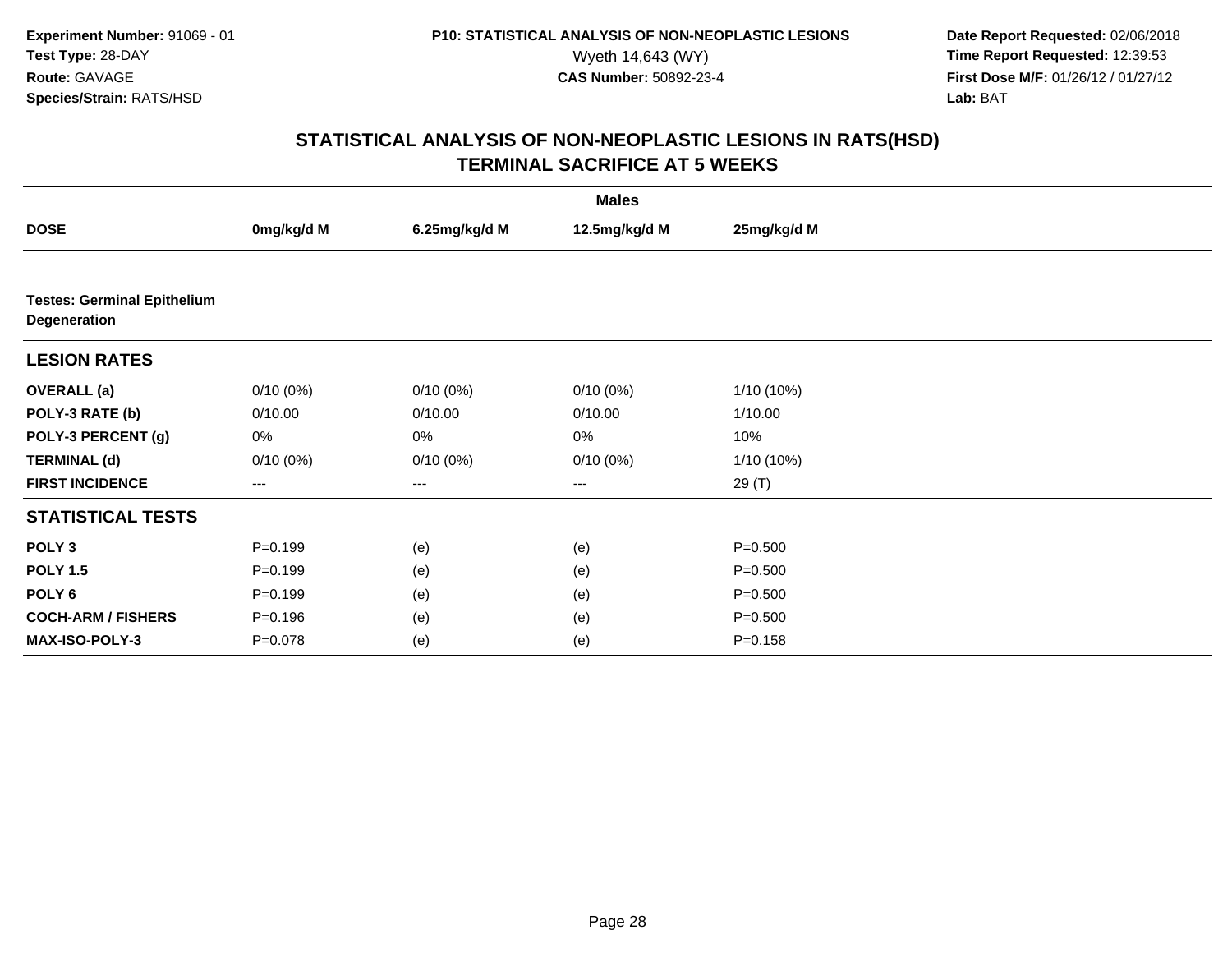**Date Report Requested:** 02/06/2018 Wyeth 14,643 (WY) **Time Report Requested:** 12:39:53<br>**CAS Number:** 50892-23-4 **Time Report Requested:** 12:39:53 **First Dose M/F:** 01/26/12 / 01/27/12<br>**Lab:** BAT **Lab:** BAT

| <b>Females</b>                          |             |               |               |                        |  |  |
|-----------------------------------------|-------------|---------------|---------------|------------------------|--|--|
| <b>DOSE</b>                             | 0mg/kg/d F  | 6.25mg/kg/d F | 12.5mg/kg/d F | 25mg/kg/d F            |  |  |
|                                         |             |               |               |                        |  |  |
| <b>Adrenal Cortex</b><br><b>Mineral</b> |             |               |               |                        |  |  |
| <b>LESION RATES</b>                     |             |               |               |                        |  |  |
| <b>OVERALL</b> (a)                      | $0/10(0\%)$ | $0/0 (0\%)$   | $0/0 (0\%)$   | $0/10(0\%)$            |  |  |
| POLY-3 RATE (b)                         | 0/10.00     | 0/0.00        | 0/0.00        | 0/10.00                |  |  |
| POLY-3 PERCENT (g)                      | 0%          | 0%            | 0%            | 0%                     |  |  |
| <b>TERMINAL (d)</b>                     | $0/10(0\%)$ | $0/0 (0\%)$   | $0/0 (0\%)$   | $0/10(0\%)$            |  |  |
| <b>FIRST INCIDENCE</b>                  | $---$       | ---           | $---$         | $\qquad \qquad \cdots$ |  |  |
| <b>STATISTICAL TESTS</b>                |             |               |               |                        |  |  |
| POLY <sub>3</sub>                       | (n)         | (n)           | (n)           | (n)                    |  |  |
| <b>POLY 1.5</b>                         | (n)         | (n)           | (n)           | (n)                    |  |  |
| POLY <sub>6</sub>                       | (n)         | (n)           | (n)           | (n)                    |  |  |
| <b>COCH-ARM / FISHERS</b>               | (n)         | (n)           | (n)           | (n)                    |  |  |
| MAX-ISO-POLY-3                          | (n)         | (n)           | (n)           | (n)                    |  |  |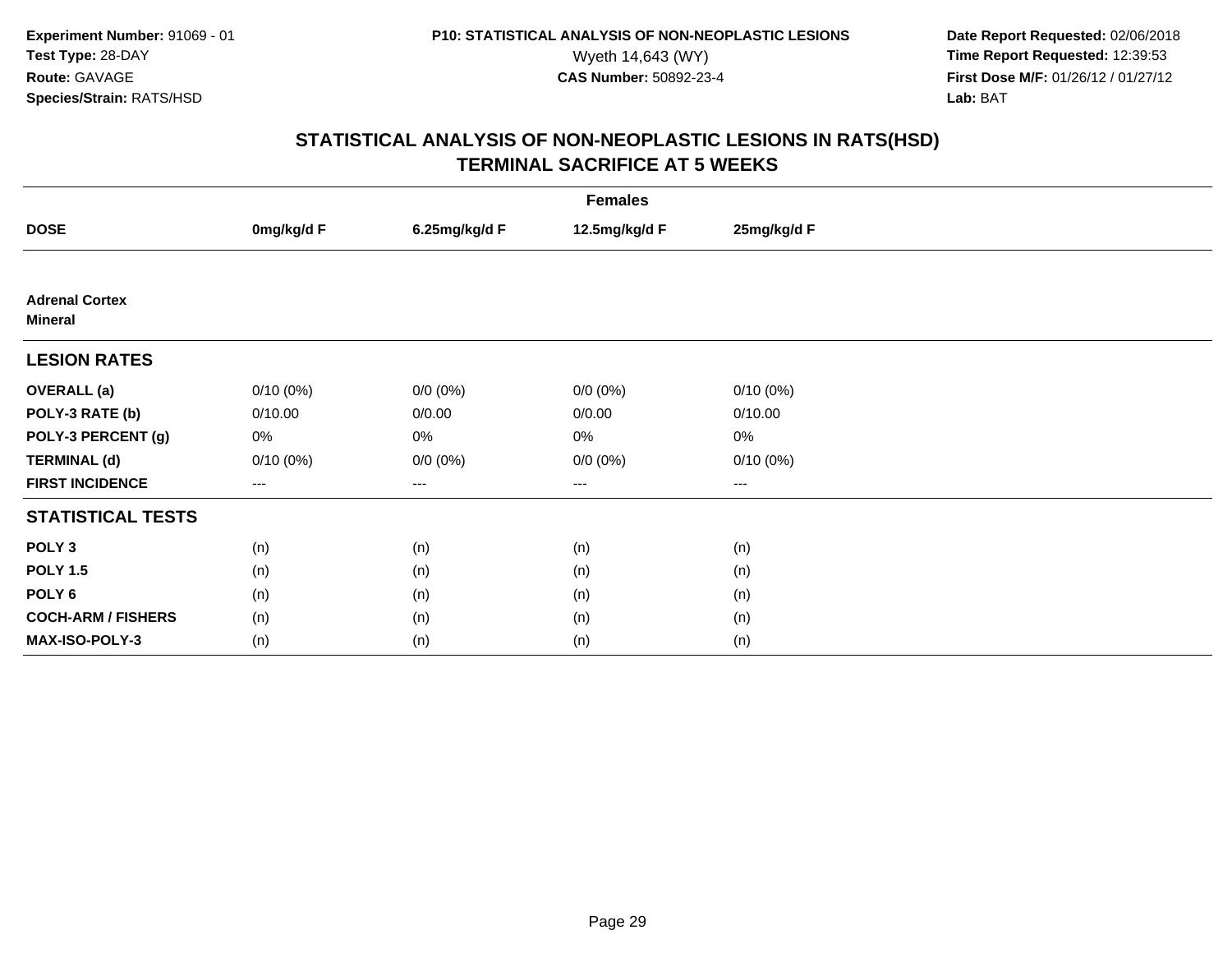**Date Report Requested:** 02/06/2018 Wyeth 14,643 (WY) **Time Report Requested:** 12:39:53<br>**CAS Number:** 50892-23-4 **Time Report Requested:** 12:39:53 **First Dose M/F:** 01/26/12 / 01/27/12<br>**Lab:** BAT **Lab:** BAT

| <b>Females</b>                                            |             |               |               |             |  |  |
|-----------------------------------------------------------|-------------|---------------|---------------|-------------|--|--|
| <b>DOSE</b>                                               | 0mg/kg/d F  | 6.25mg/kg/d F | 12.5mg/kg/d F | 25mg/kg/d F |  |  |
|                                                           |             |               |               |             |  |  |
| <b>Adrenal Cortex</b><br><b>Vacuolization Cytoplasmic</b> |             |               |               |             |  |  |
| <b>LESION RATES</b>                                       |             |               |               |             |  |  |
| <b>OVERALL</b> (a)                                        | $0/10(0\%)$ | $0/0 (0\%)$   | $0/0 (0\%)$   | $0/10(0\%)$ |  |  |
| POLY-3 RATE (b)                                           | 0/10.00     | 0/0.00        | 0/0.00        | 0/10.00     |  |  |
| POLY-3 PERCENT (g)                                        | 0%          | 0%            | 0%            | $0\%$       |  |  |
| <b>TERMINAL (d)</b>                                       | $0/10(0\%)$ | $0/0 (0\%)$   | $0/0 (0\%)$   | 0/10(0%)    |  |  |
| <b>FIRST INCIDENCE</b>                                    | $---$       | $---$         | $---$         | $---$       |  |  |
| <b>STATISTICAL TESTS</b>                                  |             |               |               |             |  |  |
| POLY <sub>3</sub>                                         | (n)         | (n)           | (n)           | (n)         |  |  |
| <b>POLY 1.5</b>                                           | (n)         | (n)           | (n)           | (n)         |  |  |
| POLY 6                                                    | (n)         | (n)           | (n)           | (n)         |  |  |
| <b>COCH-ARM / FISHERS</b>                                 | (n)         | (n)           | (n)           | (n)         |  |  |
| MAX-ISO-POLY-3                                            | (n)         | (n)           | (n)           | (n)         |  |  |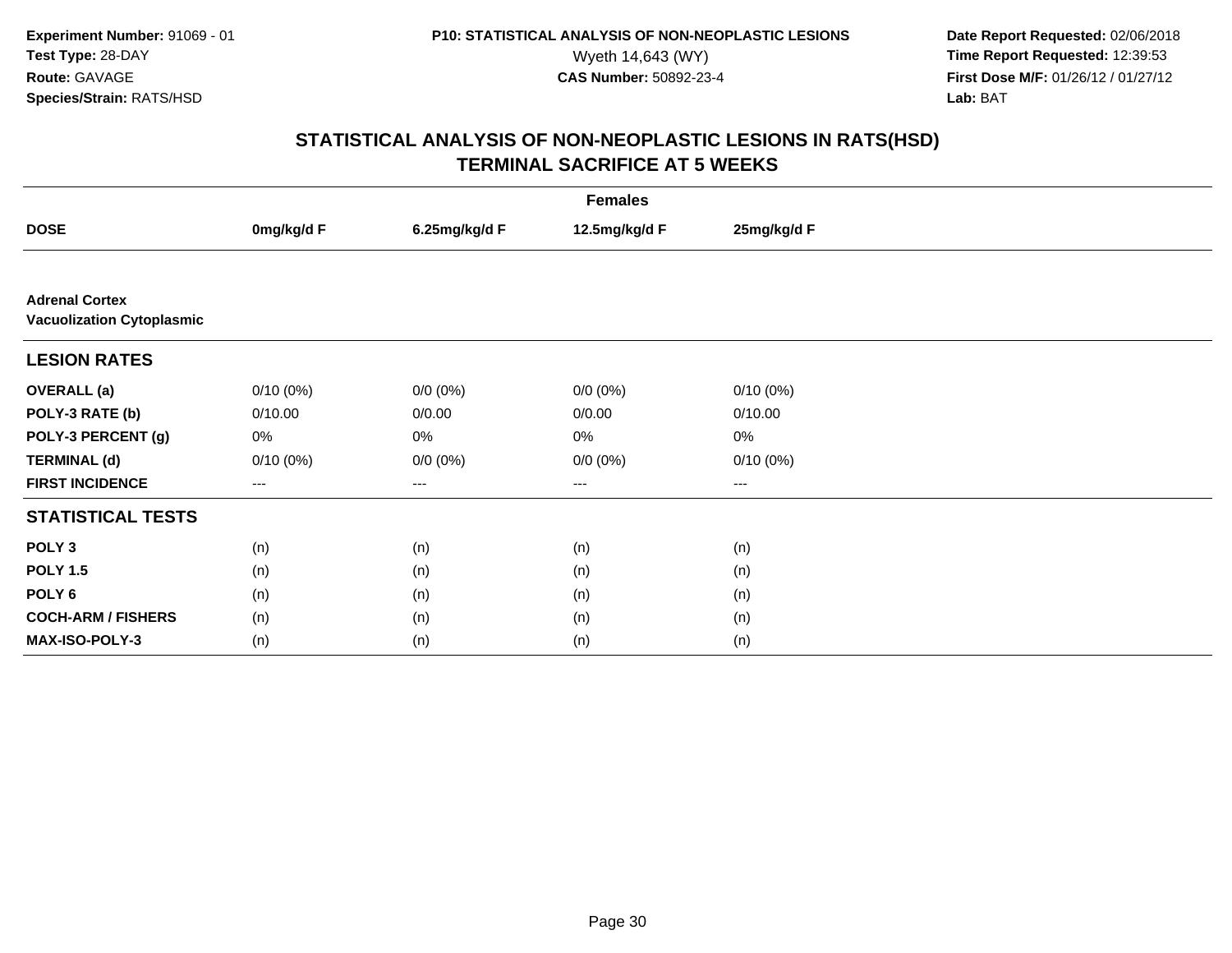**Date Report Requested:** 02/06/2018 Wyeth 14,643 (WY) **Time Report Requested:** 12:39:53<br>**CAS Number:** 50892-23-4 **Time Report Requested:** 12:39:53 **First Dose M/F:** 01/26/12 / 01/27/12<br>**Lab:** BAT **Lab:** BAT

| <b>Females</b>                   |             |               |                   |              |  |  |
|----------------------------------|-------------|---------------|-------------------|--------------|--|--|
| <b>DOSE</b>                      | 0mg/kg/d F  | 6.25mg/kg/d F | 12.5mg/kg/d F     | 25mg/kg/d F  |  |  |
|                                  |             |               |                   |              |  |  |
| <b>Esophagus</b><br>Inflammation |             |               |                   |              |  |  |
| <b>LESION RATES</b>              |             |               |                   |              |  |  |
| <b>OVERALL</b> (a)               | $0/10(0\%)$ | $0/0 (0\%)$   | $0/0 (0\%)$       | $1/10(10\%)$ |  |  |
| POLY-3 RATE (b)                  | 0/10.00     | 0/0.00        | 0/0.00            | 1/10.00      |  |  |
| POLY-3 PERCENT (g)               | 0%          | 0%            | 0%                | 10%          |  |  |
| <b>TERMINAL (d)</b>              | $0/10(0\%)$ | $0/0 (0\%)$   | $0/0 (0\%)$       | $1/10(10\%)$ |  |  |
| <b>FIRST INCIDENCE</b>           | ---         | ---           | $\qquad \qquad -$ | 29 (T)       |  |  |
| <b>STATISTICAL TESTS</b>         |             |               |                   |              |  |  |
| POLY <sub>3</sub>                | (e)         | (e)           | (e)               | $P = 0.500$  |  |  |
| <b>POLY 1.5</b>                  | (e)         | (e)           | (e)               | $P = 0.500$  |  |  |
| POLY 6                           | (e)         | (e)           | (e)               | $P = 0.500$  |  |  |
| <b>COCH-ARM / FISHERS</b>        | $P = 0.304$ | (e)           | (e)               | $P = 0.500$  |  |  |
| <b>MAX-ISO-POLY-3</b>            | (e)         | (e)           | (e)               | $P = 0.158$  |  |  |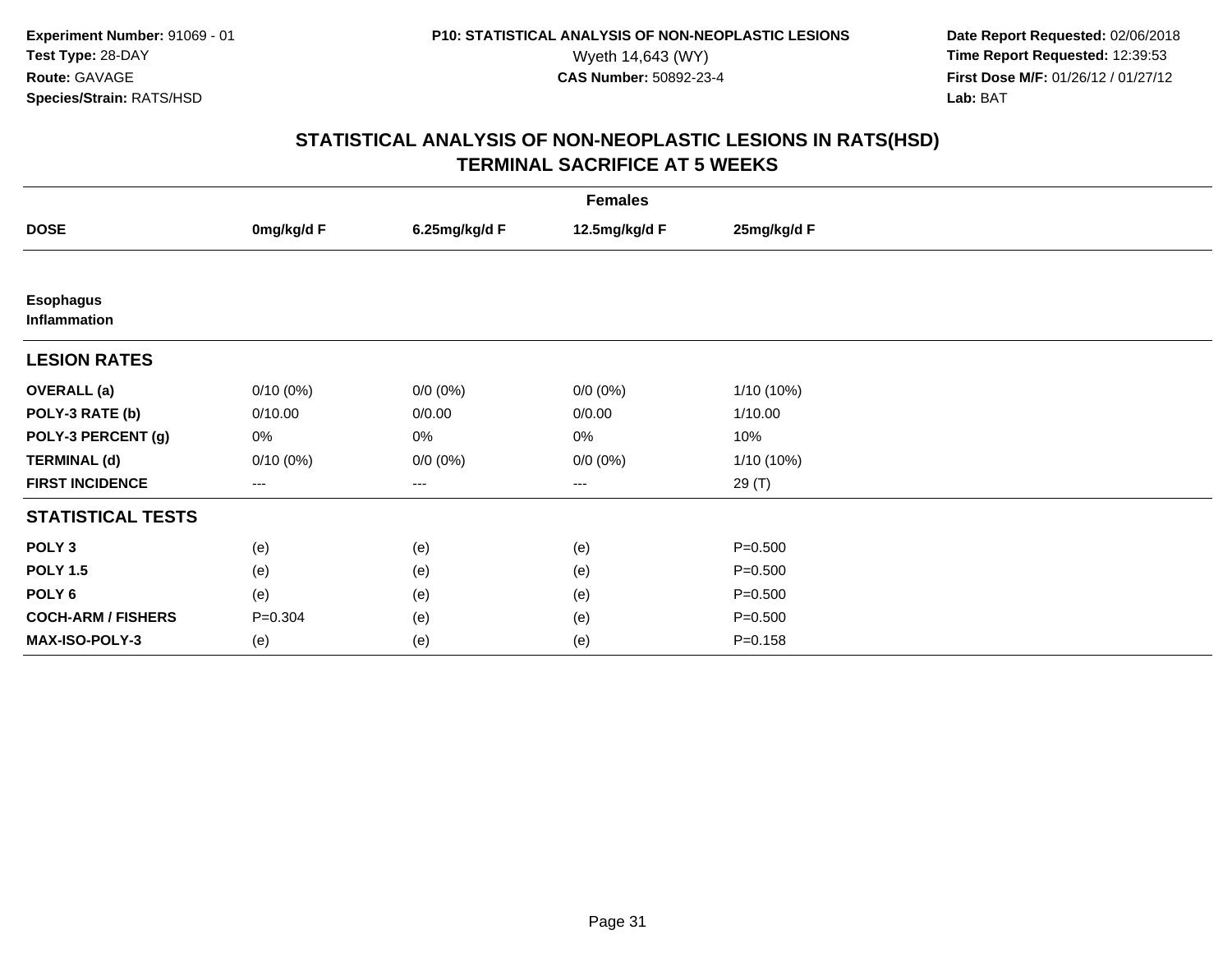**Date Report Requested:** 02/06/2018 Wyeth 14,643 (WY) **Time Report Requested:** 12:39:53<br>**CAS Number:** 50892-23-4 **Time Report Requested:** 12:39:53 **First Dose M/F:** 01/26/12 / 01/27/12<br>**Lab:** BAT **Lab:** BAT

| <b>Females</b>                               |                   |               |                      |              |  |  |
|----------------------------------------------|-------------------|---------------|----------------------|--------------|--|--|
| <b>DOSE</b>                                  | 0mg/kg/d F        | 6.25mg/kg/d F | 12.5mg/kg/d F        | 25mg/kg/d F  |  |  |
|                                              |                   |               |                      |              |  |  |
| <b>Esophagus: Muscularis</b><br>Degeneration |                   |               |                      |              |  |  |
| <b>LESION RATES</b>                          |                   |               |                      |              |  |  |
| <b>OVERALL</b> (a)                           | $0/10(0\%)$       | $0/0 (0\%)$   | $0/0(0\%)$           | $1/10(10\%)$ |  |  |
| POLY-3 RATE (b)                              | 0/10.00           | 0/0.00        | 0/0.00               | 1/10.00      |  |  |
| POLY-3 PERCENT (g)                           | 0%                | 0%            | 0%                   | 10%          |  |  |
| <b>TERMINAL (d)</b>                          | $0/10(0\%)$       | $0/0 (0\%)$   | $0/0 (0\%)$          | $1/10(10\%)$ |  |  |
| <b>FIRST INCIDENCE</b>                       | $\qquad \qquad -$ | $\cdots$      | $\scriptstyle\cdots$ | 29 (T)       |  |  |
| <b>STATISTICAL TESTS</b>                     |                   |               |                      |              |  |  |
| POLY <sub>3</sub>                            | (e)               | (e)           | (e)                  | $P = 0.500$  |  |  |
| <b>POLY 1.5</b>                              | (e)               | (e)           | (e)                  | $P = 0.500$  |  |  |
| POLY 6                                       | (e)               | (e)           | (e)                  | $P = 0.500$  |  |  |
| <b>COCH-ARM / FISHERS</b>                    | $P = 0.304$       | (e)           | (e)                  | $P = 0.500$  |  |  |
| <b>MAX-ISO-POLY-3</b>                        | (e)               | (e)           | (e)                  | $P = 0.158$  |  |  |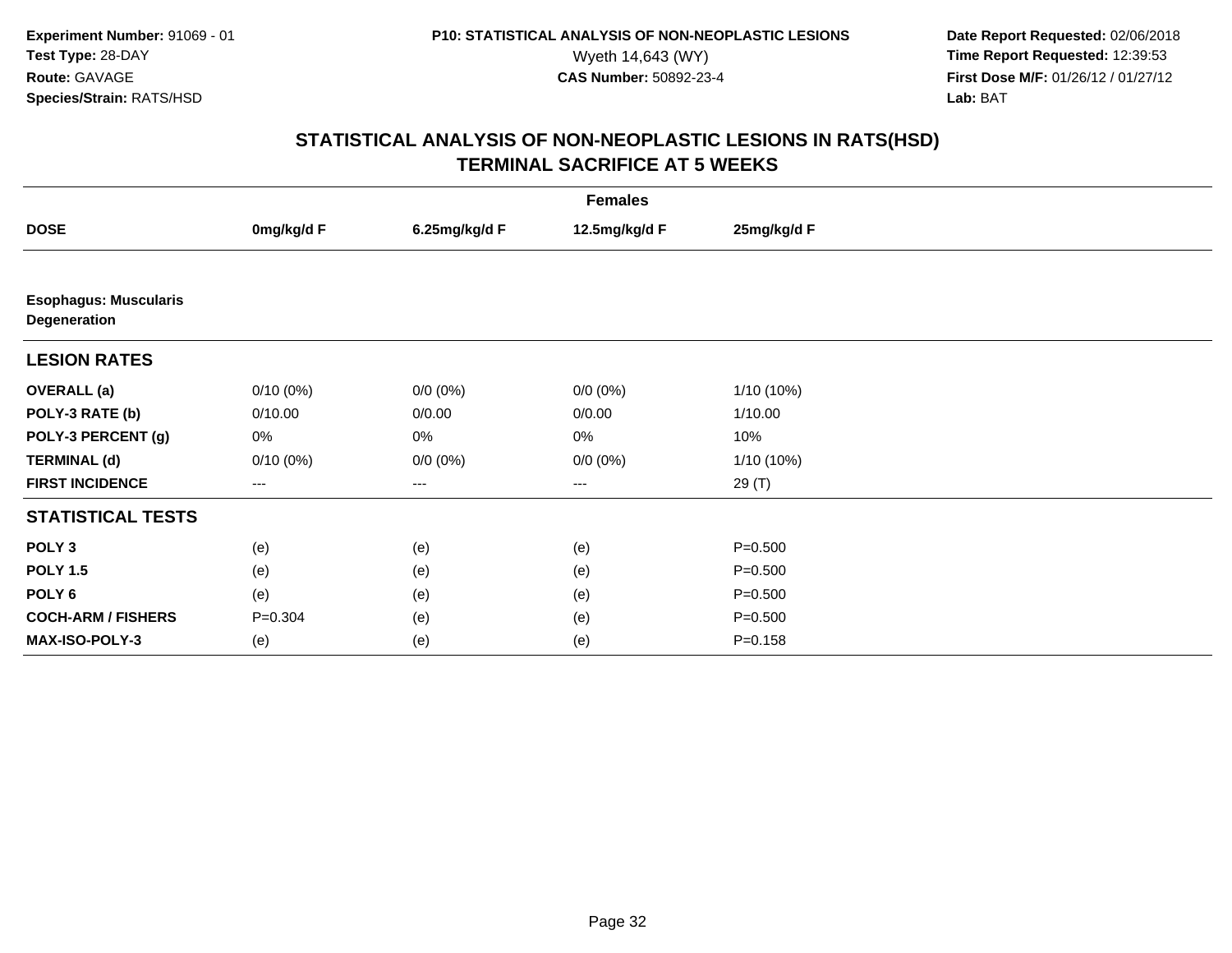**Date Report Requested:** 02/06/2018 Wyeth 14,643 (WY) **Time Report Requested:** 12:39:53<br>**CAS Number:** 50892-23-4 **Time Report Requested:** 12:39:53 **First Dose M/F:** 01/26/12 / 01/27/12<br>**Lab:** BAT **Lab:** BAT

| <b>Females</b>                                              |             |               |               |             |  |  |
|-------------------------------------------------------------|-------------|---------------|---------------|-------------|--|--|
| <b>DOSE</b>                                                 | 0mg/kg/d F  | 6.25mg/kg/d F | 12.5mg/kg/d F | 25mg/kg/d F |  |  |
|                                                             |             |               |               |             |  |  |
| <b>Esophagus: Muscularis</b><br><b>Inflammation Chronic</b> |             |               |               |             |  |  |
| <b>LESION RATES</b>                                         |             |               |               |             |  |  |
| <b>OVERALL</b> (a)                                          | $0/10(0\%)$ | $0/0 (0\%)$   | $0/0 (0\%)$   | 1/10 (10%)  |  |  |
| POLY-3 RATE (b)                                             | 0/10.00     | 0/0.00        | 0/0.00        | 1/10.00     |  |  |
| POLY-3 PERCENT (g)                                          | 0%          | 0%            | 0%            | 10%         |  |  |
| <b>TERMINAL (d)</b>                                         | $0/10(0\%)$ | $0/0 (0\%)$   | $0/0 (0\%)$   | 1/10 (10%)  |  |  |
| <b>FIRST INCIDENCE</b>                                      | $---$       | $\cdots$      | $\cdots$      | 29 (T)      |  |  |
| <b>STATISTICAL TESTS</b>                                    |             |               |               |             |  |  |
| POLY <sub>3</sub>                                           | (e)         | (e)           | (e)           | $P = 0.500$ |  |  |
| <b>POLY 1.5</b>                                             | (e)         | (e)           | (e)           | $P = 0.500$ |  |  |
| POLY <sub>6</sub>                                           | (e)         | (e)           | (e)           | $P = 0.500$ |  |  |
| <b>COCH-ARM / FISHERS</b>                                   | $P = 0.304$ | (e)           | (e)           | $P = 0.500$ |  |  |
| <b>MAX-ISO-POLY-3</b>                                       | (e)         | (e)           | (e)           | $P = 0.158$ |  |  |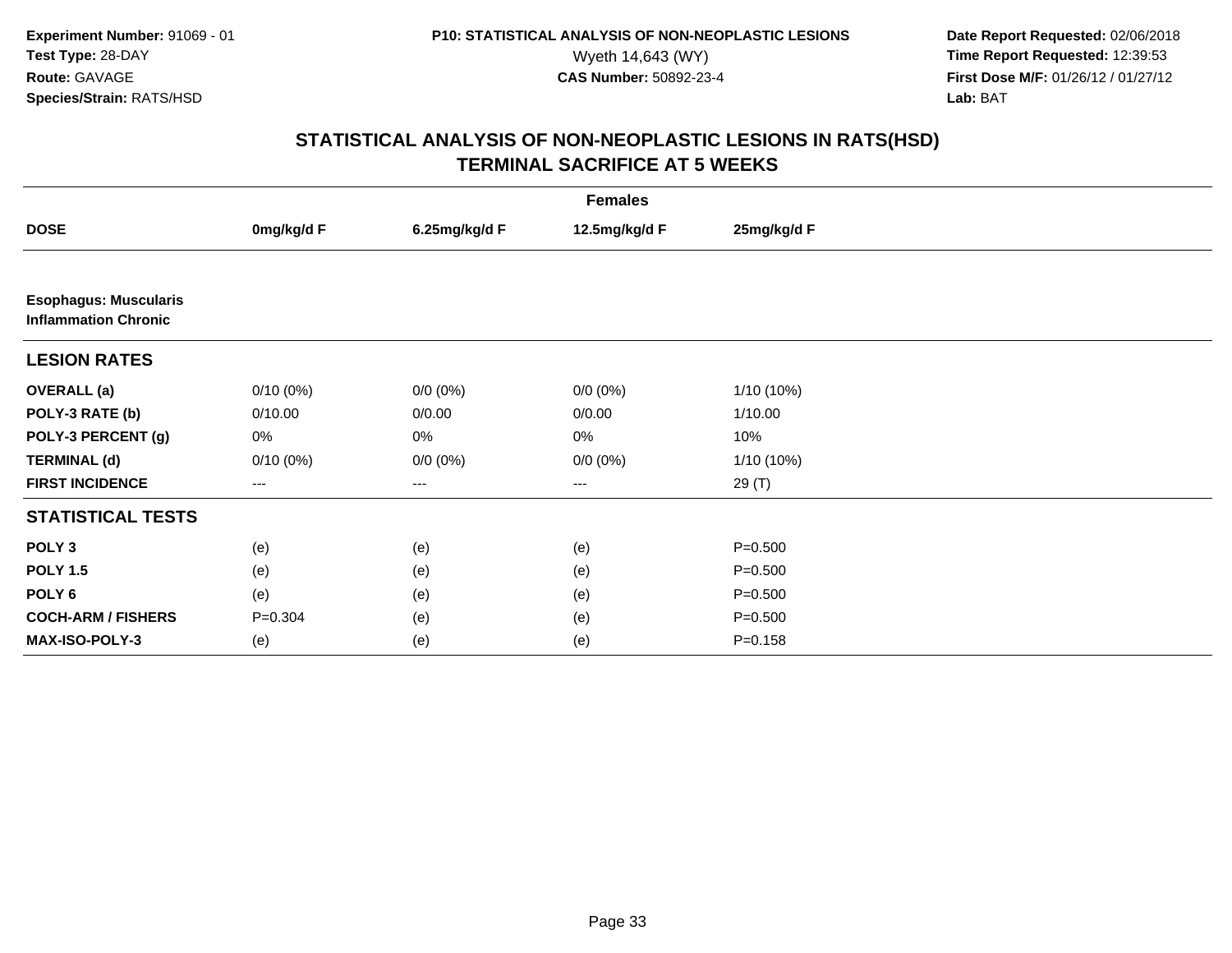**Date Report Requested:** 02/06/2018 Wyeth 14,643 (WY) **Time Report Requested:** 12:39:53<br>**CAS Number:** 50892-23-4 **Time Report Requested:** 12:39:53 **First Dose M/F:** 01/26/12 / 01/27/12<br>**Lab:** BAT **Lab:** BAT

| <b>Females</b>            |                   |               |               |                        |  |  |
|---------------------------|-------------------|---------------|---------------|------------------------|--|--|
| <b>DOSE</b>               | 0mg/kg/d F        | 6.25mg/kg/d F | 12.5mg/kg/d F | 25mg/kg/d F            |  |  |
|                           |                   |               |               |                        |  |  |
| Heart<br>Cardiomyopathy   |                   |               |               |                        |  |  |
| <b>LESION RATES</b>       |                   |               |               |                        |  |  |
| <b>OVERALL</b> (a)        | $0/10(0\%)$       | $0/0 (0\%)$   | $0/0 (0\%)$   | $0/10(0\%)$            |  |  |
| POLY-3 RATE (b)           | 0/10.00           | 0/0.00        | 0/0.00        | 0/10.00                |  |  |
| POLY-3 PERCENT (g)        | 0%                | 0%            | 0%            | 0%                     |  |  |
| <b>TERMINAL (d)</b>       | $0/10(0\%)$       | $0/0 (0\%)$   | $0/0 (0\%)$   | 0/10(0%)               |  |  |
| <b>FIRST INCIDENCE</b>    | $\qquad \qquad -$ | ---           | ---           | $\qquad \qquad \cdots$ |  |  |
| <b>STATISTICAL TESTS</b>  |                   |               |               |                        |  |  |
| POLY <sub>3</sub>         | (n)               | (n)           | (n)           | (n)                    |  |  |
| <b>POLY 1.5</b>           | (n)               | (n)           | (n)           | (n)                    |  |  |
| POLY <sub>6</sub>         | (n)               | (n)           | (n)           | (n)                    |  |  |
| <b>COCH-ARM / FISHERS</b> | (n)               | (n)           | (n)           | (n)                    |  |  |
| MAX-ISO-POLY-3            | (n)               | (n)           | (n)           | (n)                    |  |  |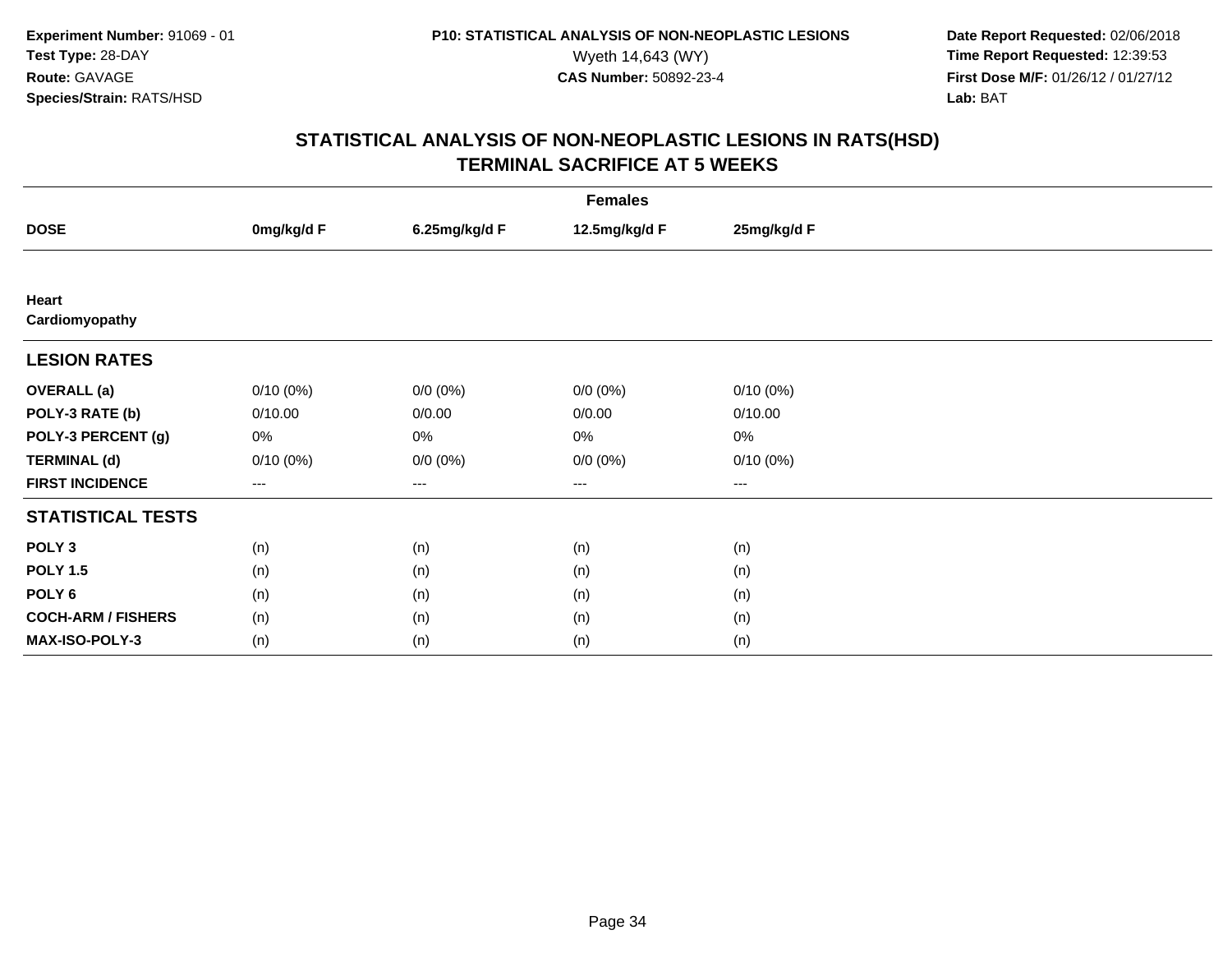**Date Report Requested:** 02/06/2018 Wyeth 14,643 (WY) **Time Report Requested:** 12:39:53<br>**CAS Number:** 50892-23-4 **Time Report Requested:** 12:39:53 **First Dose M/F:** 01/26/12 / 01/27/12<br>**Lab:** BAT **Lab:** BAT

| <b>Females</b>                                   |             |               |               |              |  |  |
|--------------------------------------------------|-------------|---------------|---------------|--------------|--|--|
| <b>DOSE</b>                                      | 0mg/kg/d F  | 6.25mg/kg/d F | 12.5mg/kg/d F | 25mg/kg/d F  |  |  |
|                                                  |             |               |               |              |  |  |
| Heart<br><b>Infiltration Cellular Mixed Cell</b> |             |               |               |              |  |  |
| <b>LESION RATES</b>                              |             |               |               |              |  |  |
| <b>OVERALL (a)</b>                               | $0/10(0\%)$ | $0/0 (0\%)$   | $0/0 (0\%)$   | $1/10(10\%)$ |  |  |
| POLY-3 RATE (b)                                  | 0/10.00     | 0/0.00        | 0/0.00        | 1/10.00      |  |  |
| POLY-3 PERCENT (g)                               | 0%          | 0%            | 0%            | 10%          |  |  |
| <b>TERMINAL (d)</b>                              | $0/10(0\%)$ | $0/0 (0\%)$   | $0/0 (0\%)$   | $1/10(10\%)$ |  |  |
| <b>FIRST INCIDENCE</b>                           | $\cdots$    | ---           | ---           | 29 (T)       |  |  |
| <b>STATISTICAL TESTS</b>                         |             |               |               |              |  |  |
| POLY <sub>3</sub>                                | (e)         | (e)           | (e)           | $P = 0.500$  |  |  |
| <b>POLY 1.5</b>                                  | (e)         | (e)           | (e)           | $P = 0.500$  |  |  |
| POLY 6                                           | (e)         | (e)           | (e)           | $P = 0.500$  |  |  |
| <b>COCH-ARM / FISHERS</b>                        | $P = 0.304$ | (e)           | (e)           | $P = 0.500$  |  |  |
| MAX-ISO-POLY-3                                   | (e)         | (e)           | (e)           | $P = 0.158$  |  |  |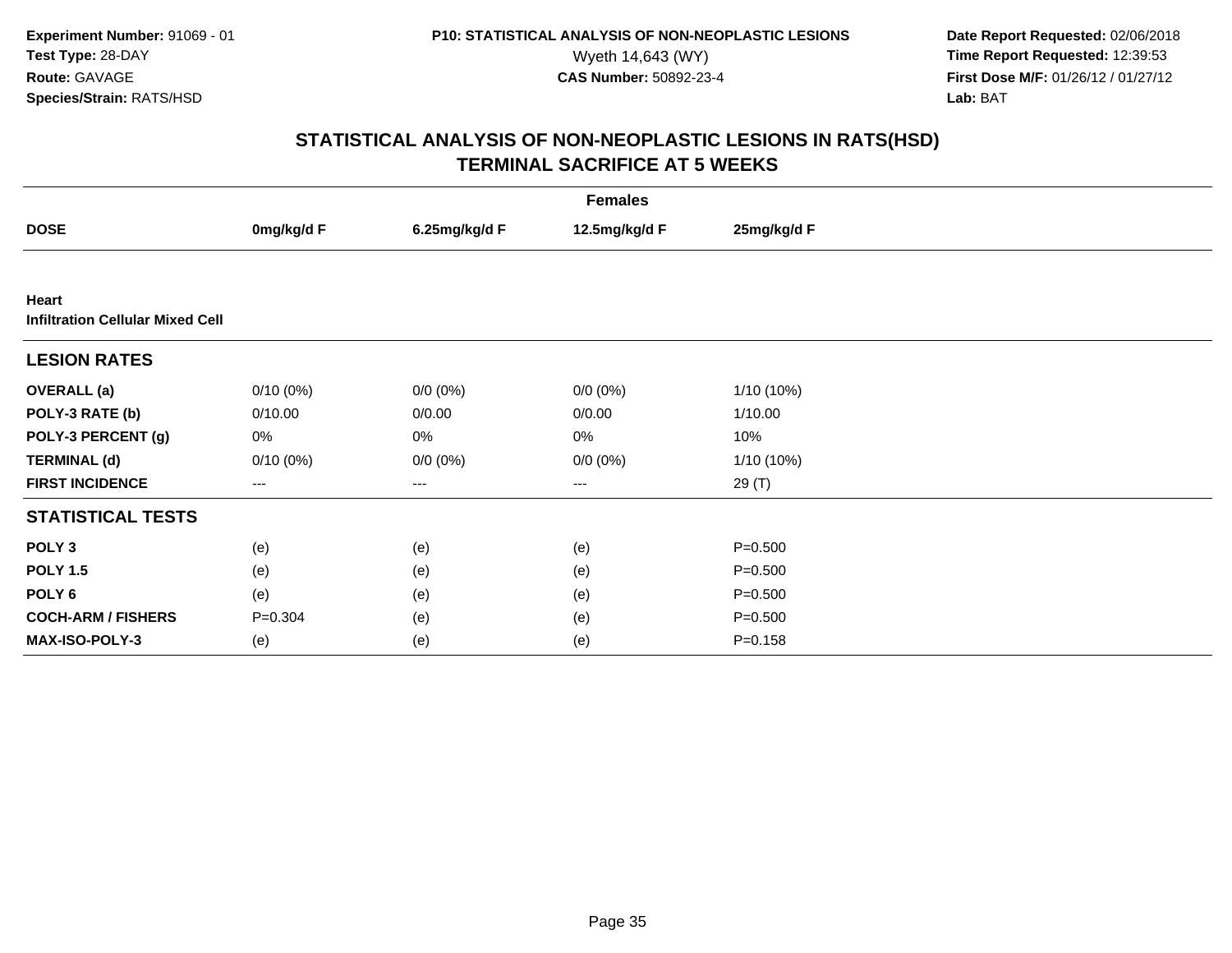**Date Report Requested:** 02/06/2018 Wyeth 14,643 (WY) **Time Report Requested:** 12:39:53<br>**CAS Number:** 50892-23-4 **Time Report Requested:** 12:39:53 **First Dose M/F:** 01/26/12 / 01/27/12<br>**Lab:** BAT **Lab:** BAT

| <b>Females</b>                                   |             |               |               |             |  |  |
|--------------------------------------------------|-------------|---------------|---------------|-------------|--|--|
| <b>DOSE</b>                                      | 0mg/kg/d F  | 6.25mg/kg/d F | 12.5mg/kg/d F | 25mg/kg/d F |  |  |
|                                                  |             |               |               |             |  |  |
| Kidney<br><b>Nephropathy Chronic Progressive</b> |             |               |               |             |  |  |
| <b>LESION RATES</b>                              |             |               |               |             |  |  |
| <b>OVERALL</b> (a)                               | 5/10 (50%)  | 3/10 (30%)    | $3/10(30\%)$  | 6/10(60%)   |  |  |
| POLY-3 RATE (b)                                  | 5/10.00     | 3/10.00       | 3/10.00       | 6/10.00     |  |  |
| POLY-3 PERCENT (g)                               | 50%         | 30%           | 30%           | 60%         |  |  |
| <b>TERMINAL (d)</b>                              | 5/10 (50%)  | 3/10 (30%)    | 3/10 (30%)    | 6/10(60%)   |  |  |
| <b>FIRST INCIDENCE</b>                           | 29 (T)      | 29 (T)        | 29 (T)        | 29 (T)      |  |  |
| <b>STATISTICAL TESTS</b>                         |             |               |               |             |  |  |
| POLY <sub>3</sub>                                | $P = 0.316$ | P=0.329N      | P=0.329N      | $P = 0.500$ |  |  |
| <b>POLY 1.5</b>                                  | $P = 0.316$ | P=0.329N      | P=0.329N      | $P = 0.500$ |  |  |
| POLY <sub>6</sub>                                | $P = 0.316$ | P=0.329N      | P=0.329N      | $P = 0.500$ |  |  |
| <b>COCH-ARM / FISHERS</b>                        | $P = 0.313$ | P=0.325N      | P=0.325N      | $P = 0.500$ |  |  |
| <b>MAX-ISO-POLY-3</b>                            | $P = 0.149$ | P=0.188N      | P=0.188N      | $P=0.332$   |  |  |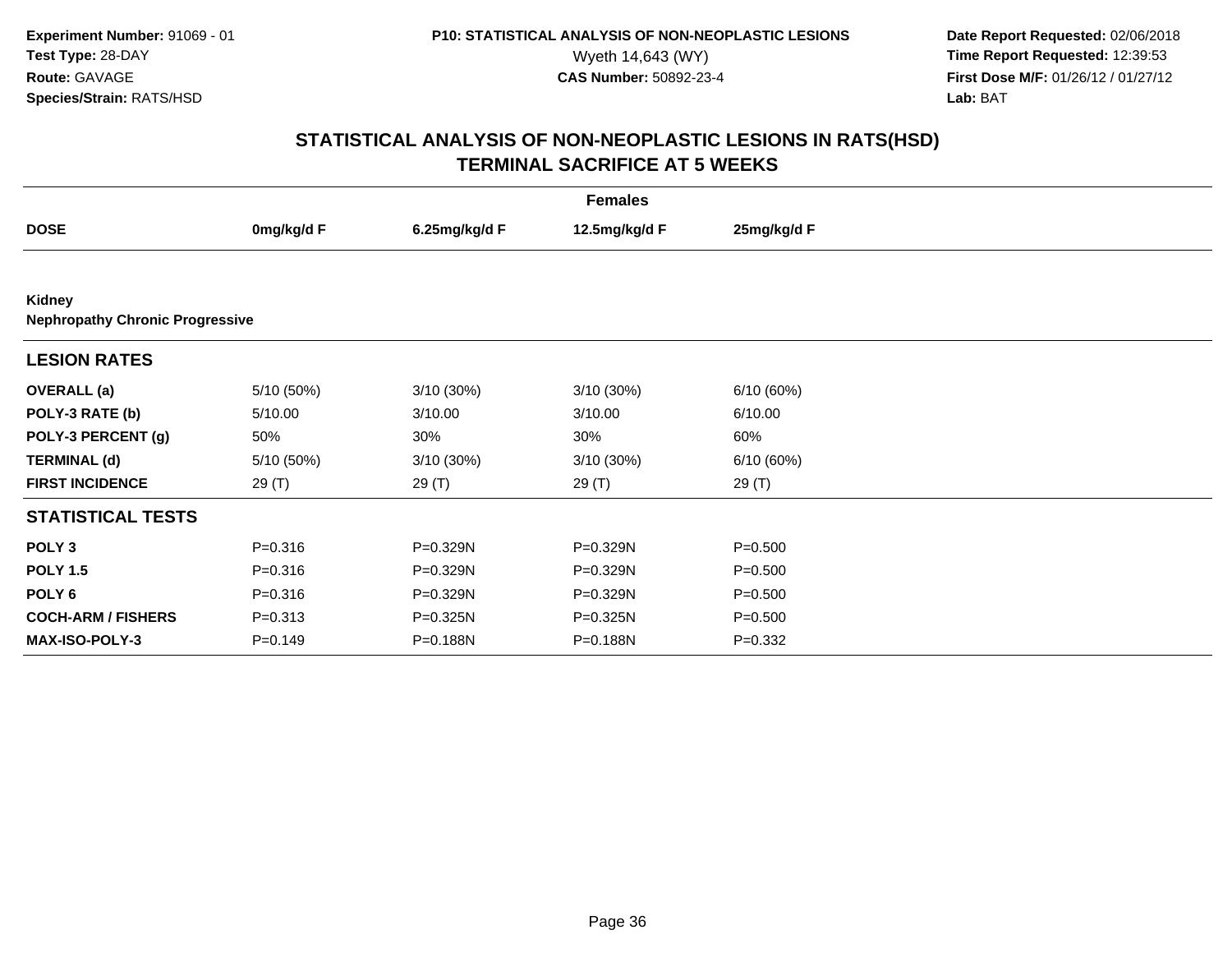**Date Report Requested:** 02/06/2018 Wyeth 14,643 (WY) **Time Report Requested:** 12:39:53<br>**CAS Number:** 50892-23-4 **Time Report Requested:** 12:39:53 **First Dose M/F:** 01/26/12 / 01/27/12<br>**Lab:** BAT **Lab:** BAT

| <b>Females</b>                      |             |               |                   |             |  |  |
|-------------------------------------|-------------|---------------|-------------------|-------------|--|--|
| <b>DOSE</b>                         | 0mg/kg/d F  | 6.25mg/kg/d F | 12.5mg/kg/d F     | 25mg/kg/d F |  |  |
|                                     |             |               |                   |             |  |  |
| Liver<br>Hepatodiaphragmatic Nodule |             |               |                   |             |  |  |
| <b>LESION RATES</b>                 |             |               |                   |             |  |  |
| <b>OVERALL</b> (a)                  | $0/10(0\%)$ | $0/10(0\%)$   | $0/10(0\%)$       | $0/10(0\%)$ |  |  |
| POLY-3 RATE (b)                     | 0/10.00     | 0/10.00       | 0/10.00           | 0/10.00     |  |  |
| POLY-3 PERCENT (g)                  | 0%          | 0%            | 0%                | $0\%$       |  |  |
| <b>TERMINAL (d)</b>                 | $0/10(0\%)$ | $0/10(0\%)$   | $0/10(0\%)$       | 0/10(0%)    |  |  |
| <b>FIRST INCIDENCE</b>              | ---         | ---           | $\qquad \qquad -$ | $---$       |  |  |
| <b>STATISTICAL TESTS</b>            |             |               |                   |             |  |  |
| POLY <sub>3</sub>                   | (n)         | (n)           | (n)               | (n)         |  |  |
| <b>POLY 1.5</b>                     | (n)         | (n)           | (n)               | (n)         |  |  |
| POLY 6                              | (n)         | (n)           | (n)               | (n)         |  |  |
| <b>COCH-ARM / FISHERS</b>           | (n)         | (n)           | (n)               | (n)         |  |  |
| MAX-ISO-POLY-3                      | (n)         | (n)           | (n)               | (n)         |  |  |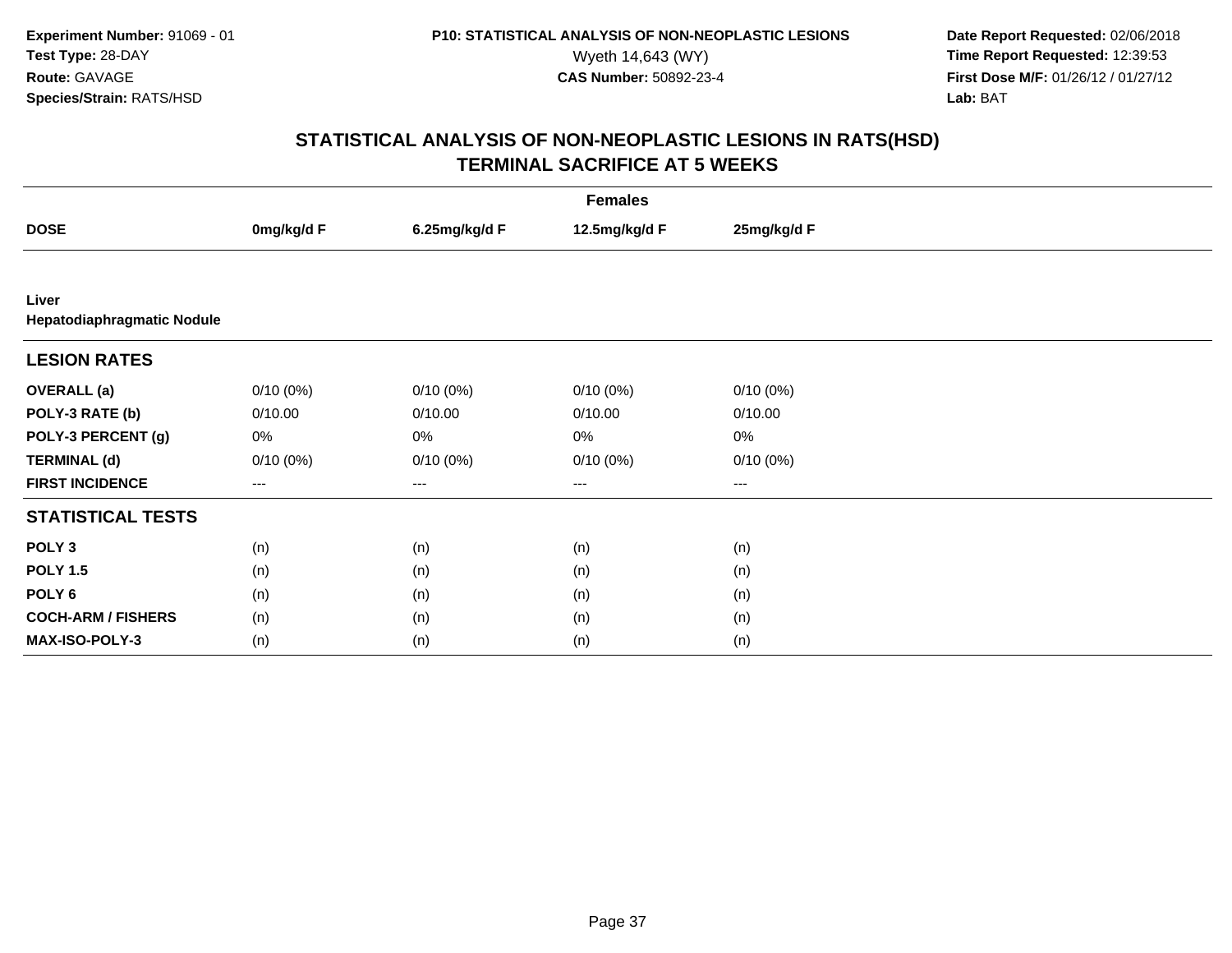**Date Report Requested:** 02/06/2018 Wyeth 14,643 (WY) **Time Report Requested:** 12:39:53<br>**CAS Number:** 50892-23-4 **Time Report Requested:** 12:39:53 **First Dose M/F:** 01/26/12 / 01/27/12<br>**Lab:** BAT **Lab:** BAT

| <b>Females</b>                                   |              |               |               |             |  |  |  |
|--------------------------------------------------|--------------|---------------|---------------|-------------|--|--|--|
| <b>DOSE</b>                                      | 0mg/kg/d F   | 6.25mg/kg/d F | 12.5mg/kg/d F | 25mg/kg/d F |  |  |  |
|                                                  |              |               |               |             |  |  |  |
| Liver<br><b>Infiltration Cellular Mixed Cell</b> |              |               |               |             |  |  |  |
| <b>LESION RATES</b>                              |              |               |               |             |  |  |  |
| <b>OVERALL</b> (a)                               | 1/10 (10%)   | $0/10(0\%)$   | $0/10(0\%)$   | $0/10(0\%)$ |  |  |  |
| POLY-3 RATE (b)                                  | 1/10.00      | 0/10.00       | 0/10.00       | 0/10.00     |  |  |  |
| POLY-3 PERCENT (g)                               | 10%          | 0%            | 0%            | 0%          |  |  |  |
| <b>TERMINAL (d)</b>                              | $1/10(10\%)$ | $0/10(0\%)$   | $0/10(0\%)$   | $0/10(0\%)$ |  |  |  |
| <b>FIRST INCIDENCE</b>                           | 29 (T)       | ---           | $\cdots$      | ---         |  |  |  |
| <b>STATISTICAL TESTS</b>                         |              |               |               |             |  |  |  |
| POLY <sub>3</sub>                                | P=0.306N     | P=0.500N      | P=0.500N      | P=0.500N    |  |  |  |
| <b>POLY 1.5</b>                                  | P=0.306N     | P=0.500N      | P=0.500N      | P=0.500N    |  |  |  |
| POLY <sub>6</sub>                                | P=0.306N     | P=0.500N      | P=0.500N      | P=0.500N    |  |  |  |
| <b>COCH-ARM / FISHERS</b>                        | P=0.304N     | P=0.500N      | P=0.500N      | P=0.500N    |  |  |  |
| <b>MAX-ISO-POLY-3</b>                            | P=0.078N     | P=0.158N      | P=0.158N      | P=0.158N    |  |  |  |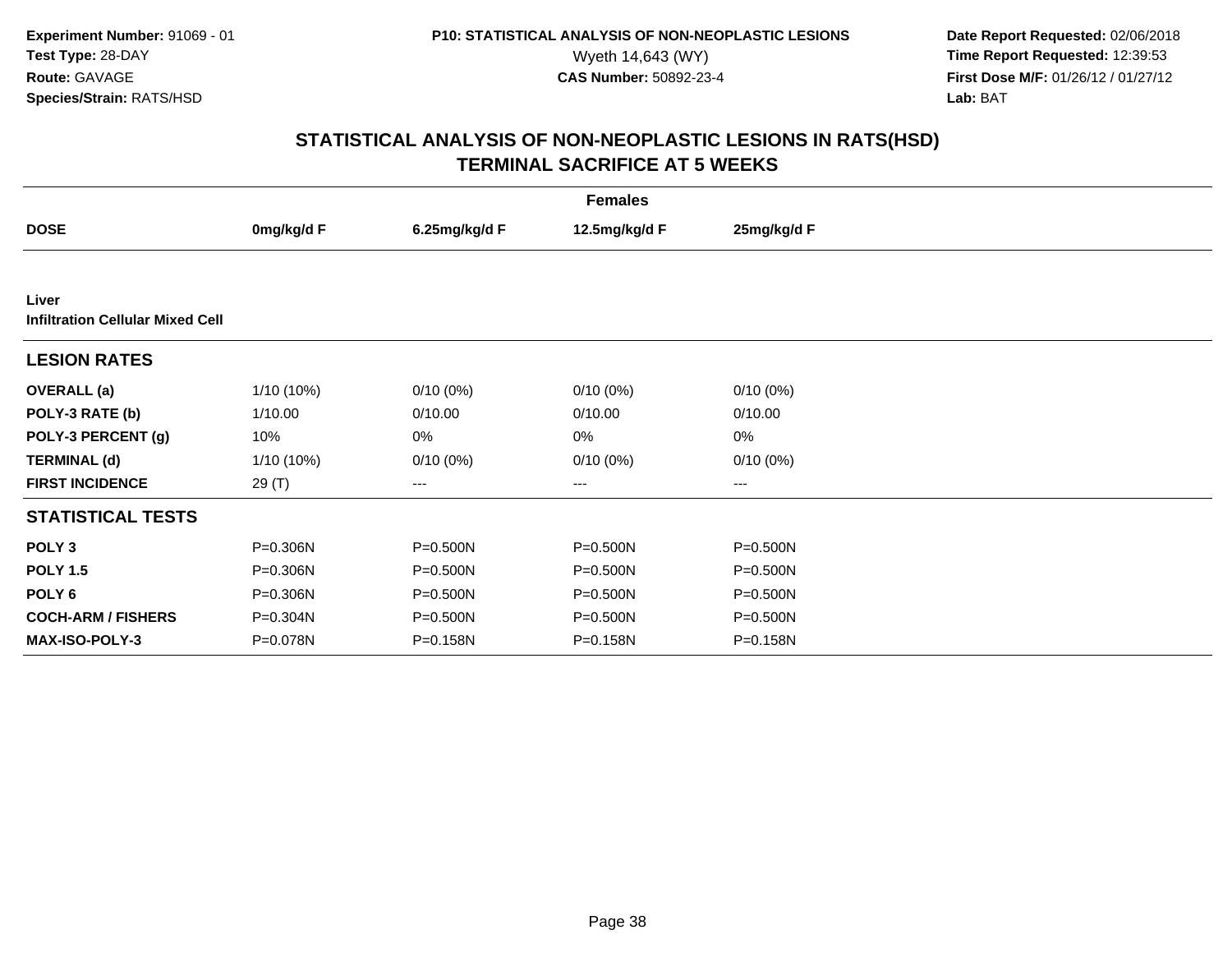**Date Report Requested:** 02/06/2018 Wyeth 14,643 (WY) **Time Report Requested:** 12:39:53<br>**CAS Number:** 50892-23-4 **Time Report Requested:** 12:39:53 **First Dose M/F:** 01/26/12 / 01/27/12<br>**Lab:** BAT **Lab:** BAT

| <b>Females</b>                       |             |               |               |             |  |  |  |
|--------------------------------------|-------------|---------------|---------------|-------------|--|--|--|
| <b>DOSE</b>                          | 0mg/kg/d F  | 6.25mg/kg/d F | 12.5mg/kg/d F | 25mg/kg/d F |  |  |  |
|                                      |             |               |               |             |  |  |  |
| Liver<br><b>Inflammation Chronic</b> |             |               |               |             |  |  |  |
| <b>LESION RATES</b>                  |             |               |               |             |  |  |  |
| <b>OVERALL</b> (a)                   | $0/10(0\%)$ | $0/10(0\%)$   | 1/10 (10%)    | $0/10(0\%)$ |  |  |  |
| POLY-3 RATE (b)                      | 0/10.00     | 0/10.00       | 1/10.00       | 0/10.00     |  |  |  |
| POLY-3 PERCENT (g)                   | $0\%$       | 0%            | 10%           | 0%          |  |  |  |
| <b>TERMINAL (d)</b>                  | $0/10(0\%)$ | $0/10(0\%)$   | 1/10 (10%)    | 0/10(0%)    |  |  |  |
| <b>FIRST INCIDENCE</b>               | $---$       | ---           | 29 (T)        | $--$        |  |  |  |
| <b>STATISTICAL TESTS</b>             |             |               |               |             |  |  |  |
| POLY <sub>3</sub>                    | $P = 0.694$ | (e)           | $P = 0.500$   | (e)         |  |  |  |
| <b>POLY 1.5</b>                      | $P = 0.694$ | (e)           | $P = 0.500$   | (e)         |  |  |  |
| POLY 6                               | $P = 0.694$ | (e)           | $P = 0.500$   | (e)         |  |  |  |
| <b>COCH-ARM / FISHERS</b>            | $P = 0.696$ | (e)           | $P = 0.500$   | (e)         |  |  |  |
| MAX-ISO-POLY-3                       | $P = 0.239$ | (e)           | $P = 0.158$   | (e)         |  |  |  |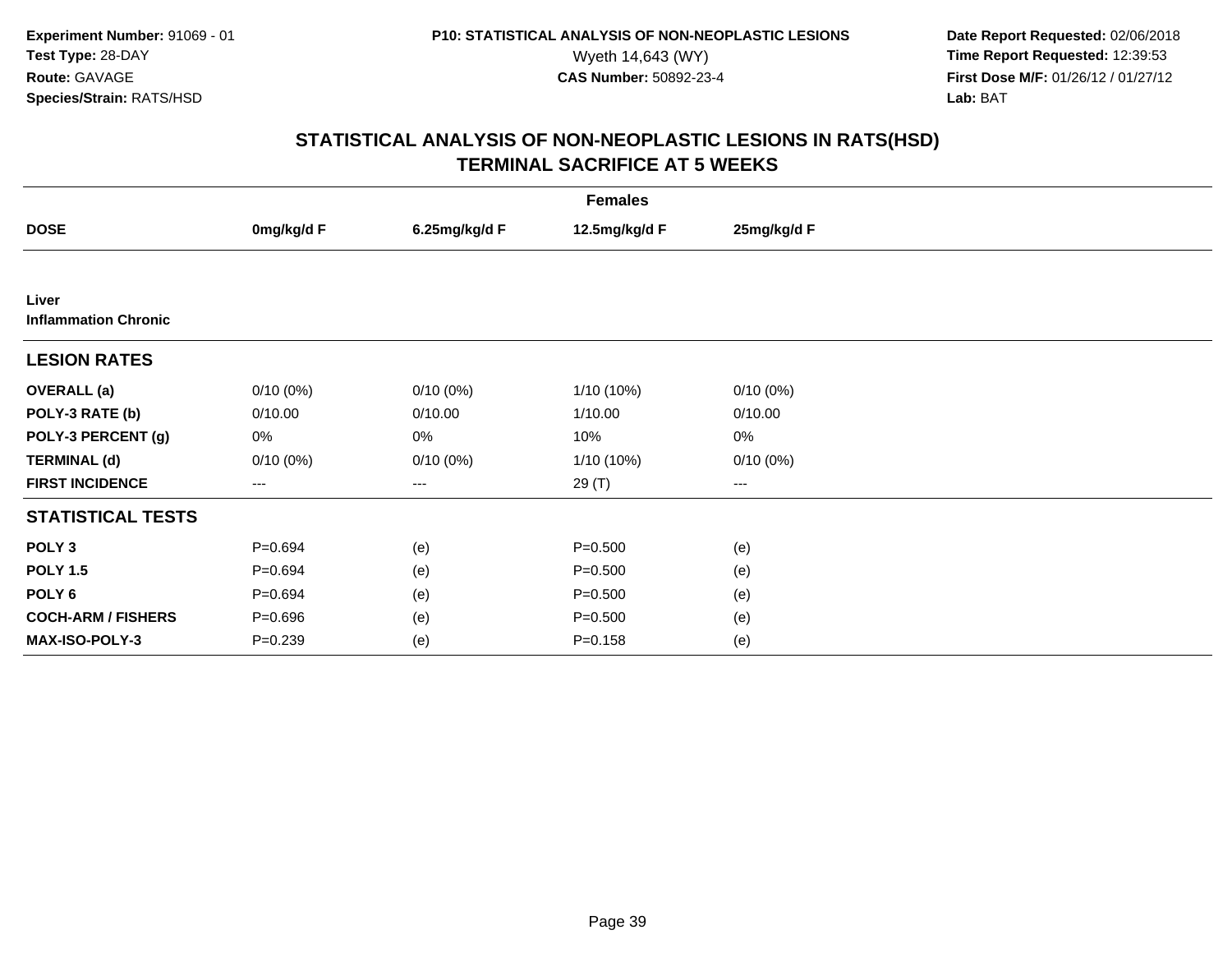**Date Report Requested:** 02/06/2018 Wyeth 14,643 (WY) **Time Report Requested:** 12:39:53<br>**CAS Number:** 50892-23-4 **Time Report Requested:** 12:39:53 **First Dose M/F:** 01/26/12 / 01/27/12<br>**Lab:** BAT **Lab:** BAT

| <b>Females</b>            |                        |               |               |             |  |  |  |
|---------------------------|------------------------|---------------|---------------|-------------|--|--|--|
| <b>DOSE</b>               | 0mg/kg/d F             | 6.25mg/kg/d F | 12.5mg/kg/d F | 25mg/kg/d F |  |  |  |
|                           |                        |               |               |             |  |  |  |
| Liver<br><b>Necrosis</b>  |                        |               |               |             |  |  |  |
| <b>LESION RATES</b>       |                        |               |               |             |  |  |  |
| <b>OVERALL</b> (a)        | $0/10(0\%)$            | $0/10(0\%)$   | 1/10 (10%)    | $0/10(0\%)$ |  |  |  |
| POLY-3 RATE (b)           | 0/10.00                | 0/10.00       | 1/10.00       | 0/10.00     |  |  |  |
| POLY-3 PERCENT (g)        | $0\%$                  | 0%            | 10%           | 0%          |  |  |  |
| <b>TERMINAL (d)</b>       | $0/10(0\%)$            | $0/10(0\%)$   | 1/10 (10%)    | $0/10(0\%)$ |  |  |  |
| <b>FIRST INCIDENCE</b>    | $\qquad \qquad \cdots$ | $---$         | 29 (T)        | $--$        |  |  |  |
| <b>STATISTICAL TESTS</b>  |                        |               |               |             |  |  |  |
| POLY <sub>3</sub>         | $P = 0.694$            | (e)           | $P = 0.500$   | (e)         |  |  |  |
| <b>POLY 1.5</b>           | $P = 0.694$            | (e)           | $P = 0.500$   | (e)         |  |  |  |
| POLY 6                    | $P = 0.694$            | (e)           | $P = 0.500$   | (e)         |  |  |  |
| <b>COCH-ARM / FISHERS</b> | $P = 0.696$            | (e)           | $P = 0.500$   | (e)         |  |  |  |
| MAX-ISO-POLY-3            | $P = 0.239$            | (e)           | $P = 0.158$   | (e)         |  |  |  |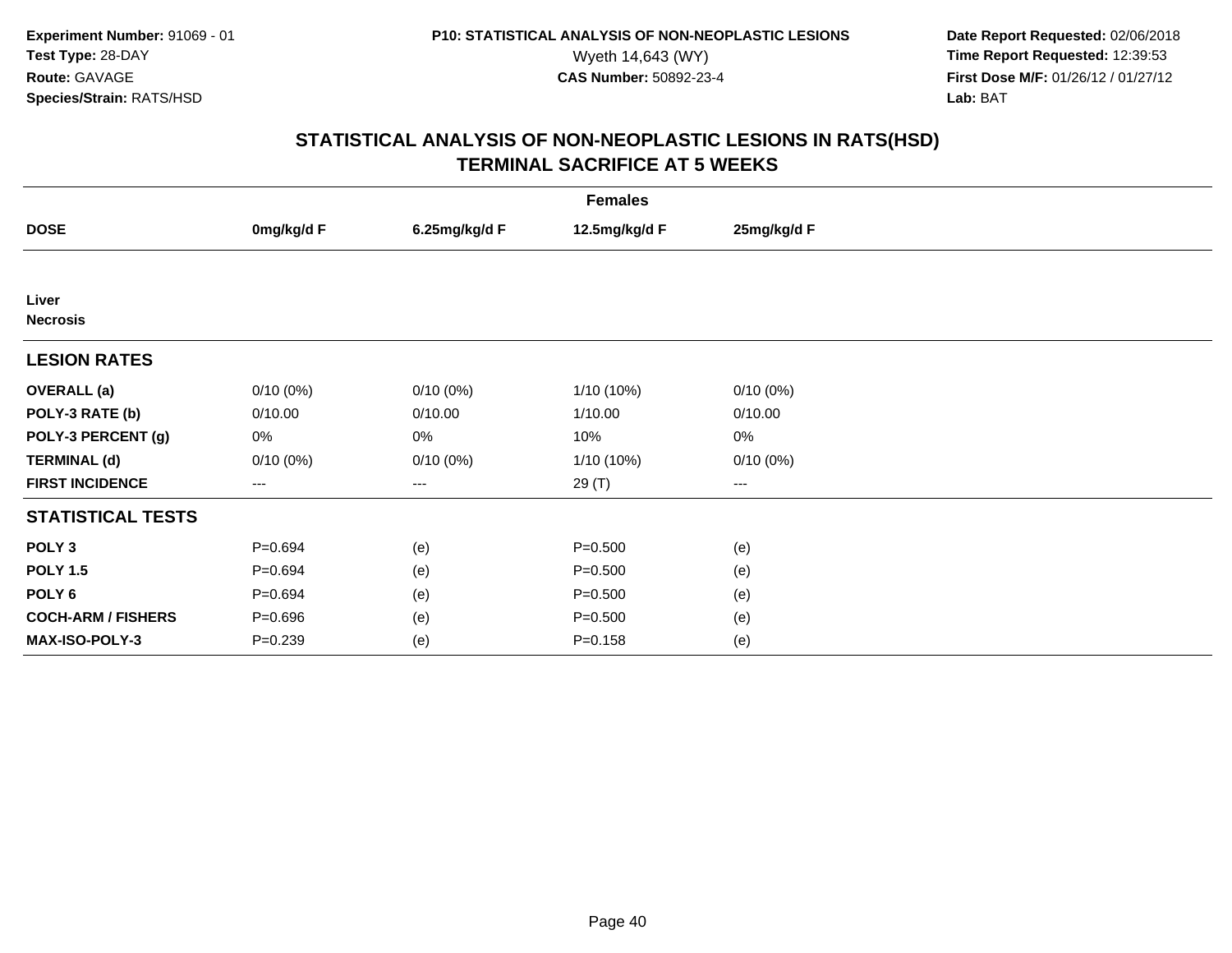**Date Report Requested:** 02/06/2018 Wyeth 14,643 (WY) **Time Report Requested:** 12:39:53<br>**CAS Number:** 50892-23-4 **Time Report Requested:** 12:39:53 **First Dose M/F:** 01/26/12 / 01/27/12<br>**Lab:** BAT **Lab:** BAT

| <b>Females</b>                 |             |               |                   |              |  |  |
|--------------------------------|-------------|---------------|-------------------|--------------|--|--|
| <b>DOSE</b>                    | 0mg/kg/d F  | 6.25mg/kg/d F | 12.5mg/kg/d F     | 25mg/kg/d F  |  |  |
|                                |             |               |                   |              |  |  |
| Liver<br><b>Necrosis Focal</b> |             |               |                   |              |  |  |
| <b>LESION RATES</b>            |             |               |                   |              |  |  |
| <b>OVERALL</b> (a)             | $0/10(0\%)$ | $0/10(0\%)$   | $0/10(0\%)$       | $1/10(10\%)$ |  |  |
| POLY-3 RATE (b)                | 0/10.00     | 0/10.00       | 0/10.00           | 1/10.00      |  |  |
| POLY-3 PERCENT (g)             | 0%          | 0%            | 0%                | 10%          |  |  |
| <b>TERMINAL (d)</b>            | $0/10(0\%)$ | $0/10(0\%)$   | $0/10(0\%)$       | 1/10 (10%)   |  |  |
| <b>FIRST INCIDENCE</b>         | ---         | ---           | $\qquad \qquad -$ | 29 (T)       |  |  |
| <b>STATISTICAL TESTS</b>       |             |               |                   |              |  |  |
| POLY <sub>3</sub>              | $P=0.199$   | (e)           | (e)               | $P = 0.500$  |  |  |
| <b>POLY 1.5</b>                | $P=0.199$   | (e)           | (e)               | $P = 0.500$  |  |  |
| POLY 6                         | $P = 0.199$ | (e)           | (e)               | $P = 0.500$  |  |  |
| <b>COCH-ARM / FISHERS</b>      | $P = 0.196$ | (e)           | (e)               | $P = 0.500$  |  |  |
| MAX-ISO-POLY-3                 | $P = 0.078$ | (e)           | (e)               | $P = 0.158$  |  |  |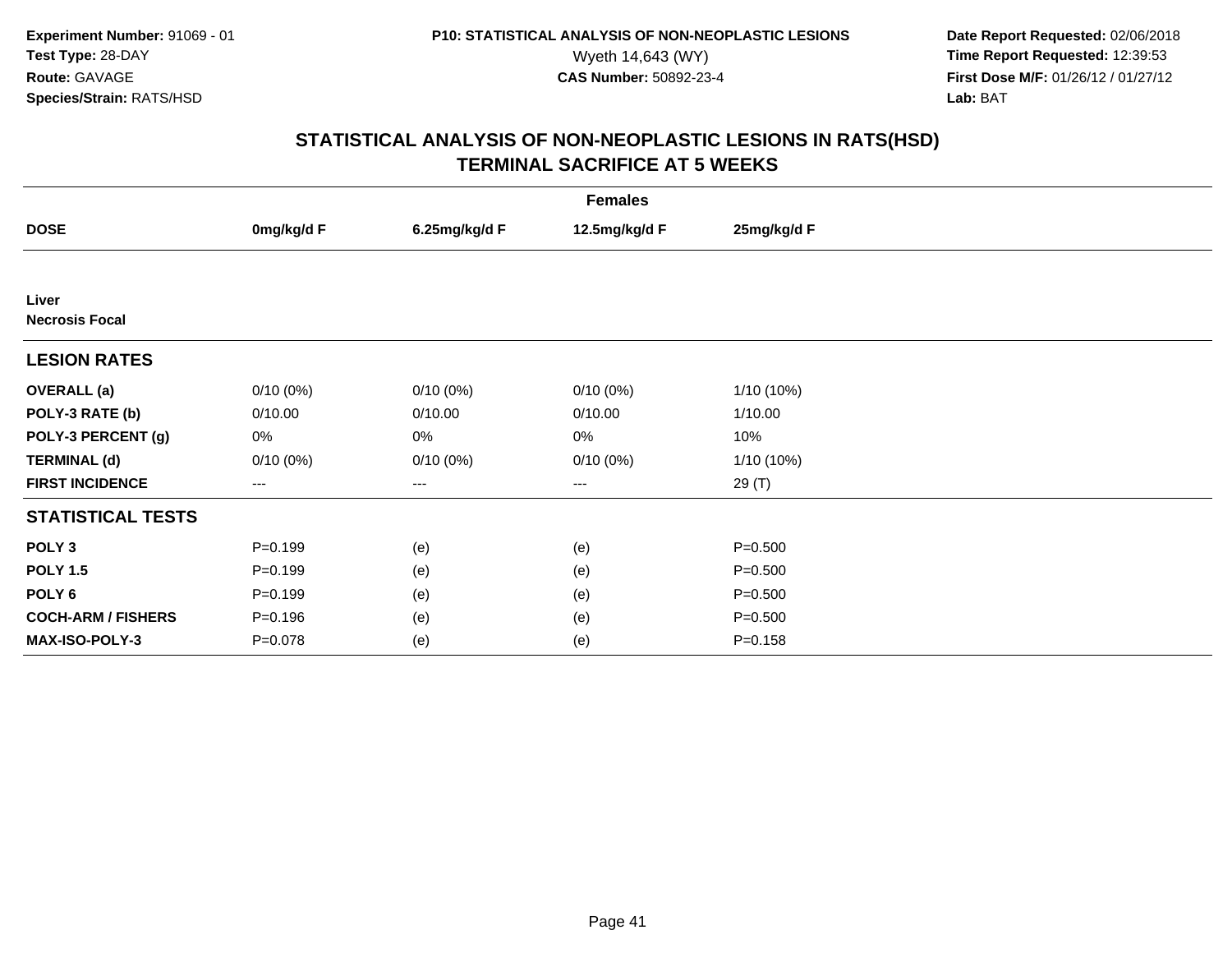**Date Report Requested:** 02/06/2018 Wyeth 14,643 (WY) **Time Report Requested:** 12:39:53<br>**CAS Number:** 50892-23-4 **Time Report Requested:** 12:39:53 **First Dose M/F:** 01/26/12 / 01/27/12<br>**Lab:** BAT **Lab:** BAT

| <b>Females</b>                                     |             |               |               |              |  |  |
|----------------------------------------------------|-------------|---------------|---------------|--------------|--|--|
| <b>DOSE</b>                                        | 0mg/kg/d F  | 6.25mg/kg/d F | 12.5mg/kg/d F | 25mg/kg/d F  |  |  |
|                                                    |             |               |               |              |  |  |
| Liver: Hepatocyte<br><b>Cytoplasmic Alteration</b> |             |               |               |              |  |  |
| <b>LESION RATES</b>                                |             |               |               |              |  |  |
| <b>OVERALL</b> (a)                                 | $0/10(0\%)$ | 7/10 (70%)    | 10/10 (100%)  | 10/10 (100%) |  |  |
| POLY-3 RATE (b)                                    | 0/10.00     | 7/10.00       | 10/10.00      | 10/10.00     |  |  |
| POLY-3 PERCENT (g)                                 | 0%          | 70%           | 100%          | 100%         |  |  |
| <b>TERMINAL (d)</b>                                | $0/10(0\%)$ | 7/10 (70%)    | 10/10 (100%)  | 10/10 (100%) |  |  |
| <b>FIRST INCIDENCE</b>                             | $---$       | 29 (T)        | 29 (T)        | 29(T)        |  |  |
| <b>STATISTICAL TESTS</b>                           |             |               |               |              |  |  |
| POLY <sub>3</sub>                                  | P<0.001**   | P<0.001**     | P<0.001**     | P<0.001**    |  |  |
| <b>POLY 1.5</b>                                    | P<0.001**   | P<0.001**     | P<0.001**     | P<0.001**    |  |  |
| POLY 6                                             | P<0.001**   | P<0.001**     | P<0.001**     | P<0.001**    |  |  |
| <b>COCH-ARM / FISHERS</b>                          | P<0.001**   | P=0.002**     | P<0.001**     | P<0.001**    |  |  |
| MAX-ISO-POLY-3                                     | P<0.001**   | P<0.001**     | (e)           | (e)          |  |  |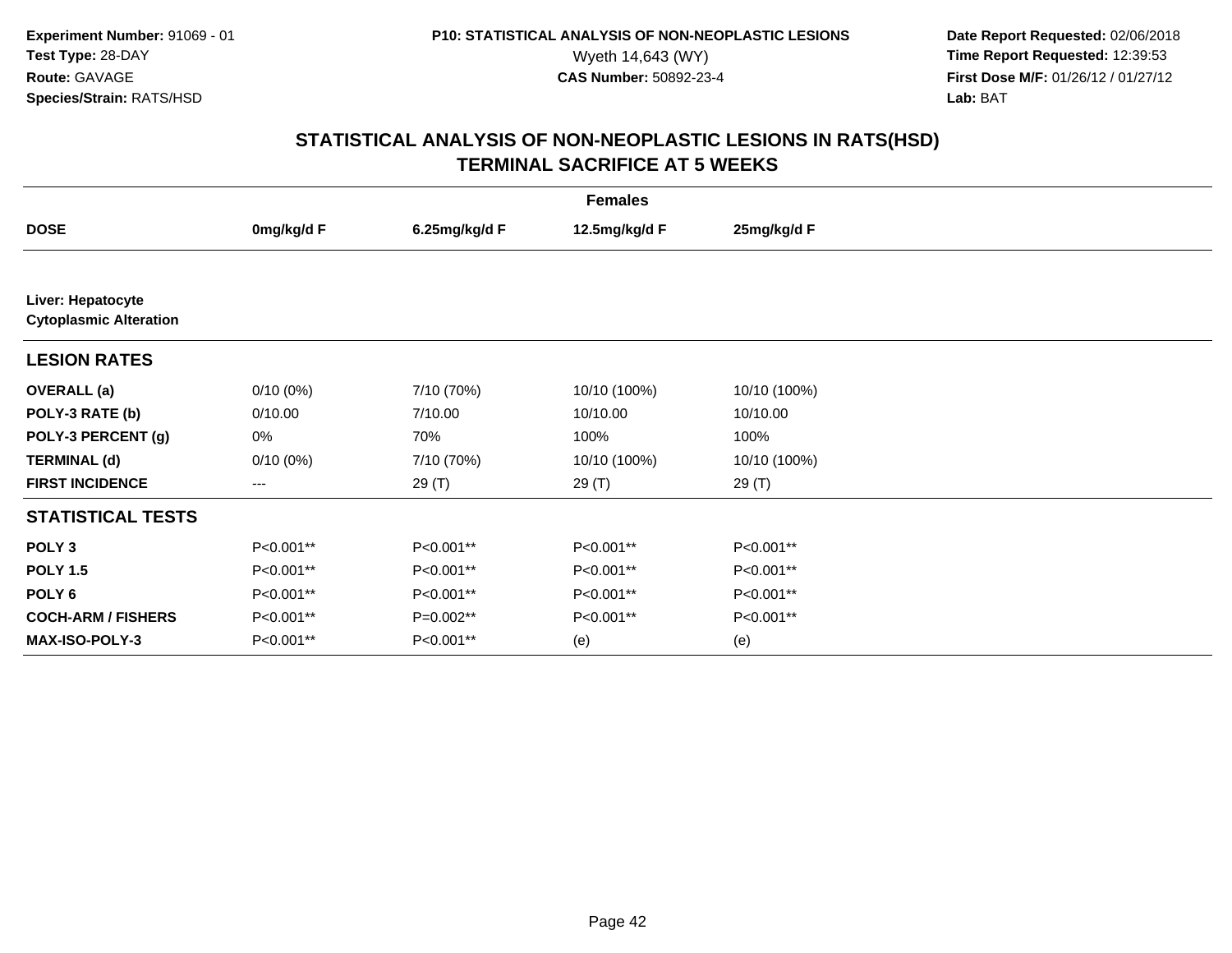**Date Report Requested:** 02/06/2018 Wyeth 14,643 (WY) **Time Report Requested:** 12:39:53<br>**CAS Number:** 50892-23-4 **Time Report Requested:** 12:39:53 **First Dose M/F:** 01/26/12 / 01/27/12<br>**Lab:** BAT **Lab:** BAT

| <b>Females</b>                          |             |               |               |             |  |  |  |
|-----------------------------------------|-------------|---------------|---------------|-------------|--|--|--|
| <b>DOSE</b>                             | 0mg/kg/d F  | 6.25mg/kg/d F | 12.5mg/kg/d F | 25mg/kg/d F |  |  |  |
|                                         |             |               |               |             |  |  |  |
| Liver: Hepatocyte<br><b>Hypertrophy</b> |             |               |               |             |  |  |  |
| <b>LESION RATES</b>                     |             |               |               |             |  |  |  |
| <b>OVERALL</b> (a)                      | $0/10(0\%)$ | $0/10(0\%)$   | 2/10 (20%)    | 8/10 (80%)  |  |  |  |
| POLY-3 RATE (b)                         | 0/10.00     | 0/10.00       | 2/10.00       | 8/10.00     |  |  |  |
| POLY-3 PERCENT (g)                      | $0\%$       | 0%            | 20%           | 80%         |  |  |  |
| <b>TERMINAL (d)</b>                     | $0/10(0\%)$ | $0/10(0\%)$   | 2/10 (20%)    | 8/10 (80%)  |  |  |  |
| <b>FIRST INCIDENCE</b>                  | $---$       | ---           | 29 (T)        | 29(T)       |  |  |  |
| <b>STATISTICAL TESTS</b>                |             |               |               |             |  |  |  |
| POLY <sub>3</sub>                       | P<0.001**   | (e)           | $P=0.227$     | P<0.001**   |  |  |  |
| <b>POLY 1.5</b>                         | P<0.001**   | (e)           | $P=0.227$     | P<0.001**   |  |  |  |
| POLY 6                                  | P<0.001**   | (e)           | $P=0.227$     | P<0.001**   |  |  |  |
| <b>COCH-ARM / FISHERS</b>               | P<0.001**   | (e)           | $P = 0.237$   | P<0.001**   |  |  |  |
| MAX-ISO-POLY-3                          | P<0.001**   | (e)           | $P = 0.066$   | P<0.001**   |  |  |  |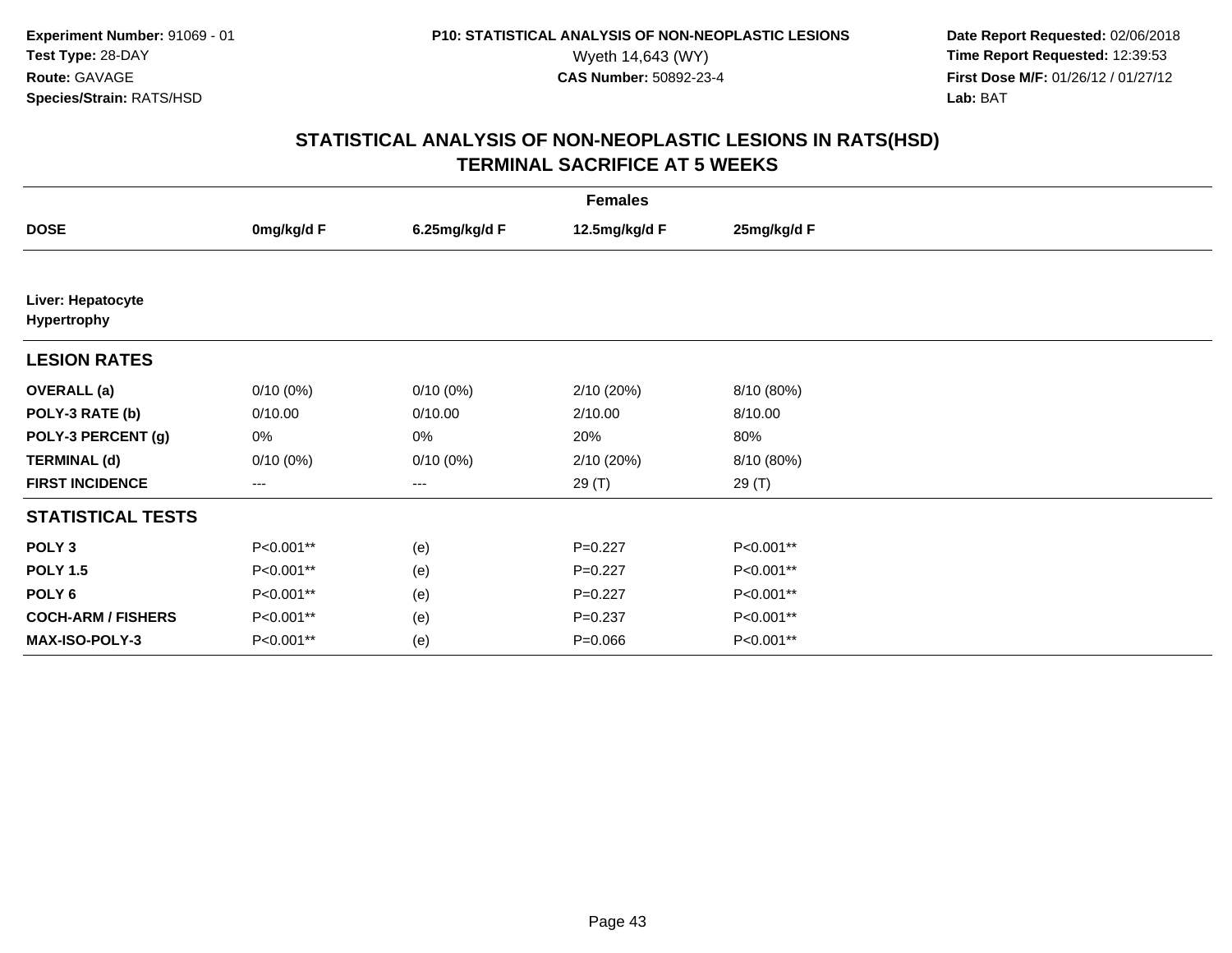**Date Report Requested:** 02/06/2018 Wyeth 14,643 (WY) **Time Report Requested:** 12:39:53<br>**CAS Number:** 50892-23-4 **Time Report Requested:** 12:39:53 **First Dose M/F:** 01/26/12 / 01/27/12<br>**Lab:** BAT **Lab:** BAT

| <b>Females</b>                       |             |               |               |             |  |  |
|--------------------------------------|-------------|---------------|---------------|-------------|--|--|
| <b>DOSE</b>                          | 0mg/kg/d F  | 6.25mg/kg/d F | 12.5mg/kg/d F | 25mg/kg/d F |  |  |
|                                      |             |               |               |             |  |  |
| Lung<br><b>Infiltration Cellular</b> |             |               |               |             |  |  |
| <b>LESION RATES</b>                  |             |               |               |             |  |  |
| <b>OVERALL</b> (a)                   | $0/10(0\%)$ | $0/0 (0\%)$   | $0/0 (0\%)$   | $0/10(0\%)$ |  |  |
| POLY-3 RATE (b)                      | 0/10.00     | 0/0.00        | 0/0.00        | 0/10.00     |  |  |
| POLY-3 PERCENT (g)                   | 0%          | 0%            | 0%            | $0\%$       |  |  |
| <b>TERMINAL (d)</b>                  | $0/10(0\%)$ | $0/0 (0\%)$   | $0/0 (0\%)$   | 0/10(0%)    |  |  |
| <b>FIRST INCIDENCE</b>               | ---         | ---           | $--$          | $---$       |  |  |
| <b>STATISTICAL TESTS</b>             |             |               |               |             |  |  |
| POLY <sub>3</sub>                    | (n)         | (n)           | (n)           | (n)         |  |  |
| <b>POLY 1.5</b>                      | (n)         | (n)           | (n)           | (n)         |  |  |
| POLY 6                               | (n)         | (n)           | (n)           | (n)         |  |  |
| <b>COCH-ARM / FISHERS</b>            | (n)         | (n)           | (n)           | (n)         |  |  |
| MAX-ISO-POLY-3                       | (n)         | (n)           | (n)           | (n)         |  |  |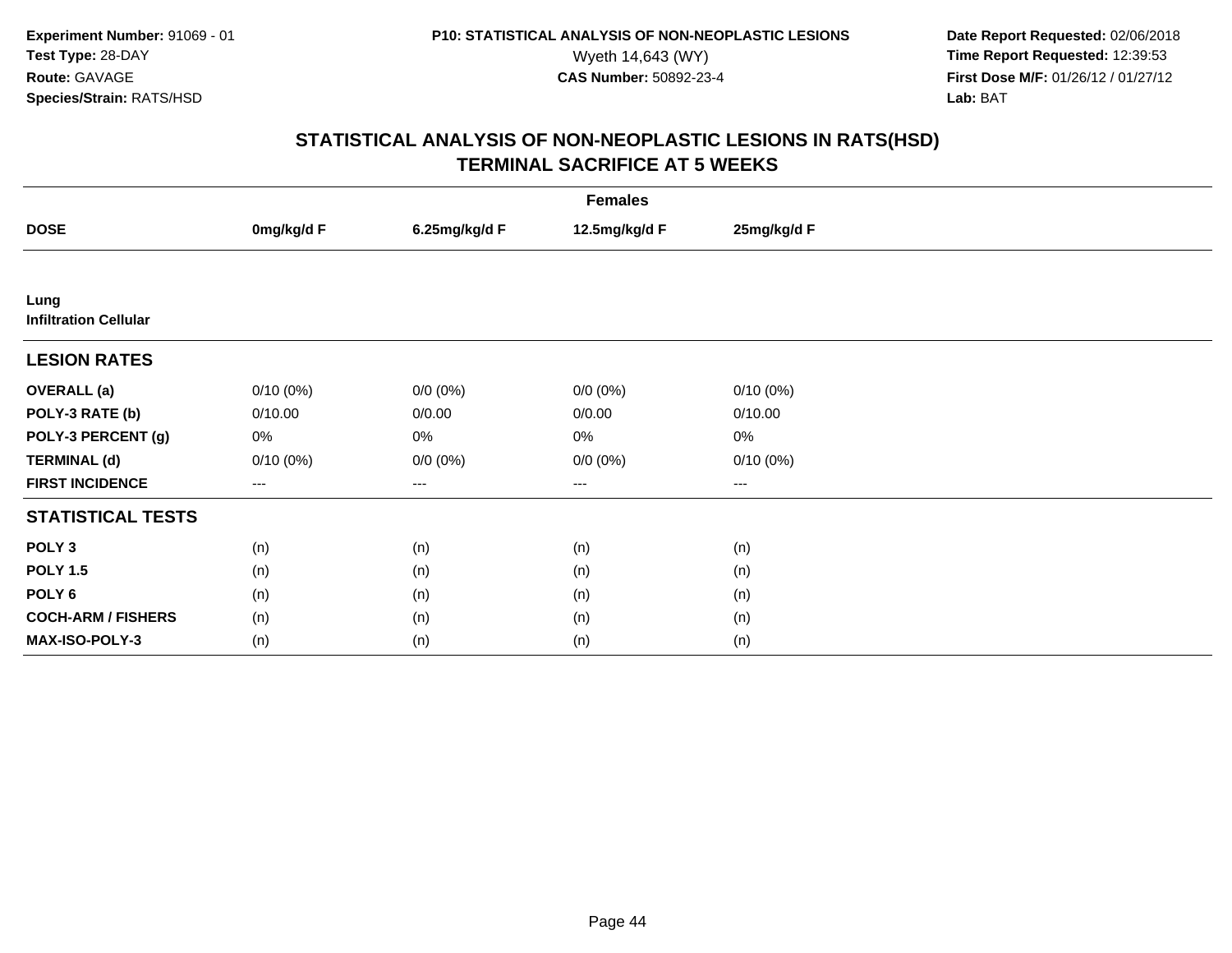**Date Report Requested:** 02/06/2018 Wyeth 14,643 (WY) **Time Report Requested:** 12:39:53<br>**CAS Number:** 50892-23-4 **Time Report Requested:** 12:39:53 **First Dose M/F:** 01/26/12 / 01/27/12<br>**Lab:** BAT **Lab:** BAT

| <b>Females</b>                                  |              |               |                   |                   |  |  |
|-------------------------------------------------|--------------|---------------|-------------------|-------------------|--|--|
| <b>DOSE</b>                                     | 0mg/kg/d F   | 6.25mg/kg/d F | 12.5mg/kg/d F     | 25mg/kg/d F       |  |  |
|                                                 |              |               |                   |                   |  |  |
| Lung<br><b>Infiltration Cellular Histiocyte</b> |              |               |                   |                   |  |  |
| <b>LESION RATES</b>                             |              |               |                   |                   |  |  |
| <b>OVERALL</b> (a)                              | 1/10 (10%)   | $0/0 (0\%)$   | $0/0 (0\%)$       | $0/10(0\%)$       |  |  |
| POLY-3 RATE (b)                                 | 1/10.00      | 0/0.00        | 0/0.00            | 0/10.00           |  |  |
| POLY-3 PERCENT (g)                              | 10%          | 0%            | 0%                | $0\%$             |  |  |
| <b>TERMINAL (d)</b>                             | $1/10(10\%)$ | $0/0 (0\%)$   | $0/0 (0\%)$       | 0/10(0%)          |  |  |
| <b>FIRST INCIDENCE</b>                          | 29 (T)       | ---           | $\qquad \qquad -$ | $\qquad \qquad -$ |  |  |
| <b>STATISTICAL TESTS</b>                        |              |               |                   |                   |  |  |
| POLY <sub>3</sub>                               | (e)          | (e)           | (e)               | P=0.500N          |  |  |
| <b>POLY 1.5</b>                                 | (e)          | (e)           | (e)               | $P = 0.500N$      |  |  |
| POLY 6                                          | (e)          | (e)           | (e)               | P=0.500N          |  |  |
| <b>COCH-ARM / FISHERS</b>                       | P=0.304N     | (e)           | (e)               | P=0.500N          |  |  |
| MAX-ISO-POLY-3                                  | (e)          | (e)           | (e)               | P=0.158N          |  |  |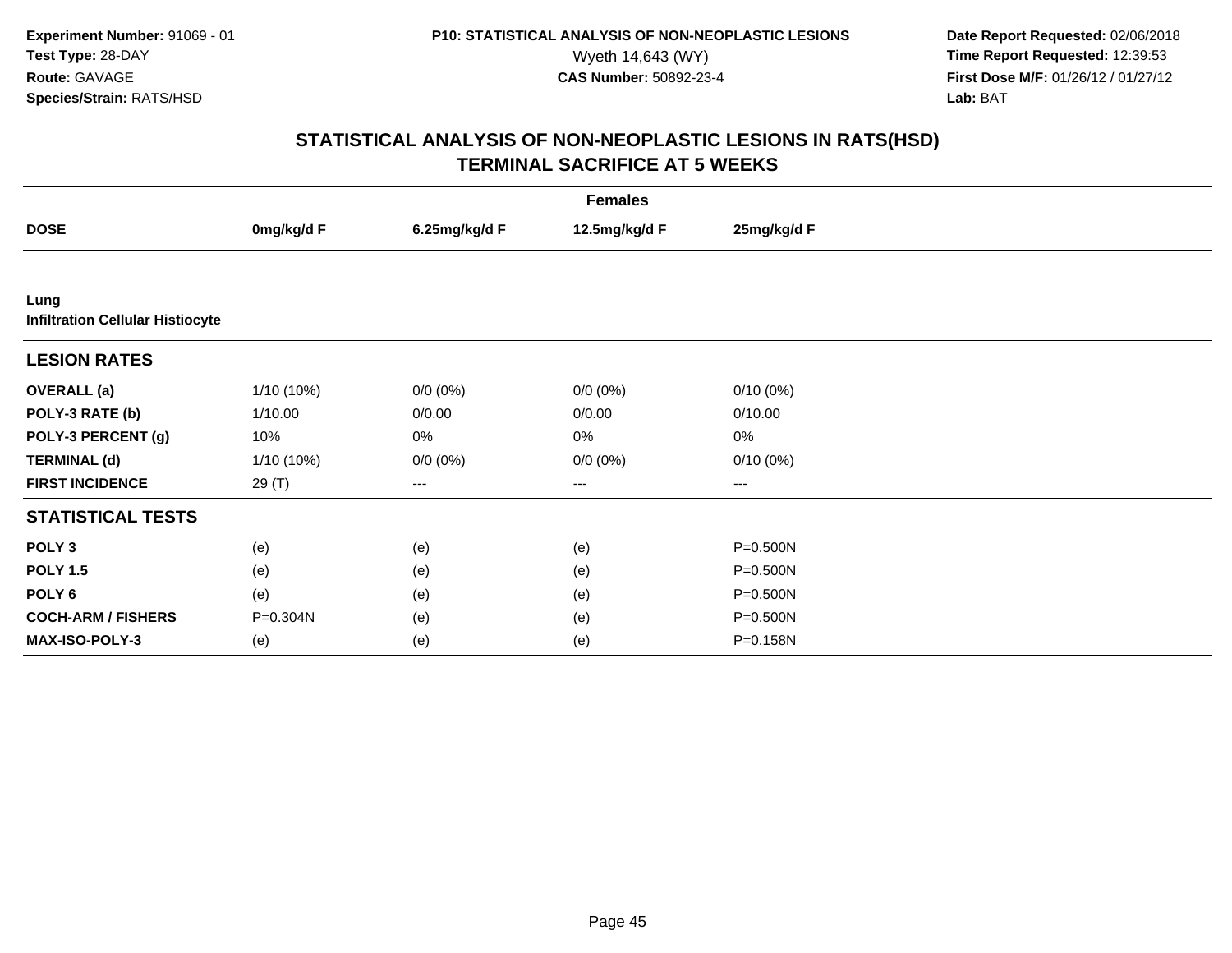**Date Report Requested:** 02/06/2018 Wyeth 14,643 (WY) **Time Report Requested:** 12:39:53<br>**CAS Number:** 50892-23-4 **Time Report Requested:** 12:39:53 **First Dose M/F:** 01/26/12 / 01/27/12<br>**Lab:** BAT **Lab:** BAT

| <b>Females</b>                      |              |               |               |              |  |  |
|-------------------------------------|--------------|---------------|---------------|--------------|--|--|
| <b>DOSE</b>                         | 0mg/kg/d F   | 6.25mg/kg/d F | 12.5mg/kg/d F | 25mg/kg/d F  |  |  |
|                                     |              |               |               |              |  |  |
| Lung<br><b>Inflammation Chronic</b> |              |               |               |              |  |  |
| <b>LESION RATES</b>                 |              |               |               |              |  |  |
| <b>OVERALL</b> (a)                  | 1/10 (10%)   | $0/0 (0\%)$   | $0/0 (0\%)$   | $0/10(0\%)$  |  |  |
| POLY-3 RATE (b)                     | 1/10.00      | 0/0.00        | 0/0.00        | 0/10.00      |  |  |
| POLY-3 PERCENT (g)                  | 10%          | 0%            | 0%            | 0%           |  |  |
| <b>TERMINAL (d)</b>                 | $1/10(10\%)$ | $0/0 (0\%)$   | $0/0 (0\%)$   | 0/10(0%)     |  |  |
| <b>FIRST INCIDENCE</b>              | 29 (T)       | ---           | $--$          | ---          |  |  |
| <b>STATISTICAL TESTS</b>            |              |               |               |              |  |  |
| POLY <sub>3</sub>                   | (e)          | (e)           | (e)           | P=0.500N     |  |  |
| <b>POLY 1.5</b>                     | (e)          | (e)           | (e)           | $P = 0.500N$ |  |  |
| POLY 6                              | (e)          | (e)           | (e)           | $P = 0.500N$ |  |  |
| <b>COCH-ARM / FISHERS</b>           | P=0.304N     | (e)           | (e)           | P=0.500N     |  |  |
| MAX-ISO-POLY-3                      | (e)          | (e)           | (e)           | P=0.158N     |  |  |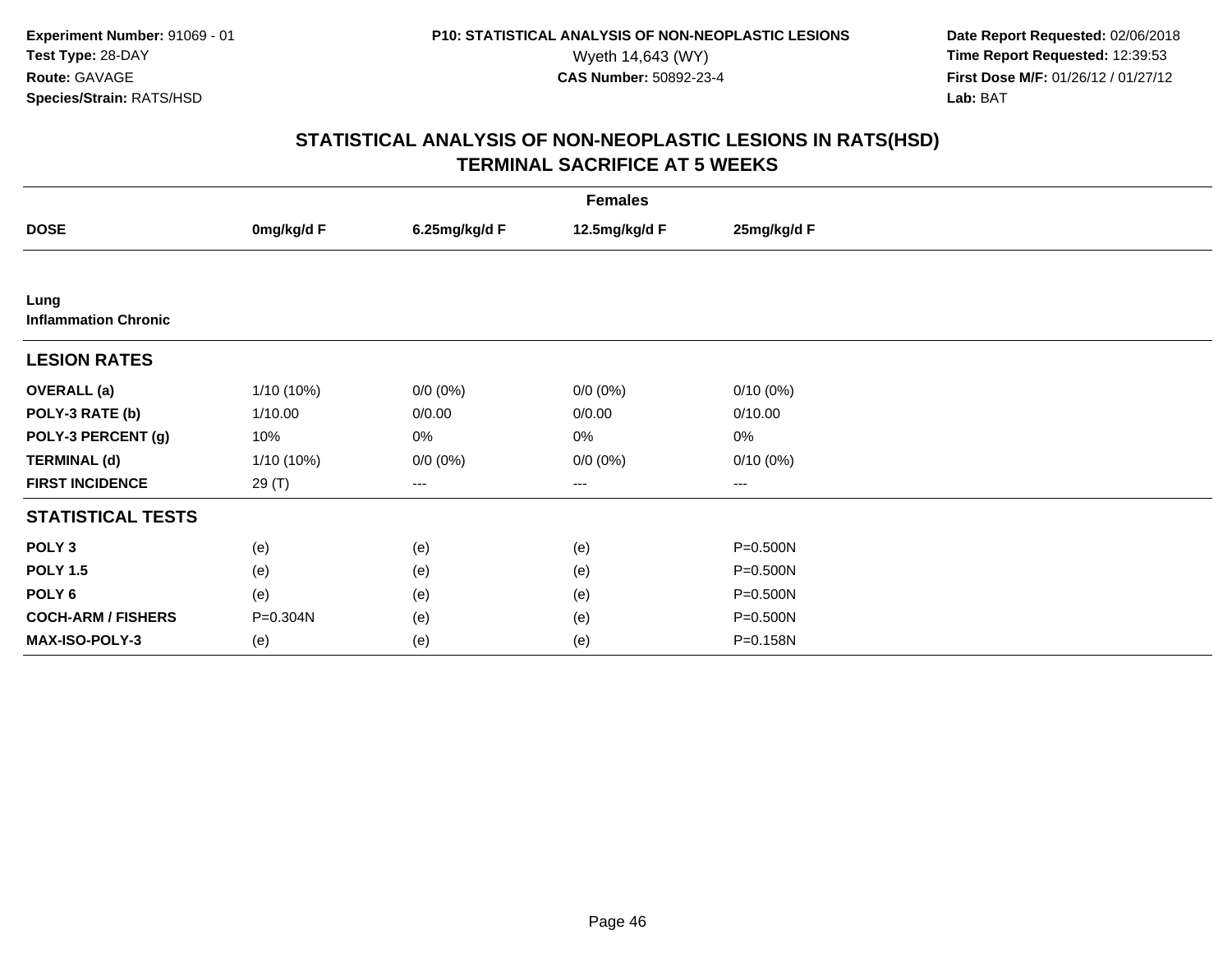**Date Report Requested:** 02/06/2018 Wyeth 14,643 (WY) **Time Report Requested:** 12:39:53<br>**CAS Number:** 50892-23-4 **Time Report Requested:** 12:39:53 **First Dose M/F:** 01/26/12 / 01/27/12<br>**Lab:** BAT **Lab:** BAT

| <b>Females</b>                           |             |               |               |             |  |  |
|------------------------------------------|-------------|---------------|---------------|-------------|--|--|
| <b>DOSE</b>                              | 0mg/kg/d F  | 6.25mg/kg/d F | 12.5mg/kg/d F | 25mg/kg/d F |  |  |
|                                          |             |               |               |             |  |  |
| Lung: Alveolar Epithelium<br>Hyperplasia |             |               |               |             |  |  |
| <b>LESION RATES</b>                      |             |               |               |             |  |  |
| <b>OVERALL</b> (a)                       | $0/10(0\%)$ | $0/0 (0\%)$   | $0/0 (0\%)$   | 1/10 (10%)  |  |  |
| POLY-3 RATE (b)                          | 0/10.00     | 0/0.00        | 0/0.00        | 1/10.00     |  |  |
| POLY-3 PERCENT (g)                       | 0%          | 0%            | 0%            | 10%         |  |  |
| <b>TERMINAL (d)</b>                      | $0/10(0\%)$ | $0/0 (0\%)$   | $0/0 (0\%)$   | 1/10 (10%)  |  |  |
| <b>FIRST INCIDENCE</b>                   | $---$       | $\cdots$      | $\cdots$      | 29 (T)      |  |  |
| <b>STATISTICAL TESTS</b>                 |             |               |               |             |  |  |
| POLY <sub>3</sub>                        | (e)         | (e)           | (e)           | $P = 0.500$ |  |  |
| <b>POLY 1.5</b>                          | (e)         | (e)           | (e)           | $P = 0.500$ |  |  |
| POLY <sub>6</sub>                        | (e)         | (e)           | (e)           | $P = 0.500$ |  |  |
| <b>COCH-ARM / FISHERS</b>                | $P = 0.304$ | (e)           | (e)           | $P = 0.500$ |  |  |
| <b>MAX-ISO-POLY-3</b>                    | (e)         | (e)           | (e)           | $P = 0.158$ |  |  |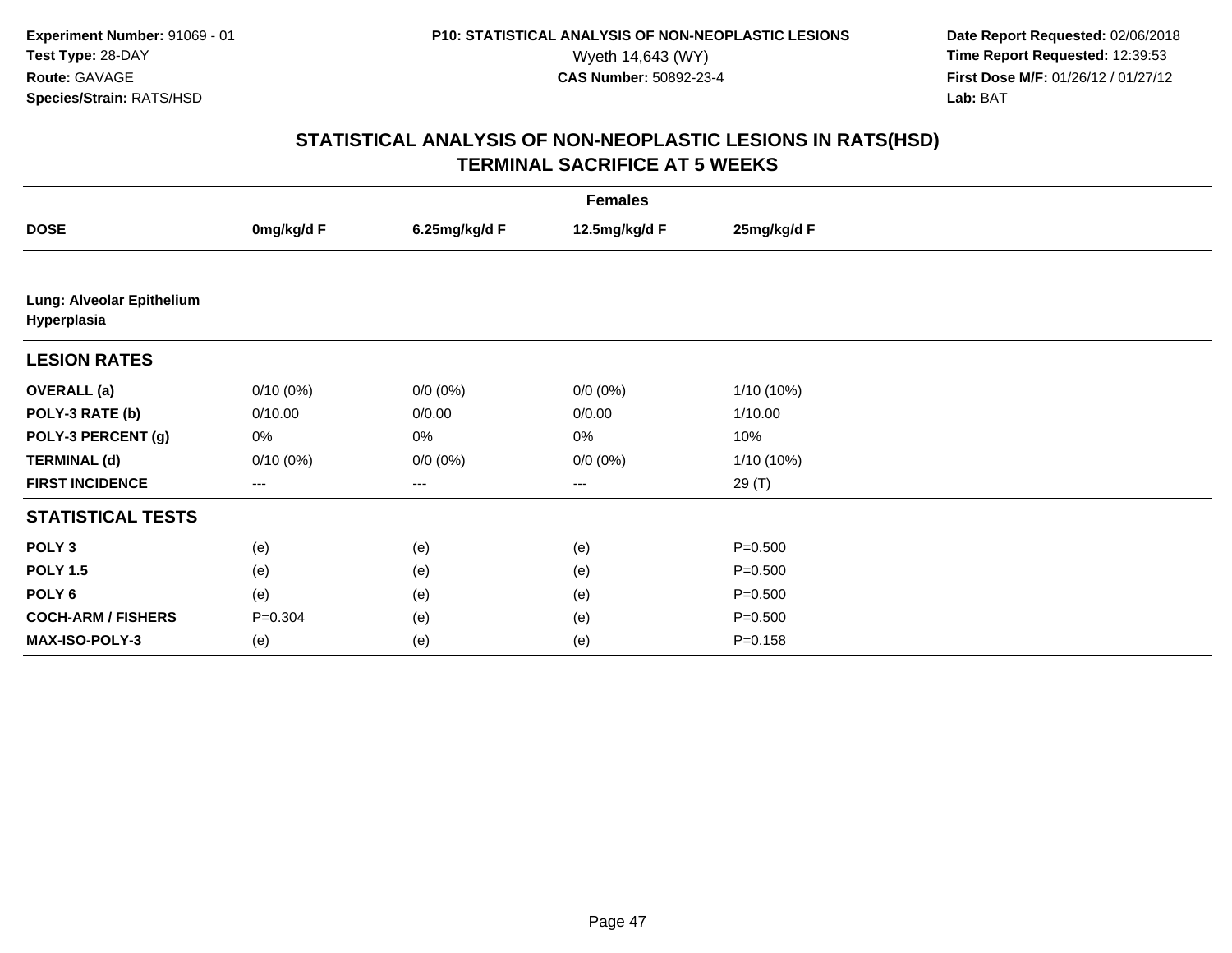**Date Report Requested:** 02/06/2018 Wyeth 14,643 (WY) **Time Report Requested:** 12:39:53<br>**CAS Number:** 50892-23-4 **Time Report Requested:** 12:39:53 **First Dose M/F:** 01/26/12 / 01/27/12<br>**Lab:** BAT **Lab:** BAT

| <b>Females</b>                           |            |               |                      |             |  |  |  |
|------------------------------------------|------------|---------------|----------------------|-------------|--|--|--|
| <b>DOSE</b>                              | 0mg/kg/d F | 6.25mg/kg/d F | 12.5mg/kg/d F        | 25mg/kg/d F |  |  |  |
|                                          |            |               |                      |             |  |  |  |
| Lung: Alveolar Epithelium<br>Hypertrophy |            |               |                      |             |  |  |  |
| <b>LESION RATES</b>                      |            |               |                      |             |  |  |  |
| <b>OVERALL</b> (a)                       | 1/10 (10%) | $0/0 (0\%)$   | $0/0 (0\%)$          | $0/10(0\%)$ |  |  |  |
| POLY-3 RATE (b)                          | 1/10.00    | 0/0.00        | 0/0.00               | 0/10.00     |  |  |  |
| POLY-3 PERCENT (g)                       | 10%        | 0%            | 0%                   | $0\%$       |  |  |  |
| <b>TERMINAL (d)</b>                      | 1/10 (10%) | $0/0 (0\%)$   | $0/0 (0\%)$          | $0/10(0\%)$ |  |  |  |
| <b>FIRST INCIDENCE</b>                   | 29 (T)     | $---$         | $\scriptstyle\cdots$ | $\cdots$    |  |  |  |
| <b>STATISTICAL TESTS</b>                 |            |               |                      |             |  |  |  |
| POLY <sub>3</sub>                        | (e)        | (e)           | (e)                  | P=0.500N    |  |  |  |
| <b>POLY 1.5</b>                          | (e)        | (e)           | (e)                  | P=0.500N    |  |  |  |
| POLY 6                                   | (e)        | (e)           | (e)                  | P=0.500N    |  |  |  |
| <b>COCH-ARM / FISHERS</b>                | P=0.304N   | (e)           | (e)                  | P=0.500N    |  |  |  |
| <b>MAX-ISO-POLY-3</b>                    | (e)        | (e)           | (e)                  | P=0.158N    |  |  |  |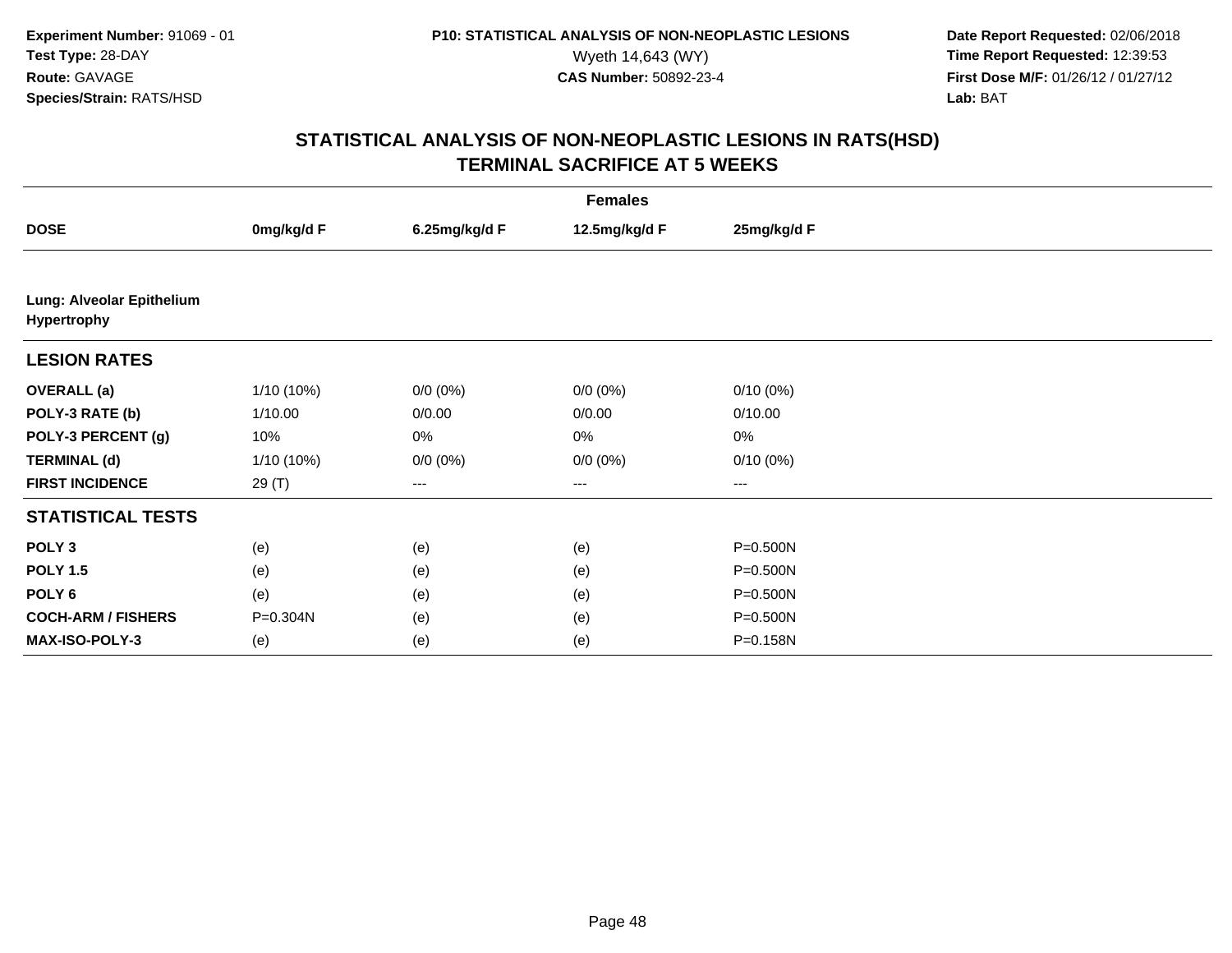**Date Report Requested:** 02/06/2018 Wyeth 14,643 (WY) **Time Report Requested:** 12:39:53<br>**CAS Number:** 50892-23-4 **Time Report Requested:** 12:39:53 **First Dose M/F:** 01/26/12 / 01/27/12<br>**Lab:** BAT **Lab:** BAT

| <b>Females</b>            |             |               |               |             |  |  |  |
|---------------------------|-------------|---------------|---------------|-------------|--|--|--|
| <b>DOSE</b>               | 0mg/kg/d F  | 6.25mg/kg/d F | 12.5mg/kg/d F | 25mg/kg/d F |  |  |  |
|                           |             |               |               |             |  |  |  |
| Ovary<br>Cyst             |             |               |               |             |  |  |  |
| <b>LESION RATES</b>       |             |               |               |             |  |  |  |
| <b>OVERALL</b> (a)        | $0/10(0\%)$ | $1/10(10\%)$  | $0/10(0\%)$   | $0/10(0\%)$ |  |  |  |
| POLY-3 RATE (b)           | 0/10.00     | 1/10.00       | 0/10.00       | 0/10.00     |  |  |  |
| POLY-3 PERCENT (g)        | $0\%$       | 10%           | 0%            | 0%          |  |  |  |
| <b>TERMINAL (d)</b>       | $0/10(0\%)$ | $1/10(10\%)$  | $0/10(0\%)$   | 0/10(0%)    |  |  |  |
| <b>FIRST INCIDENCE</b>    | $---$       | 29 (T)        | ---           | $--$        |  |  |  |
| <b>STATISTICAL TESTS</b>  |             |               |               |             |  |  |  |
| POLY <sub>3</sub>         | P=0.567N    | $P = 0.500$   | (e)           | (e)         |  |  |  |
| <b>POLY 1.5</b>           | P=0.567N    | $P = 0.500$   | (e)           | (e)         |  |  |  |
| POLY 6                    | P=0.567N    | $P = 0.500$   | (e)           | (e)         |  |  |  |
| <b>COCH-ARM / FISHERS</b> | P=0.568N    | $P = 0.500$   | (e)           | (e)         |  |  |  |
| MAX-ISO-POLY-3            | P=0.239N    | $P = 0.158$   | (e)           | (e)         |  |  |  |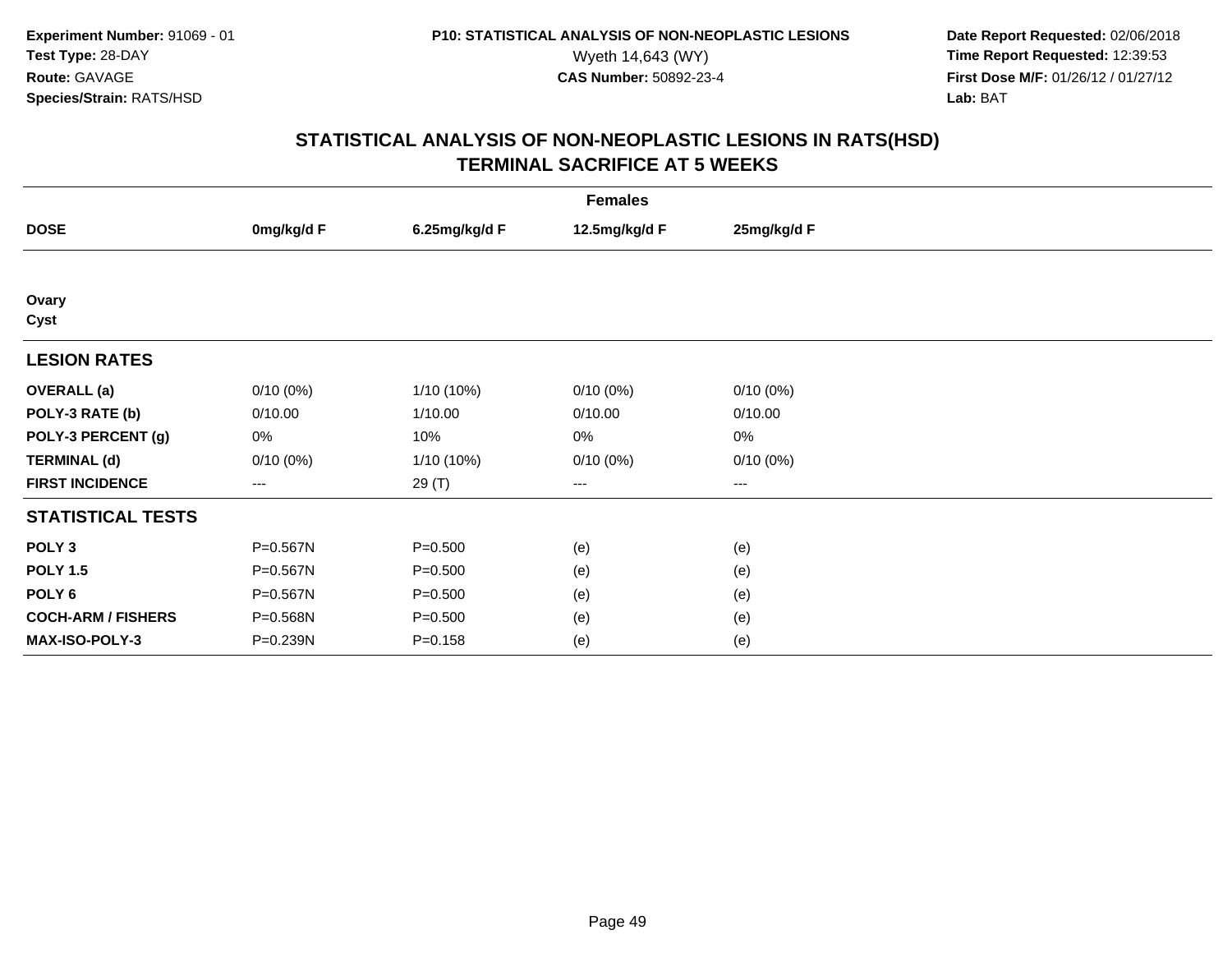**Date Report Requested:** 02/06/2018 Wyeth 14,643 (WY) **Time Report Requested:** 12:39:53<br>**CAS Number:** 50892-23-4 **Time Report Requested:** 12:39:53 **First Dose M/F:** 01/26/12 / 01/27/12<br>**Lab:** BAT **Lab:** BAT

| <b>Females</b>            |             |               |               |             |  |
|---------------------------|-------------|---------------|---------------|-------------|--|
| <b>DOSE</b>               | 0mg/kg/d F  | 6.25mg/kg/d F | 12.5mg/kg/d F | 25mg/kg/d F |  |
|                           |             |               |               |             |  |
| Ovary<br>Hematocyst       |             |               |               |             |  |
| <b>LESION RATES</b>       |             |               |               |             |  |
| <b>OVERALL</b> (a)        | $0/10(0\%)$ | 1/10 (10%)    | $0/10(0\%)$   | $0/10(0\%)$ |  |
| POLY-3 RATE (b)           | 0/10.00     | 1/10.00       | 0/10.00       | 0/10.00     |  |
| POLY-3 PERCENT (g)        | 0%          | 10%           | 0%            | 0%          |  |
| <b>TERMINAL (d)</b>       | 0/10(0%)    | 1/10 (10%)    | $0/10(0\%)$   | 0/10(0%)    |  |
| <b>FIRST INCIDENCE</b>    | $--$        | 29 (T)        | ---           | $---$       |  |
| <b>STATISTICAL TESTS</b>  |             |               |               |             |  |
| POLY <sub>3</sub>         | P=0.567N    | $P = 0.500$   | (e)           | (e)         |  |
| <b>POLY 1.5</b>           | P=0.567N    | $P = 0.500$   | (e)           | (e)         |  |
| POLY <sub>6</sub>         | P=0.567N    | $P = 0.500$   | (e)           | (e)         |  |
| <b>COCH-ARM / FISHERS</b> | P=0.568N    | $P = 0.500$   | (e)           | (e)         |  |
| MAX-ISO-POLY-3            | P=0.239N    | $P = 0.158$   | (e)           | (e)         |  |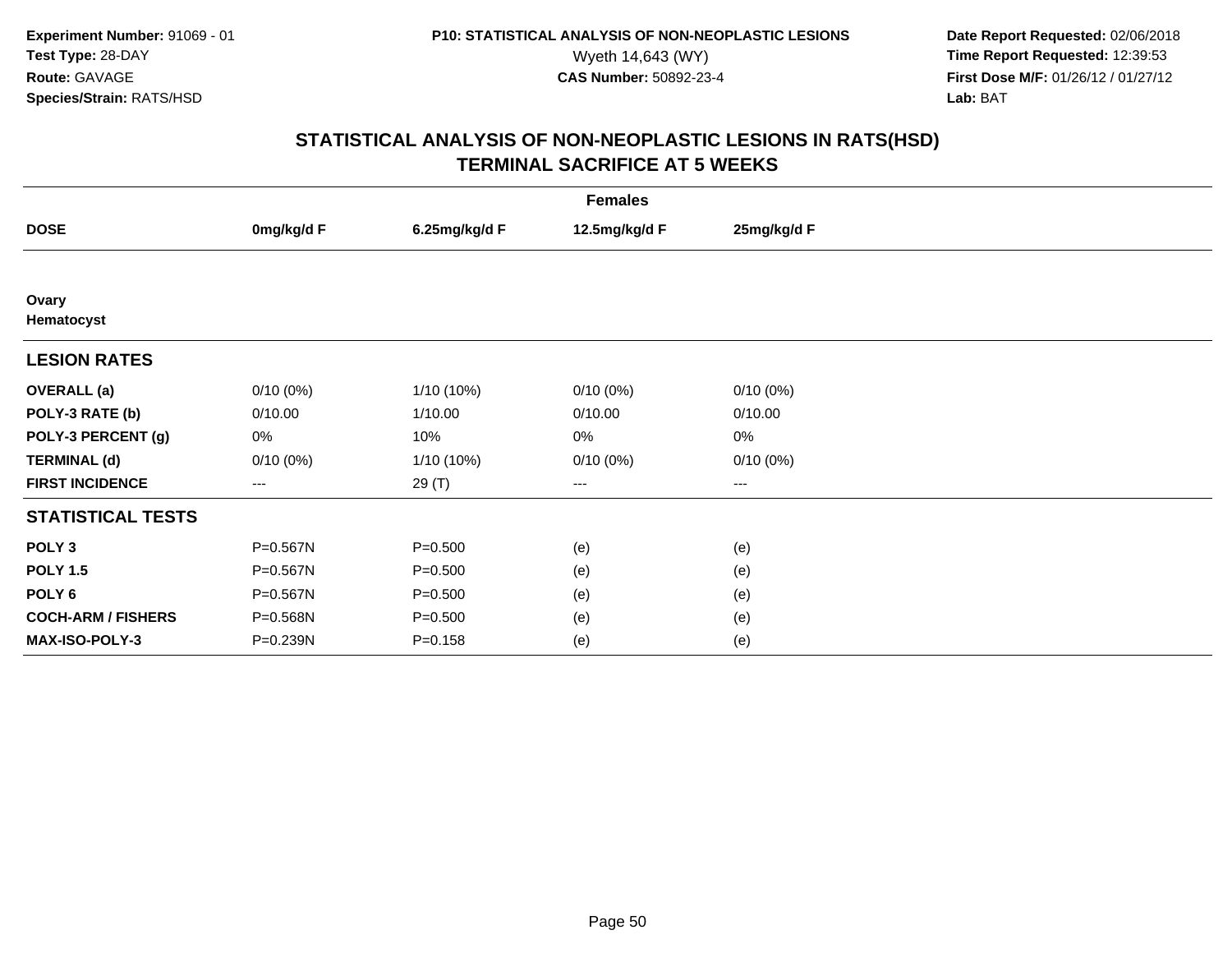**Date Report Requested:** 02/06/2018 Wyeth 14,643 (WY) **Time Report Requested:** 12:39:53<br>**CAS Number:** 50892-23-4 **Time Report Requested:** 12:39:53 **First Dose M/F:** 01/26/12 / 01/27/12<br>**Lab:** BAT **Lab:** BAT

| <b>Females</b>                                 |              |               |               |                        |  |
|------------------------------------------------|--------------|---------------|---------------|------------------------|--|
| <b>DOSE</b>                                    | 0mg/kg/d F   | 6.25mg/kg/d F | 12.5mg/kg/d F | 25mg/kg/d F            |  |
|                                                |              |               |               |                        |  |
| <b>Pancreas</b><br><b>Inflammation Chronic</b> |              |               |               |                        |  |
| <b>LESION RATES</b>                            |              |               |               |                        |  |
| <b>OVERALL</b> (a)                             | 1/10 (10%)   | $0/10(0\%)$   | 1/10 (10%)    | $0/10(0\%)$            |  |
| POLY-3 RATE (b)                                | 1/10.00      | 0/10.00       | 1/10.00       | 0/10.00                |  |
| POLY-3 PERCENT (g)                             | 10%          | 0%            | 10%           | 0%                     |  |
| <b>TERMINAL (d)</b>                            | $1/10(10\%)$ | $0/10(0\%)$   | $1/10(10\%)$  | $0/10(0\%)$            |  |
| <b>FIRST INCIDENCE</b>                         | 29 (T)       | ---           | 29 (T)        | $\qquad \qquad \cdots$ |  |
| <b>STATISTICAL TESTS</b>                       |              |               |               |                        |  |
| POLY <sub>3</sub>                              | P=0.406N     | P=0.500N      | $P = 0.760$   | P=0.500N               |  |
| <b>POLY 1.5</b>                                | P=0.406N     | P=0.500N      | $P = 0.760$   | P=0.500N               |  |
| POLY <sub>6</sub>                              | P=0.406N     | P=0.500N      | $P = 0.760$   | P=0.500N               |  |
| <b>COCH-ARM / FISHERS</b>                      | P=0.403N     | P=0.500N      | P=0.763N      | P=0.500N               |  |
| <b>MAX-ISO-POLY-3</b>                          | P=0.158N     | P=0.158N      | $P = 1.000$   | P=0.158N               |  |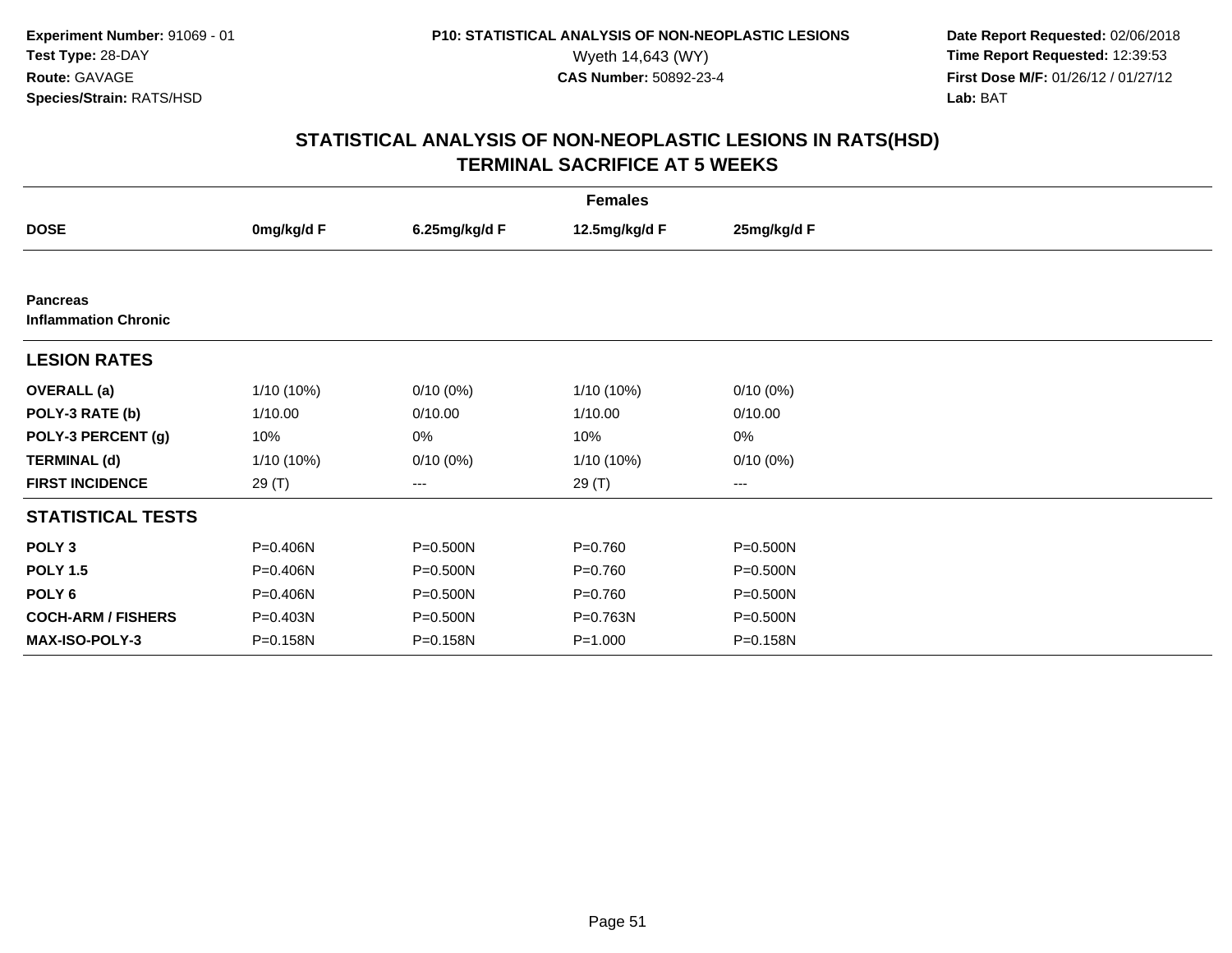**Date Report Requested:** 02/06/2018 Wyeth 14,643 (WY) **Time Report Requested:** 12:39:53<br>**CAS Number:** 50892-23-4 **Time Report Requested:** 12:39:53 **First Dose M/F:** 01/26/12 / 01/27/12<br>**Lab:** BAT **Lab:** BAT

| <b>Females</b>                                 |             |               |                   |             |  |
|------------------------------------------------|-------------|---------------|-------------------|-------------|--|
| <b>DOSE</b>                                    | 0mg/kg/d F  | 6.25mg/kg/d F | 12.5mg/kg/d F     | 25mg/kg/d F |  |
|                                                |             |               |                   |             |  |
| <b>Pancreas: Acinar Cell</b><br><b>Atrophy</b> |             |               |                   |             |  |
| <b>LESION RATES</b>                            |             |               |                   |             |  |
| <b>OVERALL</b> (a)                             | $0/10(0\%)$ | $0/10(0\%)$   | $0/10(0\%)$       | $0/10(0\%)$ |  |
| POLY-3 RATE (b)                                | 0/10.00     | 0/10.00       | 0/10.00           | 0/10.00     |  |
| POLY-3 PERCENT (g)                             | 0%          | 0%            | 0%                | $0\%$       |  |
| <b>TERMINAL (d)</b>                            | $0/10(0\%)$ | $0/10(0\%)$   | $0/10(0\%)$       | 0/10(0%)    |  |
| <b>FIRST INCIDENCE</b>                         | ---         | ---           | $\qquad \qquad -$ | $---$       |  |
| <b>STATISTICAL TESTS</b>                       |             |               |                   |             |  |
| POLY <sub>3</sub>                              | (n)         | (n)           | (n)               | (n)         |  |
| <b>POLY 1.5</b>                                | (n)         | (n)           | (n)               | (n)         |  |
| POLY 6                                         | (n)         | (n)           | (n)               | (n)         |  |
| <b>COCH-ARM / FISHERS</b>                      | (n)         | (n)           | (n)               | (n)         |  |
| MAX-ISO-POLY-3                                 | (n)         | (n)           | (n)               | (n)         |  |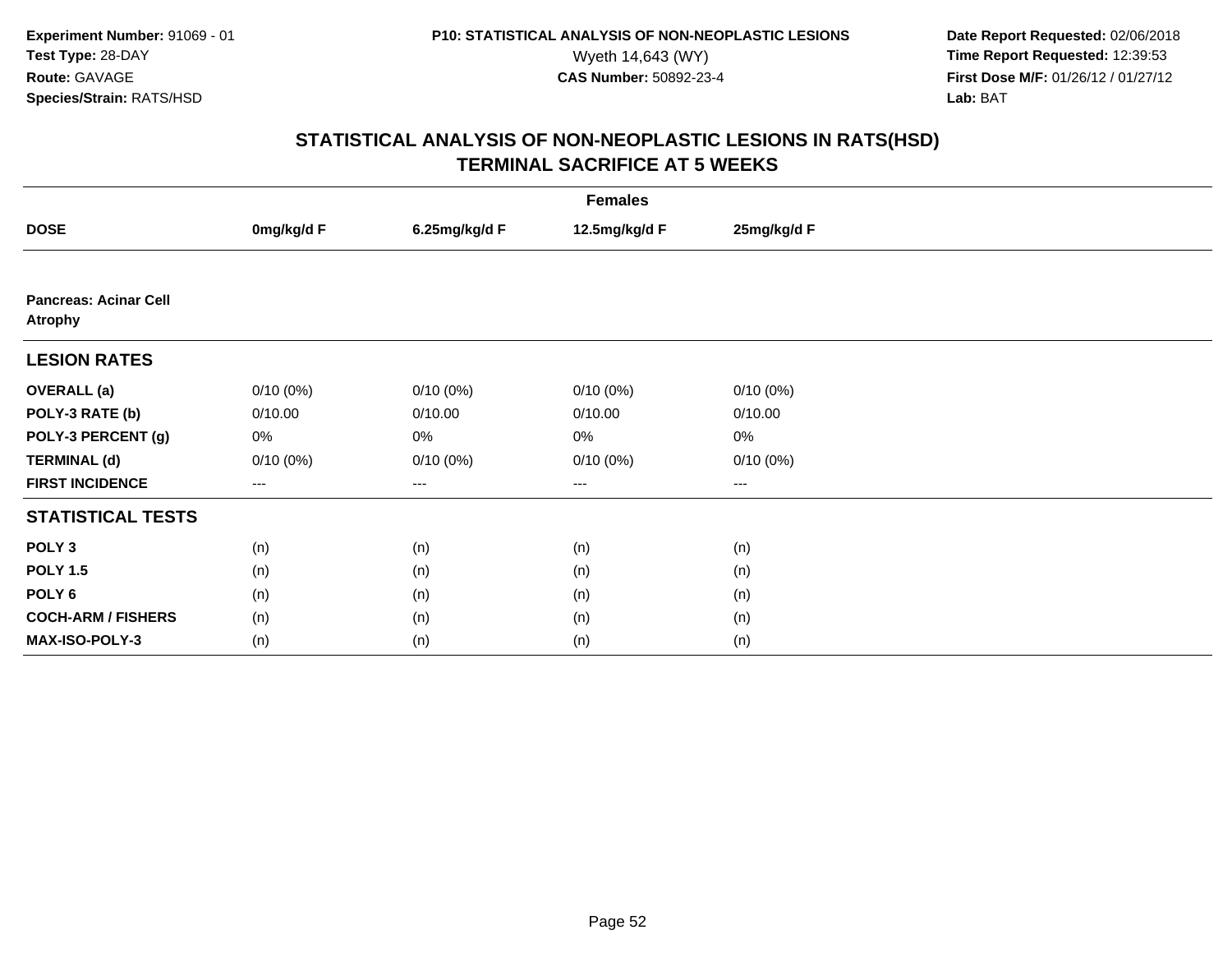**Date Report Requested:** 02/06/2018 Wyeth 14,643 (WY) **Time Report Requested:** 12:39:53<br>**CAS Number:** 50892-23-4 **Time Report Requested:** 12:39:53 **First Dose M/F:** 01/26/12 / 01/27/12<br>**Lab:** BAT **Lab:** BAT

| <b>Females</b>                       |                        |               |               |                   |  |
|--------------------------------------|------------------------|---------------|---------------|-------------------|--|
| <b>DOSE</b>                          | 0mg/kg/d F             | 6.25mg/kg/d F | 12.5mg/kg/d F | 25mg/kg/d F       |  |
|                                      |                        |               |               |                   |  |
| Stomach, Glandular<br><b>Mineral</b> |                        |               |               |                   |  |
| <b>LESION RATES</b>                  |                        |               |               |                   |  |
| <b>OVERALL</b> (a)                   | $0/10(0\%)$            | $0/0 (0\%)$   | $0/0 (0\%)$   | $0/10(0\%)$       |  |
| POLY-3 RATE (b)                      | 0/10.00                | 0/0.00        | 0/0.00        | 0/10.00           |  |
| POLY-3 PERCENT (g)                   | 0%                     | 0%            | 0%            | 0%                |  |
| <b>TERMINAL (d)</b>                  | 0/10(0%)               | $0/0 (0\%)$   | $0/0 (0\%)$   | $0/10(0\%)$       |  |
| <b>FIRST INCIDENCE</b>               | $\qquad \qquad \cdots$ | $---$         | $---$         | $\qquad \qquad -$ |  |
| <b>STATISTICAL TESTS</b>             |                        |               |               |                   |  |
| POLY <sub>3</sub>                    | (n)                    | (n)           | (n)           | (n)               |  |
| <b>POLY 1.5</b>                      | (n)                    | (n)           | (n)           | (n)               |  |
| POLY 6                               | (n)                    | (n)           | (n)           | (n)               |  |
| <b>COCH-ARM / FISHERS</b>            | (n)                    | (n)           | (n)           | (n)               |  |
| MAX-ISO-POLY-3                       | (n)                    | (n)           | (n)           | (n)               |  |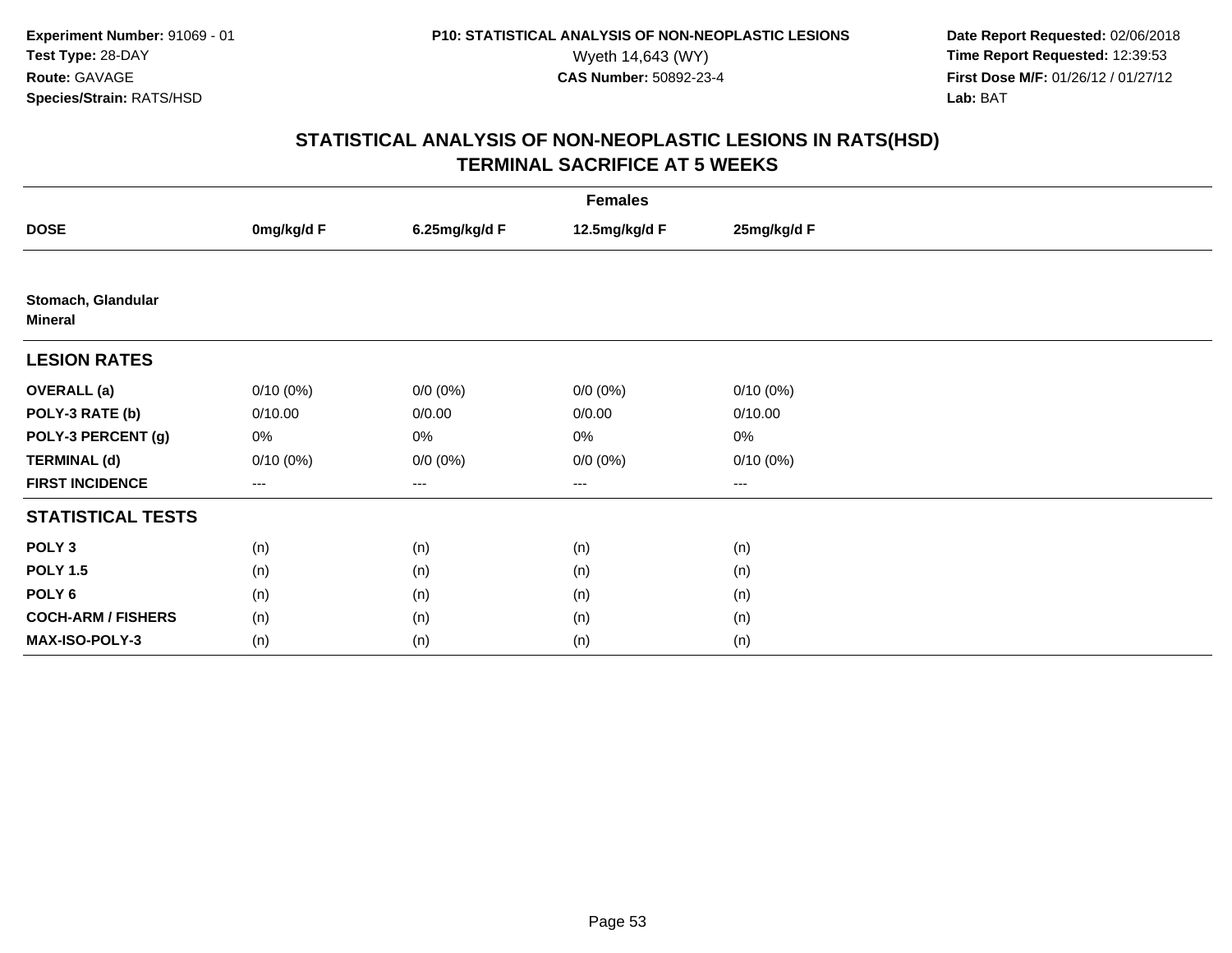**Date Report Requested:** 02/06/2018 Wyeth 14,643 (WY) **Time Report Requested:** 12:39:53<br>**CAS Number:** 50892-23-4 **Time Report Requested:** 12:39:53 **First Dose M/F:** 01/26/12 / 01/27/12<br>**Lab:** BAT **Lab:** BAT

| <b>Females</b>            |             |               |                   |              |  |
|---------------------------|-------------|---------------|-------------------|--------------|--|
| <b>DOSE</b>               | 0mg/kg/d F  | 6.25mg/kg/d F | 12.5mg/kg/d F     | 25mg/kg/d F  |  |
|                           |             |               |                   |              |  |
| <b>Uterus</b><br>Cyst     |             |               |                   |              |  |
| <b>LESION RATES</b>       |             |               |                   |              |  |
| <b>OVERALL</b> (a)        | $0/10(0\%)$ | $0/0 (0\%)$   | $0/0 (0\%)$       | 1/10 (10%)   |  |
| POLY-3 RATE (b)           | 0/10.00     | 0/0.00        | 0/0.00            | 1/10.00      |  |
| POLY-3 PERCENT (g)        | 0%          | 0%            | 0%                | 10%          |  |
| <b>TERMINAL (d)</b>       | $0/10(0\%)$ | $0/0 (0\%)$   | $0/0 (0\%)$       | $1/10(10\%)$ |  |
| <b>FIRST INCIDENCE</b>    | ---         | ---           | $\qquad \qquad -$ | 29 (T)       |  |
| <b>STATISTICAL TESTS</b>  |             |               |                   |              |  |
| POLY <sub>3</sub>         | (e)         | (e)           | (e)               | $P = 0.500$  |  |
| <b>POLY 1.5</b>           | (e)         | (e)           | (e)               | $P = 0.500$  |  |
| POLY 6                    | (e)         | (e)           | (e)               | $P = 0.500$  |  |
| <b>COCH-ARM / FISHERS</b> | $P = 0.304$ | (e)           | (e)               | $P = 0.500$  |  |
| MAX-ISO-POLY-3            | (e)         | (e)           | (e)               | $P = 0.158$  |  |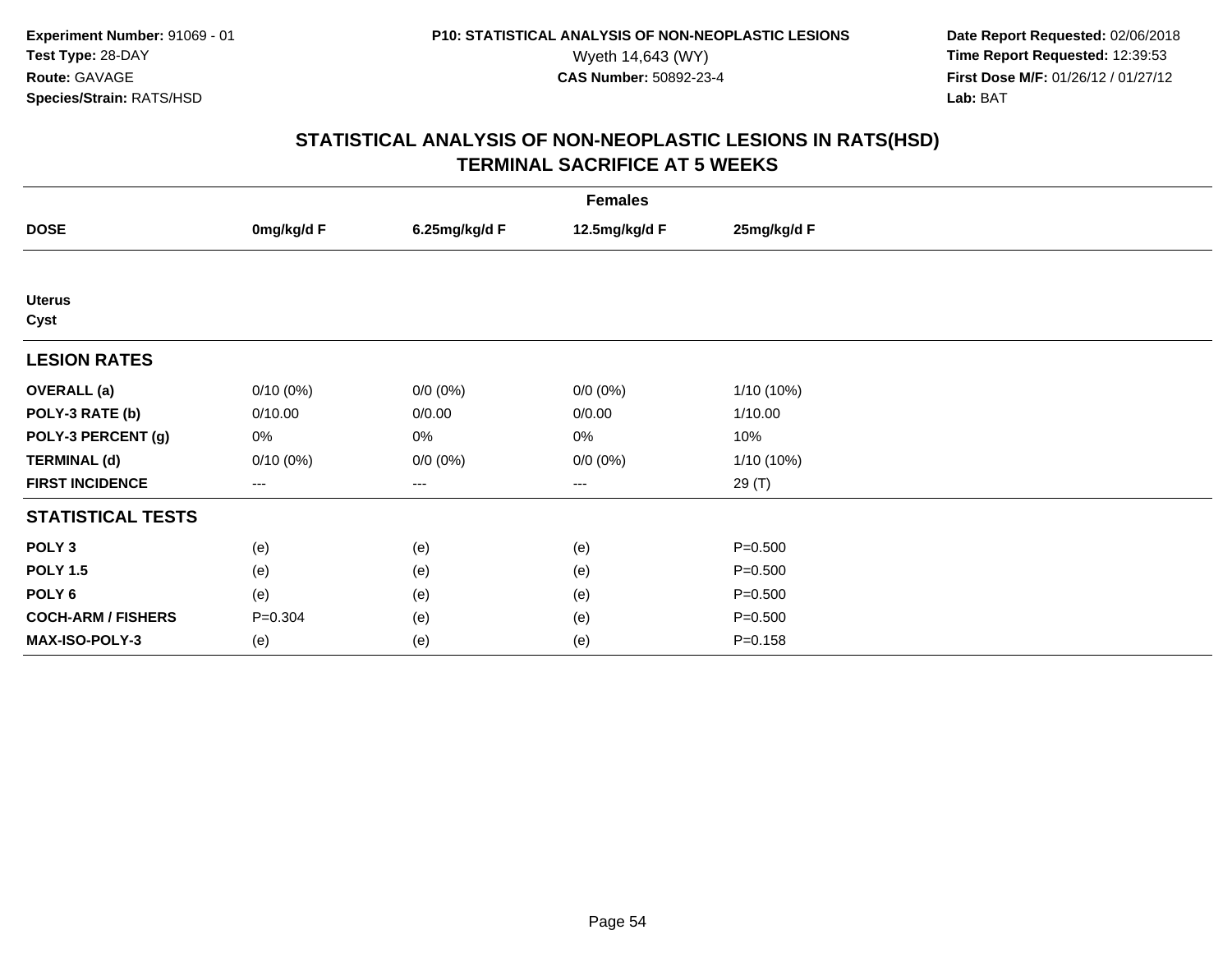**Date Report Requested:** 02/06/2018 Wyeth 14,643 (WY) **Time Report Requested:** 12:39:53<br>**CAS Number:** 50892-23-4 **Time Report Requested:** 12:39:53 **First Dose M/F:** 01/26/12 / 01/27/12<br>**Lab:** BAT **Lab:** BAT

| <b>Females</b>                   |             |               |               |             |  |
|----------------------------------|-------------|---------------|---------------|-------------|--|
| <b>DOSE</b>                      | 0mg/kg/d F  | 6.25mg/kg/d F | 12.5mg/kg/d F | 25mg/kg/d F |  |
|                                  |             |               |               |             |  |
| <b>Uterus</b><br><b>Dilation</b> |             |               |               |             |  |
| <b>LESION RATES</b>              |             |               |               |             |  |
| <b>OVERALL</b> (a)               | $0/10(0\%)$ | $0/0 (0\%)$   | $0/0 (0\%)$   | 2/10 (20%)  |  |
| POLY-3 RATE (b)                  | 0/10.00     | 0/0.00        | 0/0.00        | 2/10.00     |  |
| POLY-3 PERCENT (g)               | 0%          | 0%            | 0%            | 20%         |  |
| <b>TERMINAL (d)</b>              | 0/10(0%)    | $0/0 (0\%)$   | $0/0 (0\%)$   | 2/10 (20%)  |  |
| <b>FIRST INCIDENCE</b>           | $---$       | $---$         | $---$         | 29 (T)      |  |
| <b>STATISTICAL TESTS</b>         |             |               |               |             |  |
| POLY <sub>3</sub>                | (e)         | (e)           | (e)           | $P=0.227$   |  |
| <b>POLY 1.5</b>                  | (e)         | (e)           | (e)           | $P=0.227$   |  |
| POLY 6                           | (e)         | (e)           | (e)           | $P=0.227$   |  |
| <b>COCH-ARM / FISHERS</b>        | $P = 0.132$ | (e)           | (e)           | $P = 0.237$ |  |
| <b>MAX-ISO-POLY-3</b>            | (e)         | (e)           | (e)           | $P = 0.066$ |  |